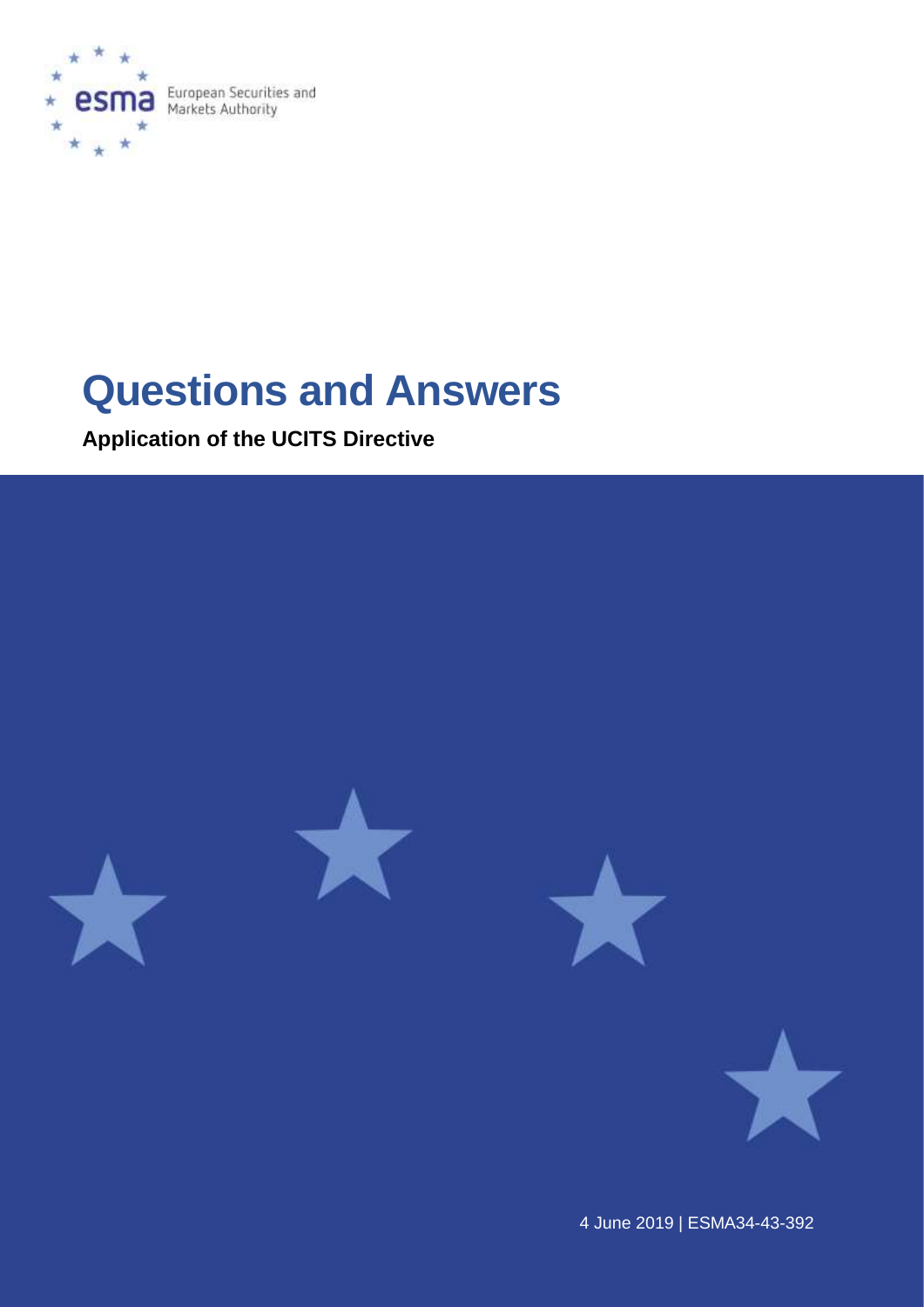

# **Contents**

| Question 1: Directive 2014/91/EU (UCITS V) - update of documentation 7                |  |
|---------------------------------------------------------------------------------------|--|
|                                                                                       |  |
|                                                                                       |  |
|                                                                                       |  |
|                                                                                       |  |
| Question 6: UCITS investing in other UCITS with different investment policies10       |  |
|                                                                                       |  |
|                                                                                       |  |
| Question 1: Preparation of KIID by UCITS that are no longer marketed to the public or |  |
|                                                                                       |  |
|                                                                                       |  |
|                                                                                       |  |
|                                                                                       |  |
|                                                                                       |  |
| Question 7: Translation requirements in relation to the remuneration disclosure17     |  |
|                                                                                       |  |
| Question 8: Disclosure of the benchmark index in the objectives and investment        |  |
|                                                                                       |  |
|                                                                                       |  |
|                                                                                       |  |
|                                                                                       |  |
|                                                                                       |  |
|                                                                                       |  |
|                                                                                       |  |
|                                                                                       |  |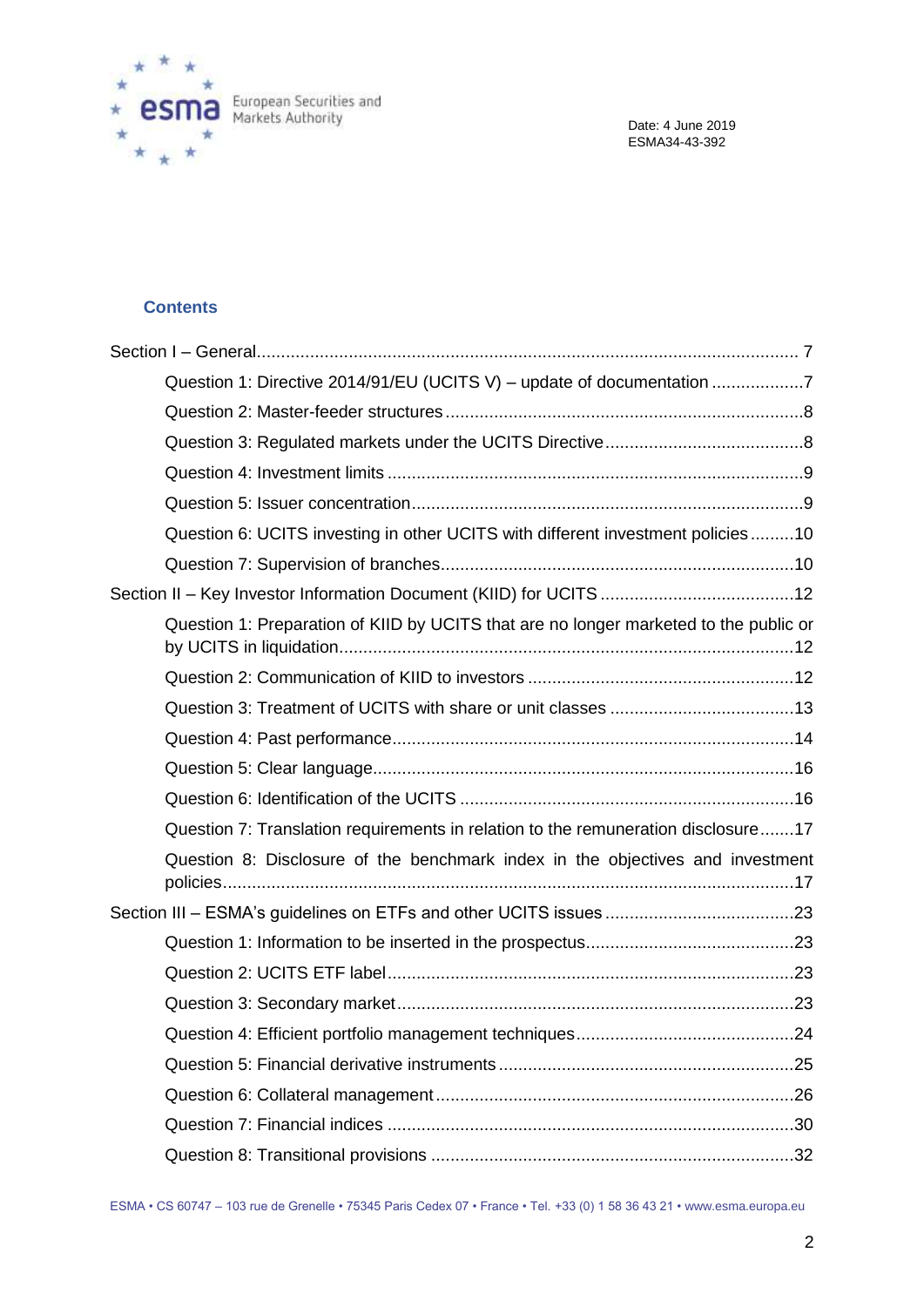

| Section IV - Notification of UCITS and UCITS management companies; exchange of                                                                   |
|--------------------------------------------------------------------------------------------------------------------------------------------------|
|                                                                                                                                                  |
| Question 2: Amendments and updates of documents referred to in Article 93(2) of                                                                  |
| Question 3: UCITS host Member State's access to documents 36                                                                                     |
|                                                                                                                                                  |
| Question 5: Exchange of information between competent authorities in the context of<br>establishment of a branch of a UCITS management company36 |
|                                                                                                                                                  |
|                                                                                                                                                  |
| Section V - Risk Measurement and Calculation of Global Exposure and Counterparty Risk for                                                        |
|                                                                                                                                                  |
|                                                                                                                                                  |
|                                                                                                                                                  |
|                                                                                                                                                  |
| Question 5: Calculation of counterparty risk for exchange-traded derivatives and                                                                 |
| Section VI - Impact of Regulation (EU) 648/2012 (EMIR) on the UCITS Directive 41                                                                 |
|                                                                                                                                                  |
| Question 2: Application to UCITS of the exemption for intra-group transactions under                                                             |
| Section VII - Impact of Regulation (EU) 2015/2365 (SFTR) on the UCITS Directive 43                                                               |
|                                                                                                                                                  |
| Question 2: Periodic reporting under Article 13 of SFTR for UCITS and AIFs 43                                                                    |
| Section VIII - Independence of management boards and supervisory functions 48                                                                    |
| Question 1: Group links, independence and cooling-off periods48                                                                                  |
|                                                                                                                                                  |
| Question 1: Application of disclosure requirements on remuneration to delegates49                                                                |
|                                                                                                                                                  |
| Question 1: Depositaries as counterparties in a transaction of assets that they hold in                                                          |

ESMA • CS 60747 – 103 rue de Grenelle • 75345 Paris Cedex 07 • France • Tel. +33 (0) 1 58 36 43 21 • www.esma.europa.eu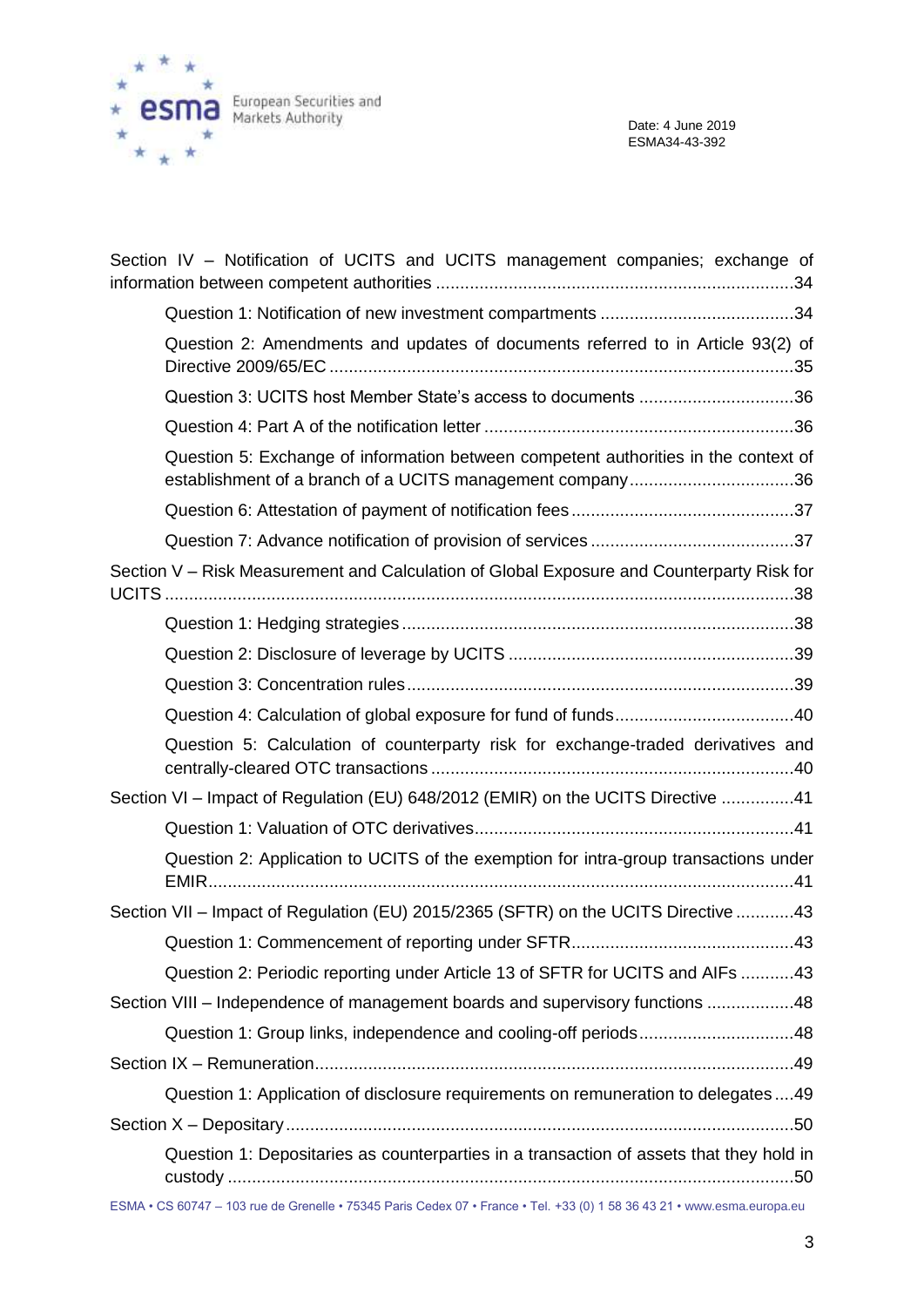

Date: 4 June 2019 ESMA34-43-392

| Question 2: Distinction between depositary tasks and mere supporting tasks50         |  |
|--------------------------------------------------------------------------------------|--|
|                                                                                      |  |
| Question 4: Performance of depositary functions where there are branches in other    |  |
| Question 5: Supervision of depositary functions in case of branches in other Member  |  |
| Question 6: Delegation by a depositary to another legal entity belonging to the same |  |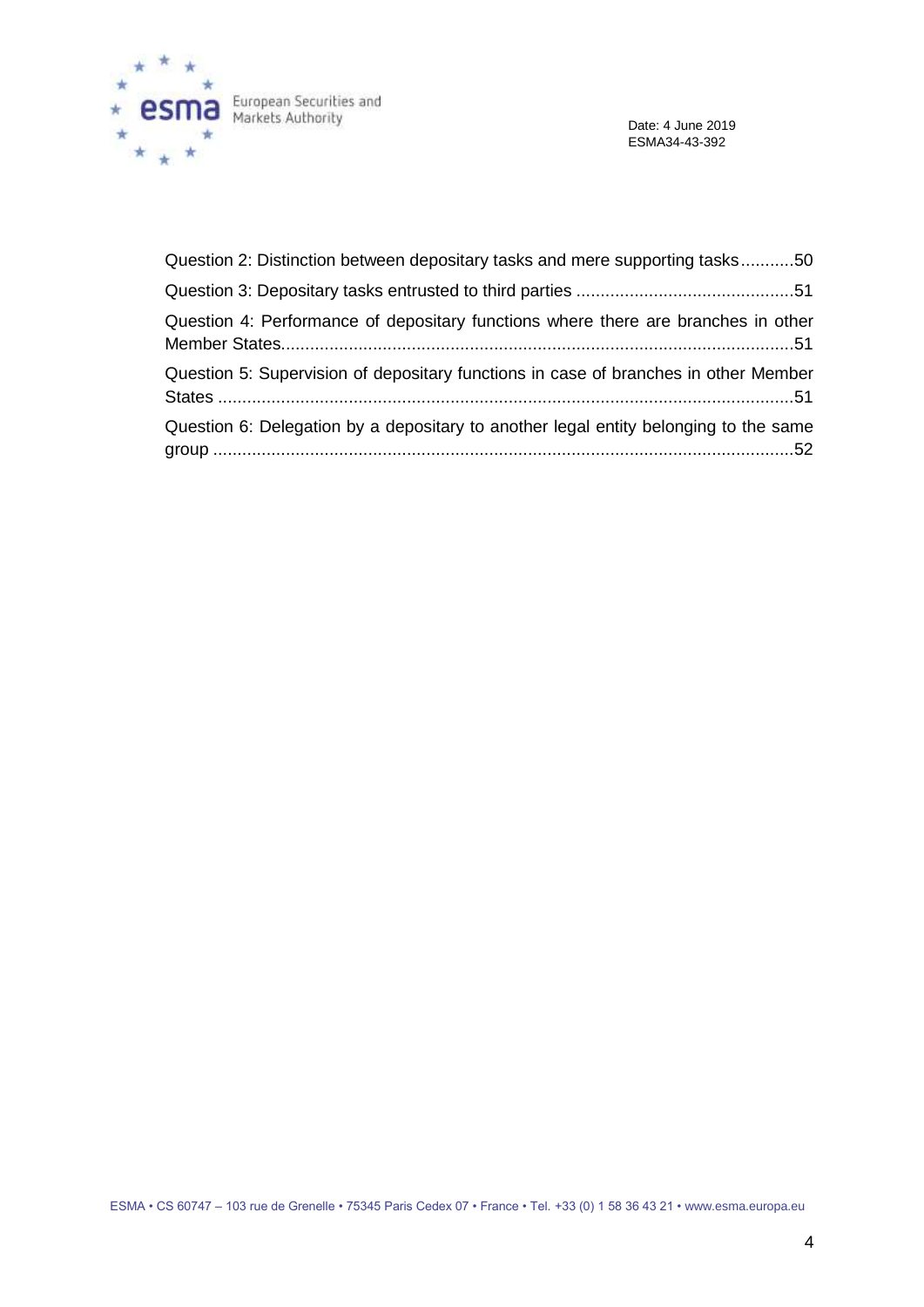

# **I. Background**

- 1. The Undertakings for Collective Investment in Transferable Securities (UCITS) Directive puts in place a comprehensive framework for the regulation of harmonised investment funds within Europe. The extensive requirements with which UCITS must comply are designed to ensure that these products can be sold on a cross-border basis. The most recent version of the Directive (as amended by Directive 2014/91/EU, so called 'UCITS V') introduces rules on remuneration policies and sanctions and strengthens the depositary regime.
- 2. The UCITS framework is made up of the following EU legislation:
	- a. Directive 2009/65/EC, which was adopted in 2009. It is a 'framework' Level 1 Directive which has been supplemented by technical implementing measures (see the Level 2 legislation in b. below).
	- b. Directive 2007/16/EC<sup>1</sup>; Directive 2010/43/EU<sup>2</sup>; Regulation No 583/2010<sup>3</sup>; Directive 2010/42/EU<sup>4</sup>; Regulation No 584/2010<sup>5</sup>; and Regulation (EU) 2016/1212<sup>6</sup>.
- 3. ESMA is required to play an active role in building a common supervisory culture by promoting common supervisory approaches and practices. In this regard, the Authority develops Q&As as and when appropriate to elaborate on the provisions of certain EU legislation or ESMA guidelines.

# **II. Purpose**

1

- 4. The purpose of this document is to promote common supervisory approaches and practices in the application of the UCITS Directive and its implementing measures. It does this by providing responses to questions posed by the general public and competent authorities in relation to the practical application of the UCITS framework.
- 5. The content of this document is aimed at competent authorities under UCITS to ensure that in their supervisory activities their actions are converging along the lines of the

<sup>1</sup> COMMISSION DIRECTIVE 2007/16/EC of 19 March 2007 implementing Council Directive 85/611/EEC on the coordination of laws, regulations and administrative provisions relating to undertakings for collective investment in transferable securities (UCITS) as regards the clarification of certain definitions.

<sup>2</sup> COMMISSION DIRECTIVE 2010/43/EU of 1 July 2010 implementing Directive 2009/65/EC of the European Parliament and of the Council as regards organisational requirements, conflicts of interest, conduct of business, risk management and content of the agreement between a depositary and a management company.

<sup>3</sup> COMMISSION REGULATION (EU) No 583/2010 of 1 July 2010 implementing Directive 2009/65/EC of the European Parliament and of the Council as regards key investor information and conditions to be met when providing key investor information or the prospectus in a durable medium other than paper or by means of a website.

<sup>4</sup> COMMISSION DIRECTIVE 2010/42/EU of 1 July 2010 implementing Directive 2009/65/EC of the European Parliament and of the Council as regards certain provisions concerning fund mergers, master-feeder structures and notification procedure.

<sup>5</sup> COMMISSION REGULATION (EU) No 584/2010 of 1 July 2010 implementing Directive 2009/65/EC of the European Parliament and of the Council as regards the form and content of the standard notification letter and UCITS attestation, the use of electronic communication between competent authorities for the purpose of notification, and procedures for on-the-spot verifications and investigations and the exchange of information between competent authorities.

<sup>6</sup> Commission Implementing Regulation (EU) 2016/1212 of 25 July 2016 laying down implementing technical standards with regard to standard procedures and forms for submitting information in accordance with Directive 2009/65/EC of the European Parliament and of the Council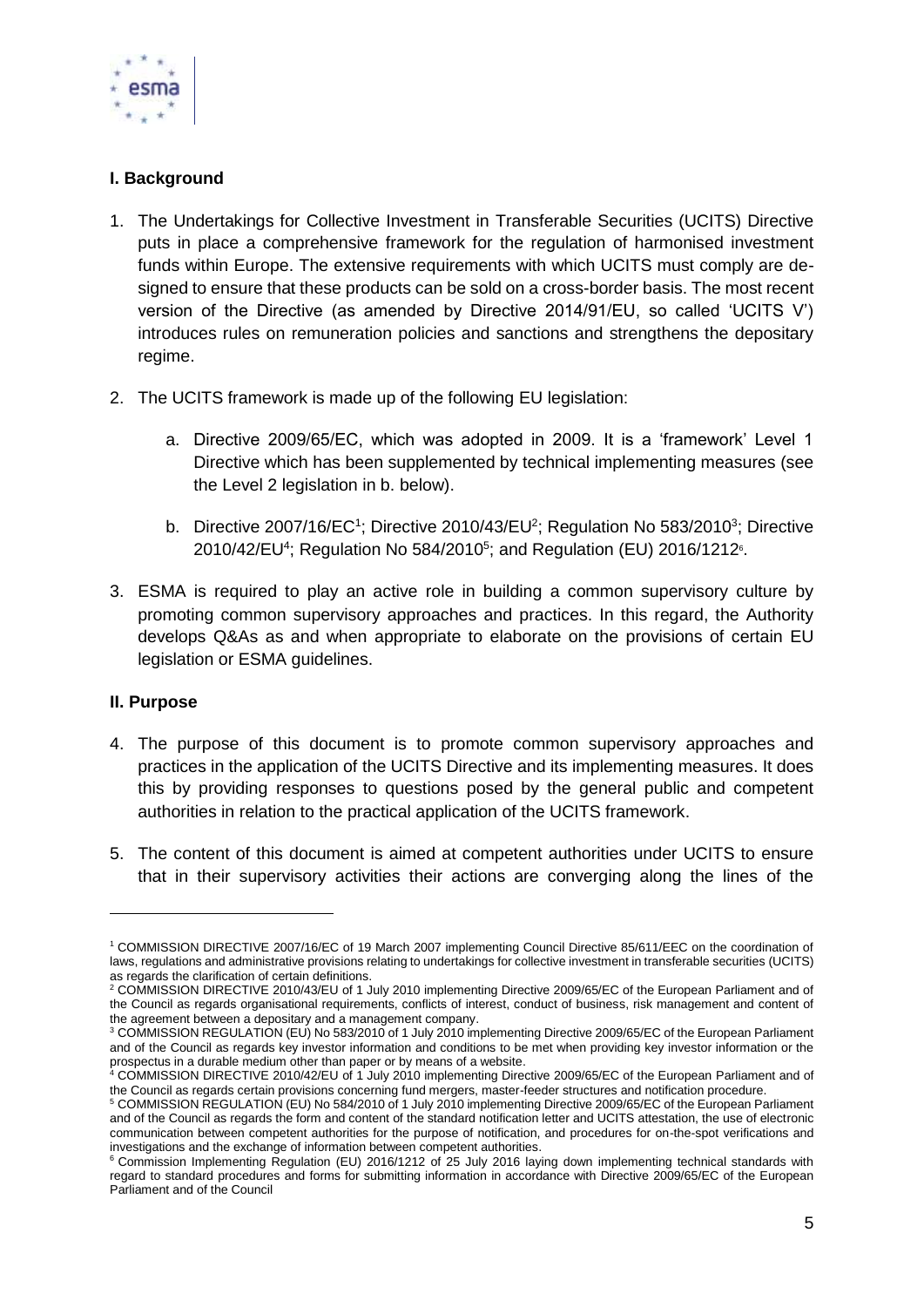

responses adopted by ESMA. However, the answers are also intended to help UCITS management companies by providing clarity as to the content of the UCITS Directive rules, rather than creating an extra layer of requirements.

- 6. This document consolidates into a single document all Q&As relating to the UCITS Directive previously issued by ESMA i.e. the Q&As on:
	- a. the Key Investor Information Document (KIID) for UCITS (2015/ESMA/631);
	- b. ESMA's guidelines on ETFs and other UCITS issues (ESMA/2015/12);
	- c. Notification of UCITS and exchange of information between competent authorities (ESMA/2012/428); and
	- d. Risk Measurement and Calculation of Global Exposure and Counterparty Risk for UCITS (ESMA/2013/1950).

These four Q&As are hereby repealed and replaced by this document.

## **III. Status**

 $\overline{a}$ 

- 7. The Q&A mechanism is a practical convergence tool used to promote common supervisory approaches and practices under Article 29(2) of the ESMA Regulation.<sup>7</sup>
- 8. Therefore, due to the nature of Q&As, formal consultation on the draft answers is considered unnecessary. However, even if they are not formally consulted on, ESMA may check them with representatives of ESMA's Securities and Markets Stakeholder Group, the relevant Standing Committee's Consultative Working Group or, where specific expertise is needed, with other external parties.
- 9. ESMA will review these questions and answers on a regular basis to identify if, in a certain area, there is a need to convert some of the material into ESMA guidelines. In such cases, the procedures foreseen under Article 16 of the ESMA Regulation will be followed.

## **IV. Questions and Answers**

10. This document is intended to be continually edited and updated as and when new questions are received. The date each question was last amended is included after each question for ease of reference.

 $7$  Regulation (EU) No 1095/2010 of the European Parliament and of the Council of 24 November 2010 establishing a European Supervisory Authority (European Securities and Markets Authority), amending Decision No 716/2009/EC and repealing Commission Decision 2009/77/EC Regulation, 15.12.2010, L331/84.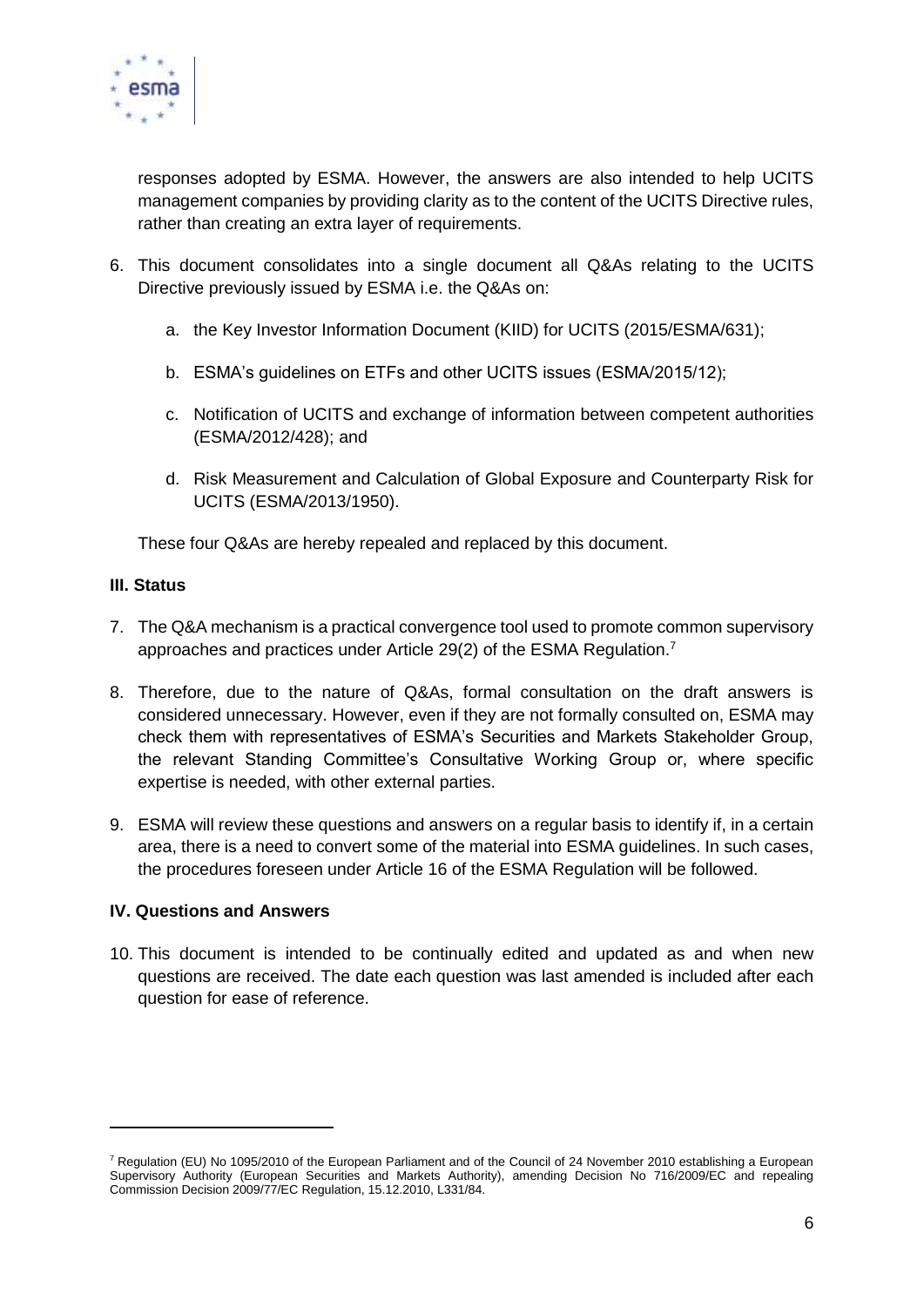

<span id="page-6-0"></span>**Section I – General**

## <span id="page-6-1"></span>**Question 1: Directive 2014/91/EU (UCITS V) – update of documentation**

Date last updated: February 2016

**Question 1a [last update 1 February 2016]:** UCITS V requires (i) the KIID to include a prescribed statement in relation to remuneration policy and (ii) the prospectus to include some remuneration-related information. UCITS are required to make an updated KIID available within 35 days of 31 December each year, while the 'essential elements' of the prospectus must be kept up to date at all times. Will UCITS be required to issue a further KIID and a revised prospectus on 18 March 2016 to reflect the UCITS V requirement?

**Answer 1a:** No: except where a UCITS is subject to national laws and regulations in its home Member State that require updates to be made by 18 March 2016, the UCITS will be allowed to update the KIID with this information at the next annual update after 18 March 2016, or on the first occasion after 18 March 2016 on which the KIID is revised or replaced for another purpose, if the information is available at that point in time. Similarly, a UCITS will be allowed to add the relevant information to the prospectus at the next occasion it is revised for another purpose or in any event by 18 March 2017 at the latest.

In the meantime, UCITS management companies should make available on a relevant website the additional information about the management company's remuneration arrangements as soon as it becomes available.

**Question 1b [last update 1 February 2016]:** UCITS V requires the annual report to include some remuneration-related information. The annual report shall be published within four months from the end of the period to which it relates. Does the UCITS V requirement apply to all annual reports published on or after 18 March 2016?

**Answer 1b:** No, it is not necessary to include the remuneration-related information in any annual report relating to a period that ended before 18 March 2016. For annual reports relating to periods that end on or after 18 March 2016, but before the UCITS management company has completed its first annual performance period in which it has to comply with articles 14a and 14b of the Directive, the UCITS management company should include the remunerationrelated information in the report on a best efforts basis and to the extent possible, explaining the basis for any omission.

**Question 1c [last update 1 February 2016]:** When must existing UCITS depositary contracts be updated in order to meet the requirements under Directive 2014/91/EU (UCITS V)?

**Answer 1c:** UCITS V will start to apply on 18 March 2016. Under Article 22(2) of the UCITS Directive, introduced by UCITS V, the appointment of the depositary shall be evidenced by written contract, while the delegated acts required under Article 26b will set out the particulars that need to be included in that written contract. UCITS depositary contracts should be revised promptly in accordance with any transitional arrangements outlined in the delegated acts.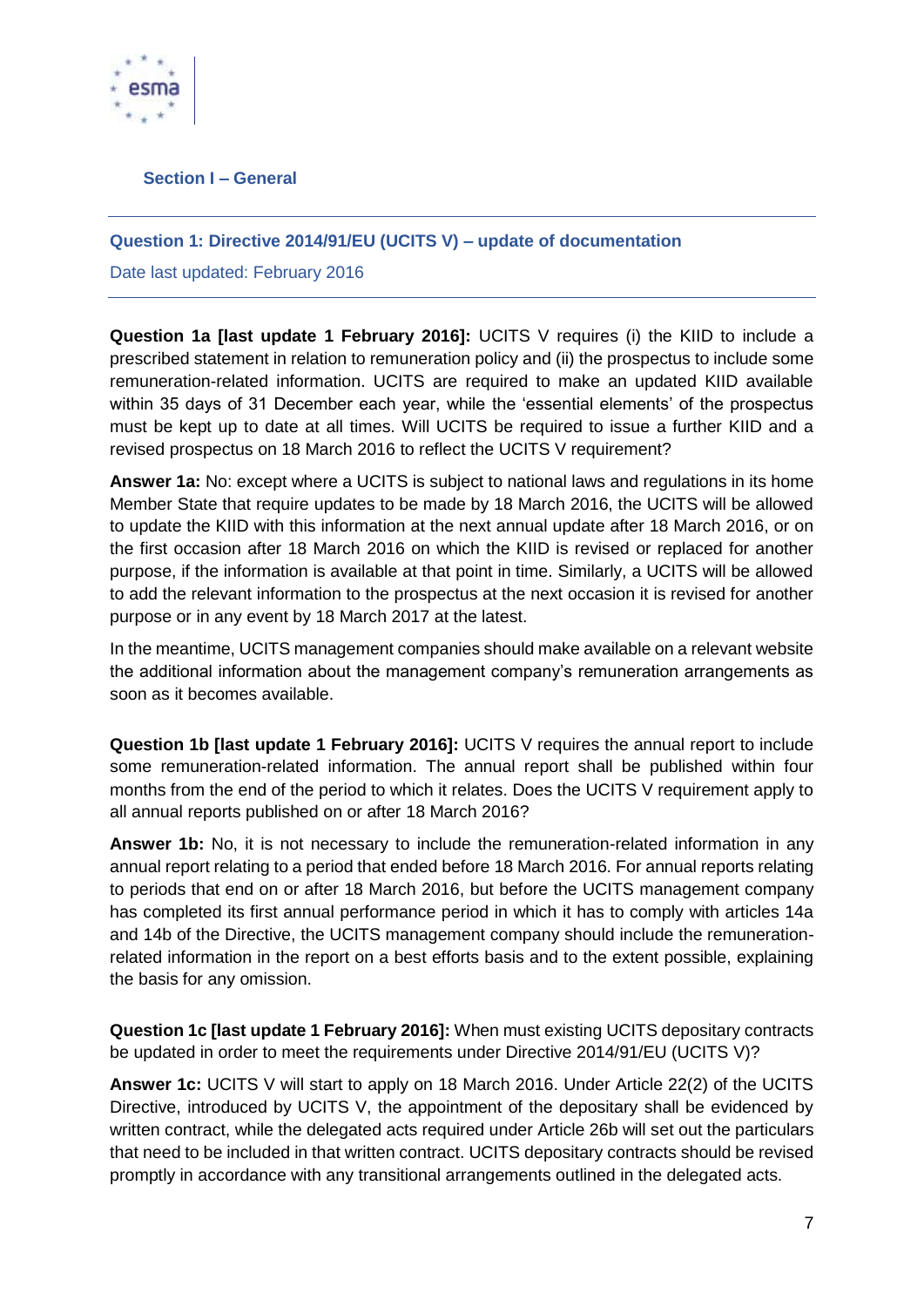

UCITS V contains provisions which prescribe in law the liability of depositaries. While there is no requirement to include those liability provisions in depositary contracts, in practice existing depositary contracts will contain liability provisions which will not be consistent with the depositary liability provisions set out in UCITS V. In accordance with Article 24(4), those provisions of a contract which set out the parties' agreement on depositary liability and which conflict with the UCITS V depositary liability provisions will be void with effect from 18 March 2016. The UCITS V depositary liability provisions will apply instead. The liability provisions in existing depositary contracts should be amended to reflect the UCITS V depositary liability provisions when those depositary contracts are revised to comply with the delegated acts.

#### <span id="page-7-0"></span>**Question 2: Master-feeder structures**

Date last updated: April 2016

**Question 2a [last update 1 April 2016]:** Can a UCITS invest in a UCITS feeder fund?

**Answer 2a**: No. As UCITS feeder funds have to invest at least 85% of their net assets in their UCITS master fund, another UCITS cannot invest in a UCITS feeder fund. According to Article 50(1)(e)(iv) of the UCITS Directive, a UCITS can only invest in other UCITS if "no more than 10 % of the assets of the UCITS or of the other collective investment undertakings, whose acquisition is contemplated, can, according to their fund rules or instruments of incorporation, be invested in aggregate in units of other UCITS or other collective investment undertakings".

## <span id="page-7-1"></span>**Question 3: Regulated markets under the UCITS Directive**

Date last updated: October 2016

 $\overline{a}$ 

**Question 3a [last update 12 October 2016]**: Can the term "regulated market in a Member State" in Article 50(1)(b) of the UCITS Directive be understood to include a "multilateral trading facility" (MTF) as defined in Article 4(1)(15) of MiFID?

**Answer 3a**: Yes. An MTF operated in the EU is a regulated market within the scope of the UCITS framework as long as it meets the requirements set out in Article 50(1)(b). Instruments in which a UCITS invests that are traded on such an MTF on behalf of a UCITS must comply with the Eligible Assets Directive<sup>8</sup>, in particular with its Article  $2(1)$ . If a UCITS proposes to invest in such an instrument, it should actively seek and review information regarding the liquidity and negotiability of that instrument in order to be satisfied that that the presumptions of liquidity and negotiability in the last sub-paragraph of Article 2(1) are well-founded.

<sup>&</sup>lt;sup>8</sup> Commission Directive 2007/16/EC of 19 March 2007 implementing Council Directive 85/611/EEC on the coordination of laws, regulations and administrative provisions relating to undertakings for collective investment in transferable securities (UCITS) as regards the clarification of certain definitions ("Eligible Assets Directive")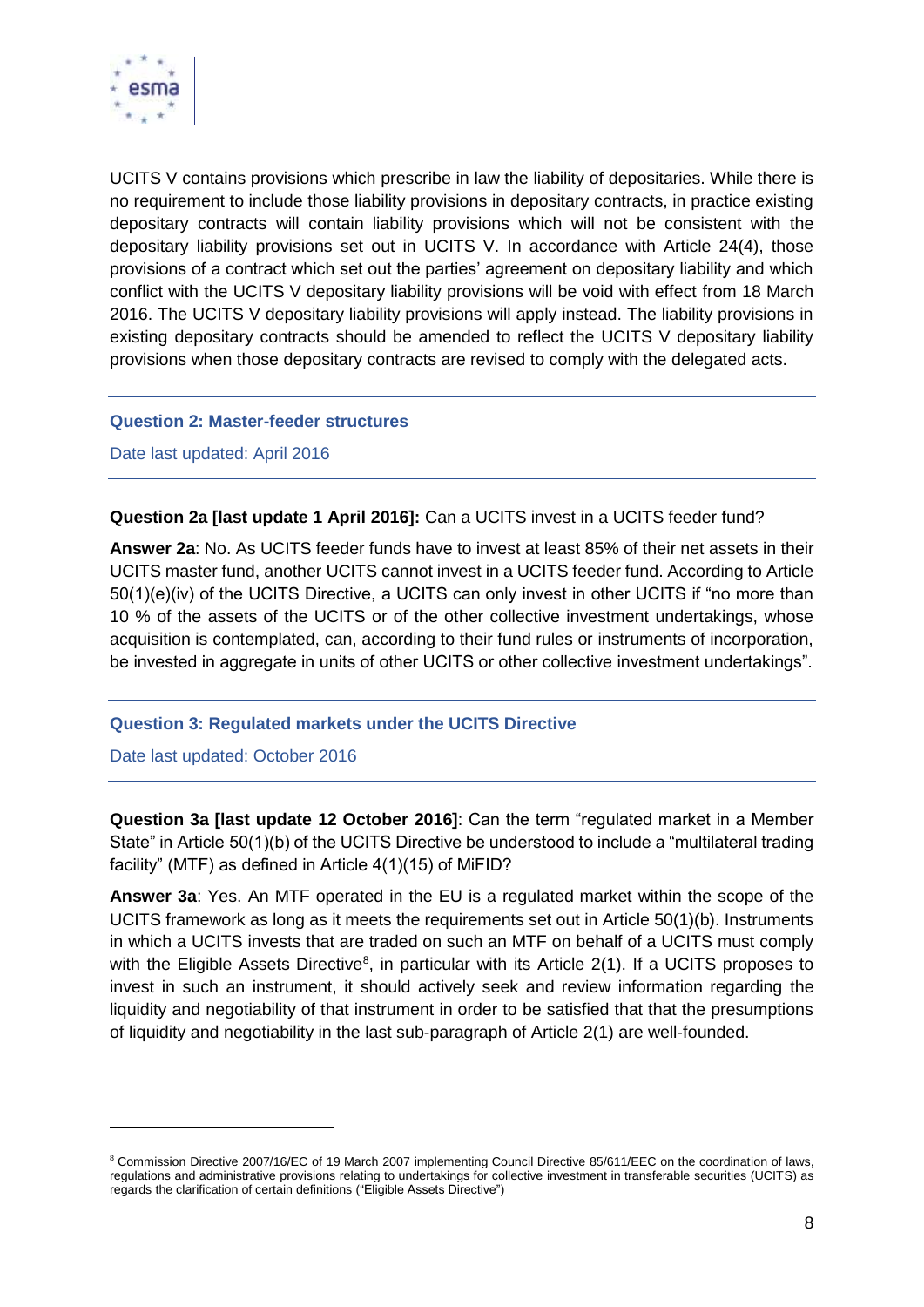

#### <span id="page-8-0"></span>**Question 4: Investment limits**

Date last updated: November 2016

**Question 4a [last update 21 November 2016]:** Pursuant to Article 56(2)(c) of the UCITS Directive, a UCITS may acquire no more than 25% of the units of any single UCITS or other collective investment undertaking. Where the underlying UCITS or other collective investment undertaking is an umbrella fund, should this limit be applied at the level of the umbrella or at the level of the individual sub-funds within the umbrella?

**Answer 4a:** The limit set out in Article 56(2)(c) should be applied at the level of the individual sub-funds in the UCITS or collective investment undertaking of which the units are to be acquired, to ensure the principle of risk-spreading within the investing UCITS. Where an investment company or a management company is currently applying a different interpretation of this limit, it must at the earliest convenience adjust the funds' portfolios whilst acting with due skill, care and diligence in the best interest of the UCITS it manages.

**Question 4b [last update 21 November 2016]:** Pursuant to Article 55(1) of the UCITS Directive, a UCITS may acquire the units of UCITS or other collective investment undertakings referred to in Article 50(1)(e), provided that no more that 10% of its assets are invested in units of a single UCITS of other collective investment undertaking. Where the underlying UCITS or other collective investment undertaking is an umbrella fund, should this limit be applied at the level of the umbrella or at the level of the individual sub-funds within the umbrella?

**Answer 4b:** The limit set out in Article 55(1) applies at the level of the individual sub-funds in the UCITS or collective investment undertaking of which the units are to be acquired. Where an investment company or a management company is currently applying a different interpretation of this limit, it must at the earliest convenience adjust the funds' portfolios whilst acting with due skill, care and diligence in the best interest of the UCITS it manages.

#### <span id="page-8-1"></span>**Question 5: Issuer concentration**

Date last updated: July 2018

**Question 5a:** Does the 40% limit set out in Article 52(2) of the UCITS Directive apply to index-tracking UCITS that are subject to Article 53 of the UCITS Directive?

**Answer 5a:** No. The 40% limit set out in Article 52(2) does not apply to index-tracking UCITS that comply with the requirements set out in Article 53.

**Question 5b:** Can netting and hedging arrangements be taken into account for the purposes of calculating issuer concentration limits pursuant to Article 52 of the UCITS Directive?

**Answer 5b:** Only netting arrangements in accordance with the definition and conditions set out in the guidelines on Risk Measurement and the Calculation of Global Exposure and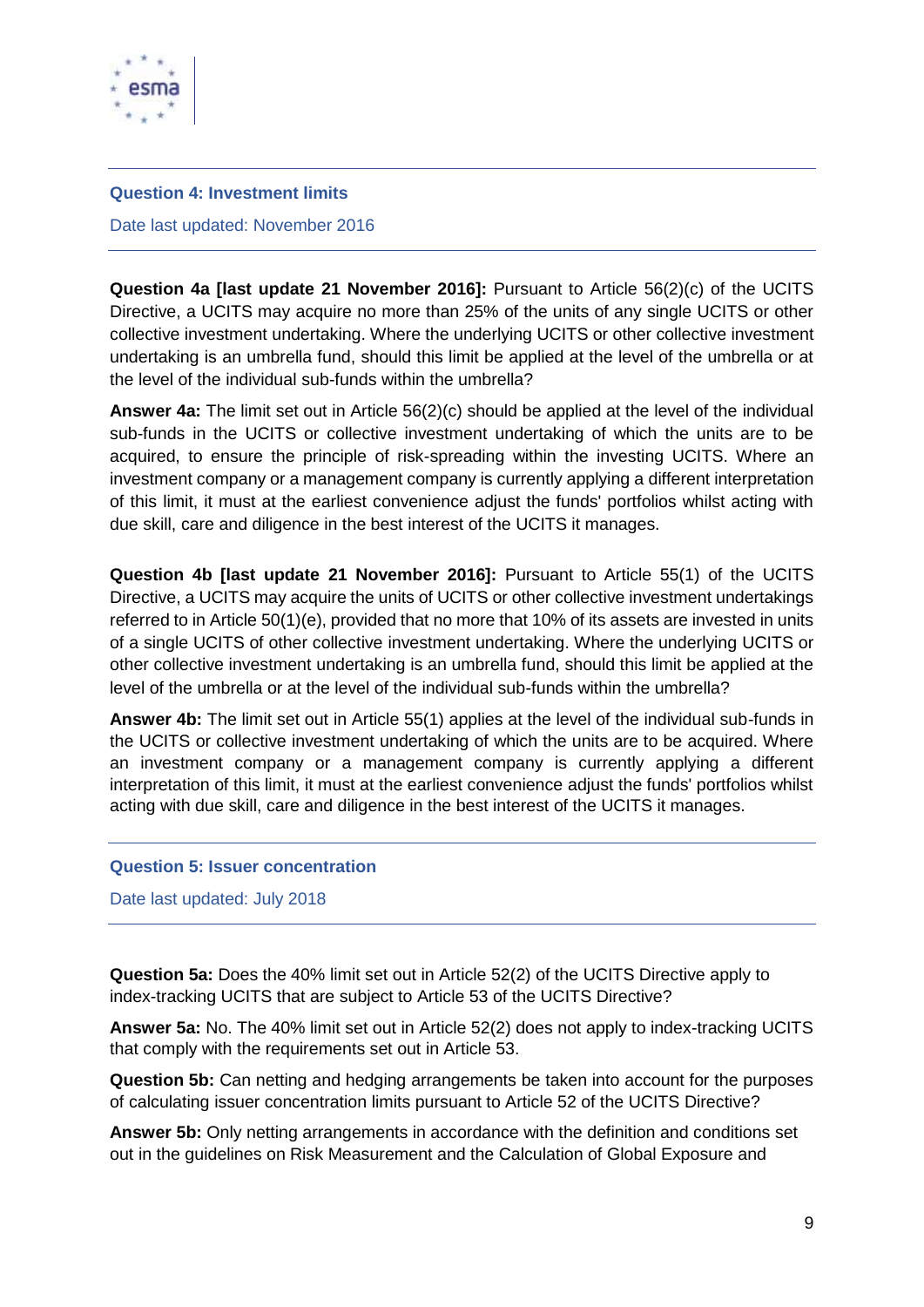

Counterparty Risk for UCITS (Ref. CESR/10-788) may be taken into account when calculating issuer concentration limits.

# <span id="page-9-0"></span>**Question 6: UCITS investing in other UCITS with different investment policies** Date last updated: July 2018

**Question 6a:** Is a UCITS permitted to invest in other UCITS or collective investment undertakings with different investment strategies or investment restrictions? By way of example, could a UCITS that in accordance with its fund rules or instruments of incorporation and prospectus is not permitted to invest in certain assets or use derivatives for purposes other than hedging invest in other UCITS or collective investment undertakings that are not subject to the same investment restrictions?

**Answer 6a:** The prospectus of a UCITS should clearly disclose whether in the case of fund of fund investments, the target fund(s) might have different investment strategies or restrictions. Where the fund rules or instruments of incorporation and prospectus of a UCITS expressly rule out certain types of assets or derivative use without any reservations, UCITS management companies/self-managed investment companies should carry out proportionate due diligence to ensure that fund of fund investments do not result in a circumvention of the investment strategies or restrictions set out in the fund rules or instruments of incorporation and prospectus of the investing UCITS.

## <span id="page-9-1"></span>**Question 7: Supervision of branches**

Date last updated: July 2018

-

**Question 7a:** What are the supervisory responsibilities of competent authorities in host Member States when a UCITS management company provides investment services through a branch established in the host Member State?

**Answer 7a:** Under both the UCITS and the AIFM Directives, supervisory powers of competent authorities in relation to branches of UCITS management companies or alternative investment fund managers (AIFMs) established in a Member State that is not the home Member State are shared. The competent authority of the Member State in which the branch is located (host Member State) is responsible for the supervision of the branch's compliance with conduct rules referred to in Article 17(5) of the UCITS Directive and Article 45(2) of the AIFMD and the competent authority of the Member State in which the UCITS management company or the alternative investment fund manager is established (home Member State) is responsible for the supervision of the other requirements provided under the relevant applicable framework.<sup>9</sup>

<sup>9</sup> See Article 17(4) and (5) of UCITS Directive and Article 45(1) and (2) of AIFMD. On this subject, see also "Notification frameworks and home-host responsibilities under UCITS and AIFMD", an ESMA Thematic Study among National Competent Authorities [https://www.esma.europa.eu/sites/default/files/library/esma34-43-](https://www.esma.europa.eu/sites/default/files/library/esma34-43-%20340_final_report_on_thematic_study_on_notification_frameworks.pdf) 340 final report on thematic study on notification frameworks.pdf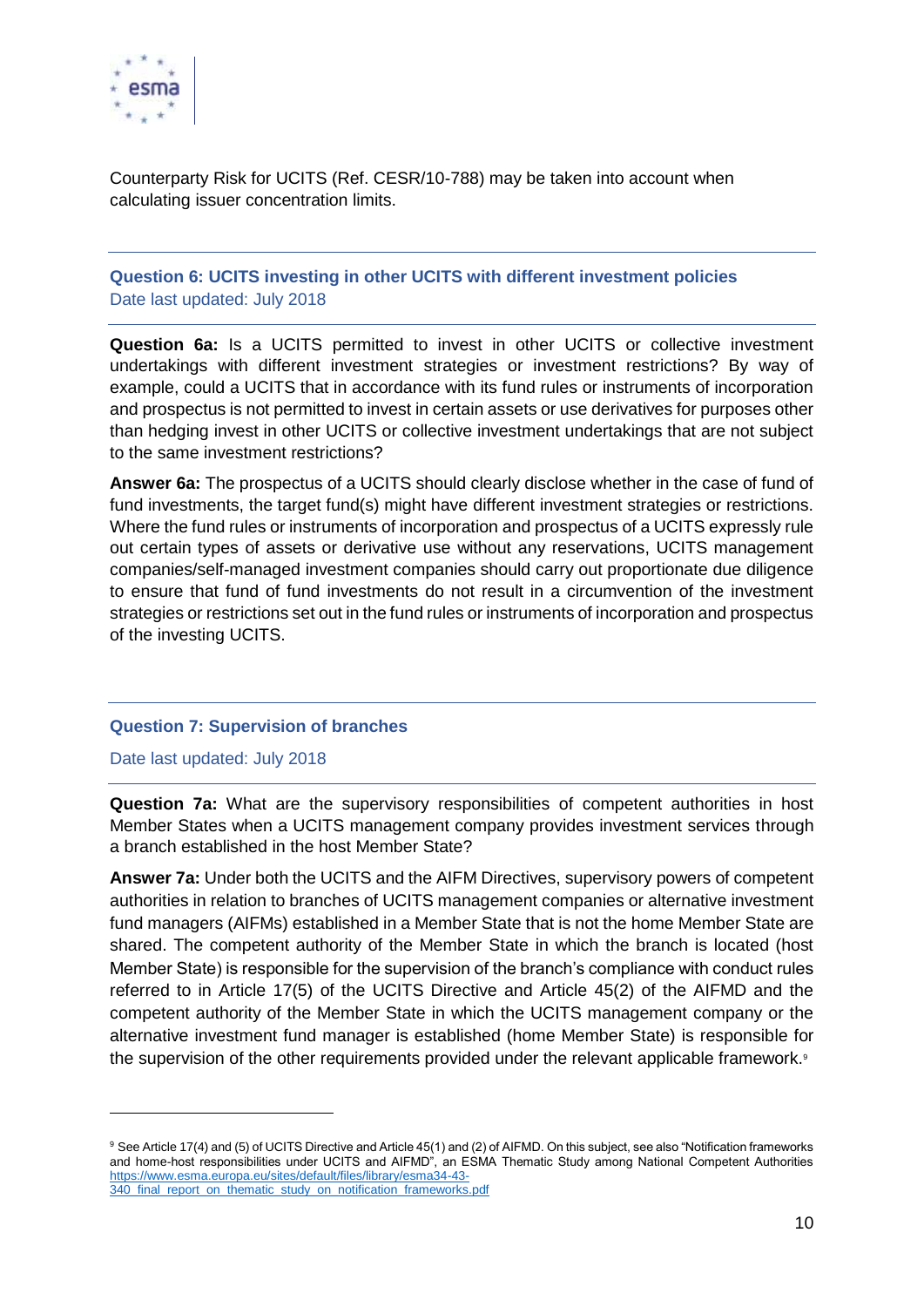

Neither the UCITS Directive nor the AIFMD provides for an explicit framework for the allocation of supervisory responsibilities and powers for those cases where UCITS management companies or AIFMs are authorised to carry out investment services set out in Article 6(3) of the UCITS Directive and Article 6(4) of the AIFMD and have branches providing those services in other Member States. ESMA is of the view that responsibilities of home and host Member States should be identified similarly to, and consistently with, the general framework established for the provision of activities pursued by UCITS management companies and AIFMs through branches as well as with the MiFID II framework regulating the supervision on the provision of investment services across the EU. This approach is in line with the division of responsibilities provided under the MiFID II framework. In accordance with Article 35(8) of MiFID II, the competent authority of the host Member State has the responsibility for ensuring that the services provided by the branch of an investment firm or a credit institution in its territory comply with the MiFID II requirements under Articles 24 ("General principles and information to clients") and 25 ("Assessment of suitability and appropriateness and reporting to clients") of MiFID II, which also apply to UCITS management companies and AIFMs providing investment services.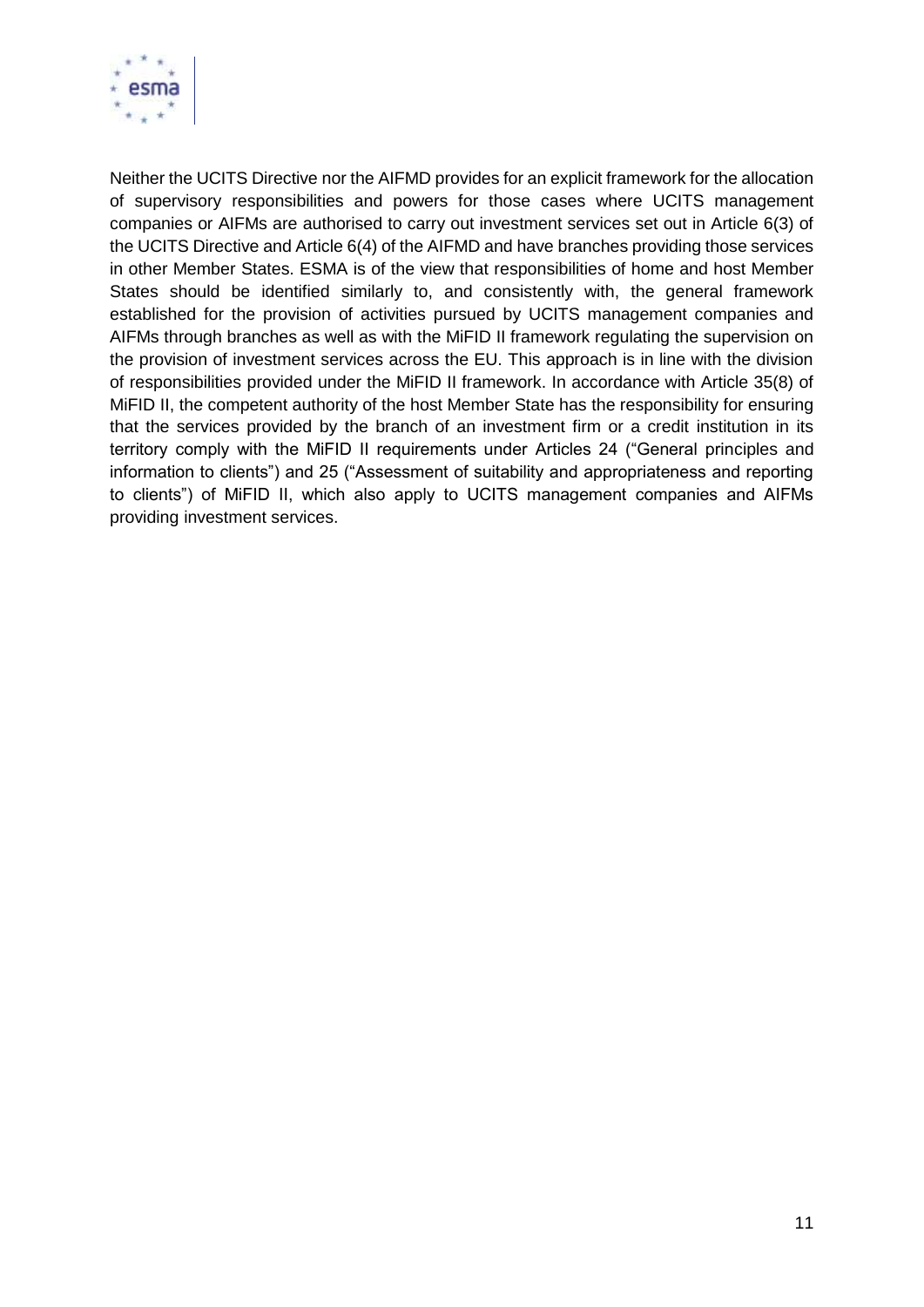

# <span id="page-11-0"></span>**Section II – Key Investor Information Document (KIID) for UCITS<sup>10</sup>**

## <span id="page-11-1"></span>**Question 1: Preparation of KIID by UCITS that are no longer marketed to the public or by UCITS in liquidation**

Date last updated: September 2012

**Question 1a**: Where an existing UCITS is no longer marketed to the public, should it be required to prepare a KIID?

**Answer 1a:** In accordance with Article 82 of the UCITS Directive a UCITS is required to keep the essential elements of key investor information up-to-date. In accordance with Article 23 of Commission Regulation (EU) No 583/2010, a KIID with duly revised presentation of past performance of the UCITS shall be made available no later than 35 business days after 31 December each year. Notwithstanding that a UCITS is no longer marketed to the public, an up-to-date version of the KIID should be available to the existing investors.

**Question 1b:** Similarly, should there be an obligation to prepare a KIID for a UCITS that is in liquidation?

**Answer 1b:** When a UCITS is in liquidation there can be no obligation to prepare a KIID as the liquidator may have assumed many of the powers of the UCITS management company.

**Question 1c:** For a structured UCITS, as defined in Article 36 of Commission Regulation (EU) No 583/2010 that is no longer marketed to the public, should there be an obligation to update the KIID?

**Answer 1c:** Yes. A structured UCITS, as defined in Article 36 of Commission Regulation (EU) No 583/2010, needs to keep its KIID up to date.

## <span id="page-11-2"></span>**Question 2: Communication of KIID to investors**

Date last updated: September 2012

1

**Question 2a:** Should existing investors within a UCITS be provided with a KIID in the case of additional investments?

**Answer 2a:** Yes. Existing investors should be provided with a KIID in the case of additional investments, on the basis that the KIID is a pre-contractual document and each additional subscription is a new contract. However, where unit holders in a UCITS invest through a regular savings plan, a KIID is not required in relation to the periodic subscriptions, unless a

<sup>&</sup>lt;sup>10</sup> This section mirrors the content of the old Q&A on the Key Investor Information Document (KIID) for UCITS (2015/ESMA/631), which is replaced by the present document.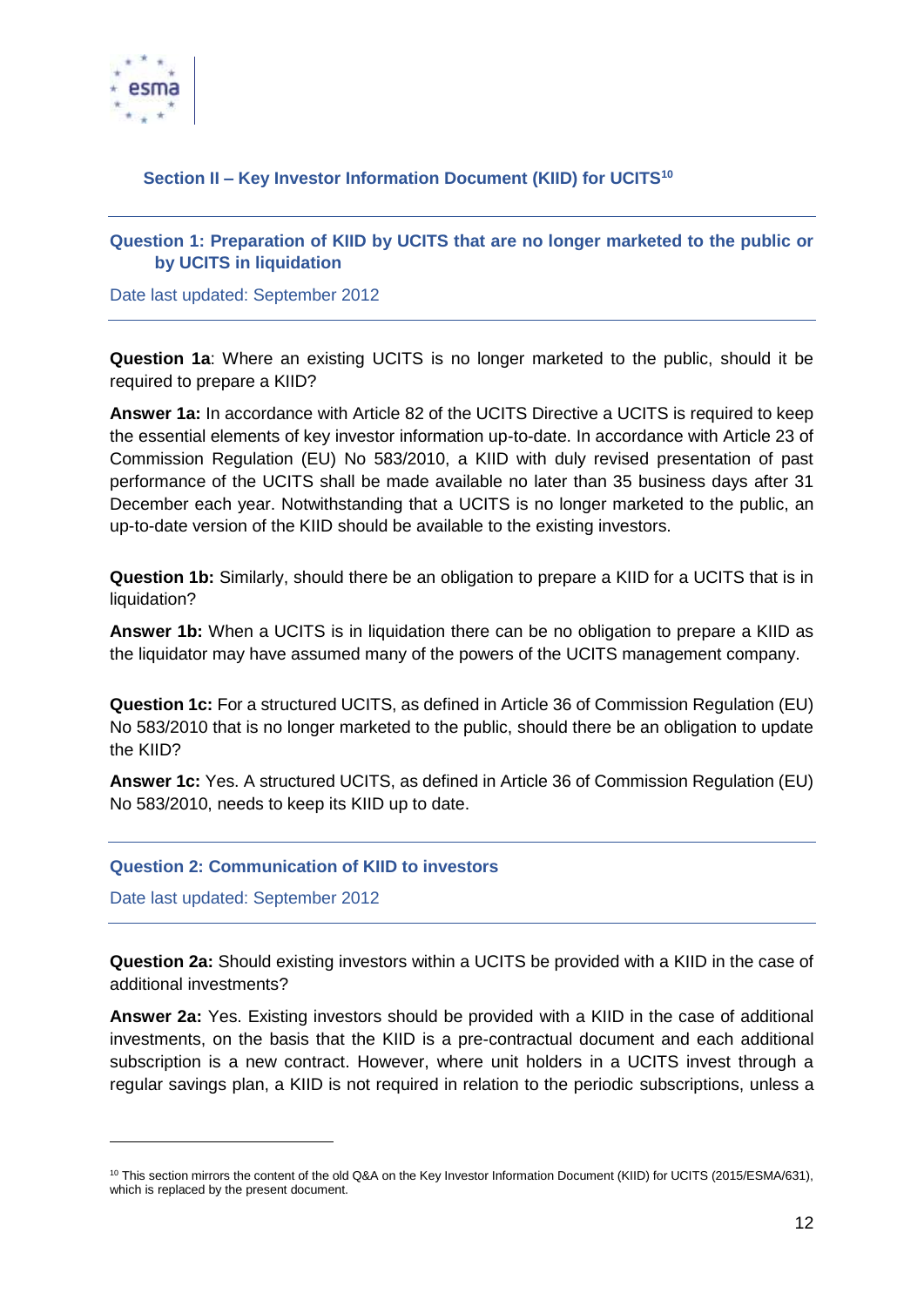

change is made to the subscription arrangements, for example, increases or decreases in the subscription amount, which would require a new subscription form.

**Question 2b:** Should existing investors within a UCITS umbrella fund, who switch or exchange units in one sub-fund for units in another, be provided with the KIID for the sub-fund in which they are going into?

**Answer 2b:** Yes. As a pre-contractual document, the investor must receive the KIID for the sub-fund they are going into including where this investment arises from switching from another sub-fund within the umbrella.

**Question 2c:** Should an amended KIID be provided to existing investors within the UCITS?

**Answer 2c:** No. In accordance with Article 79 of the UCITS Directive, key investor information shall constitute pre-contractual information. A KIID does not need to be provided to existing investors unless they are making additional subscriptions. Investors always have the right to be provided with the KIID on request.

**Question 2d:** Must professional investors be provided with a KIID?

**Answer 2d:** Yes. All prospective investors must be provided with a KIID.

<span id="page-12-0"></span>**Question 3: Treatment of UCITS with share or unit classes** 

Date last updated: September 2012

**Question:** Should individual KIIDs be prepared for each class of units or shares within a UCITS?

**Answer:** In accordance with Article 26 of Commission Regulation (EU) No 583/2010 a separate KIID shall be produced for each individual share class. However, information relevant to two or more share classes may be combined into a single KIID provided the resulting KIID complies in full with all KIID requirements (including the limit on length). Also, a UCITS may select a class to represent one or more other classes of the UCITS provided the information in the KIID is fair, clear and not misleading to prospective investors in those other classes. Where charging structures differ between classes, the share class with the highest overall charge is the most appropriate representative share class to avoid the risk of understating charges. However, it is the responsibility of the UCITS to select the most appropriate representative share class having regard to the characteristics of the UCITS, the natures of the differences between share classes in the UCITS and the range of choices on offer to each investor.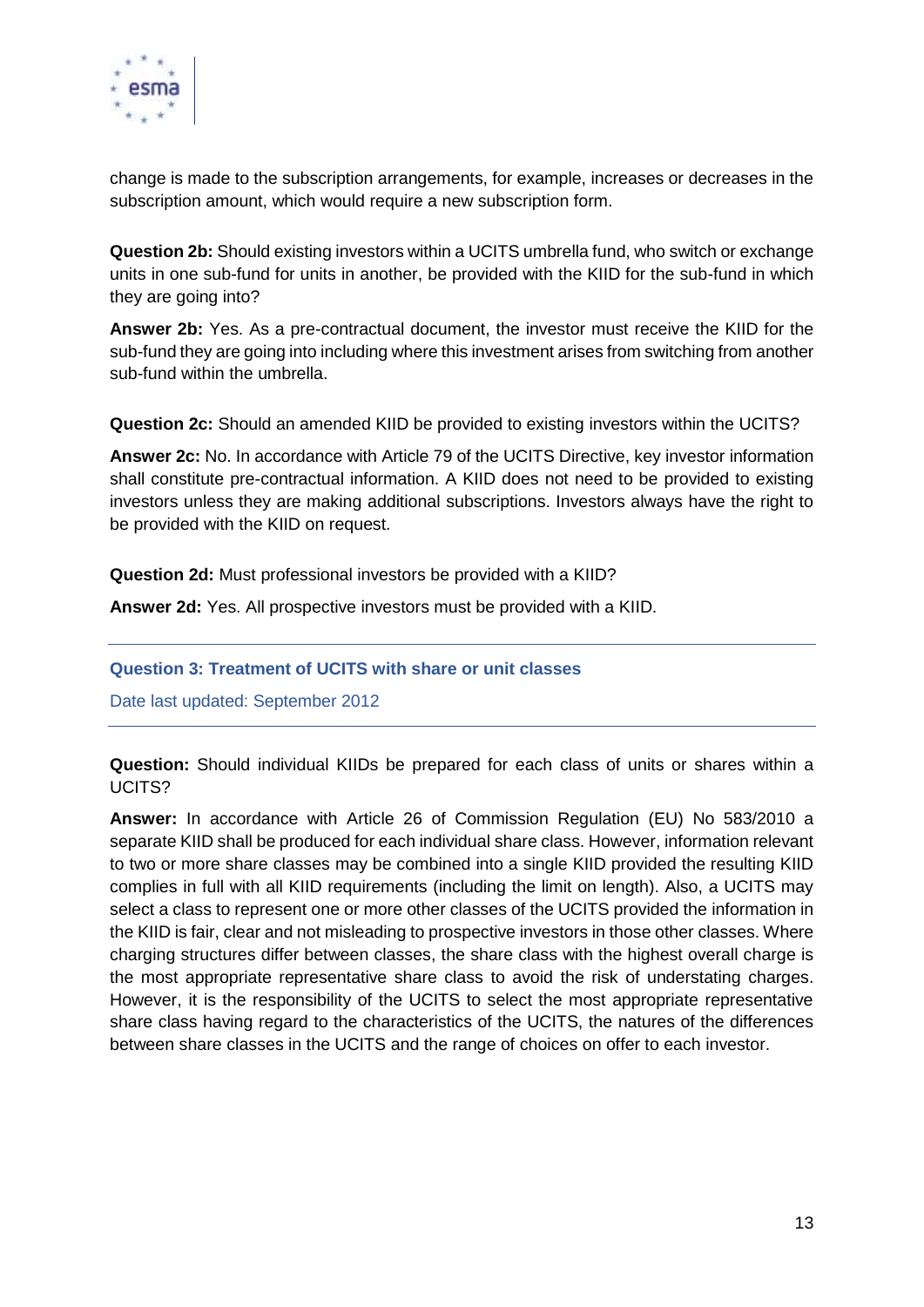

#### <span id="page-13-0"></span>**Question 4: Past performance**

Date last updated: March 2019

**Question 4a:** If a UCITS does not yet have performance data for one complete calendar year (and is not a UCITS which may provide simulated data for past performance), how should this position be disclosed in the KIID?

**Answer 4a:** In accordance with Article 15(4) of Commission Regulation (EU) No 583/2010 a statement that there is insufficient data to provide a useful indication of past performance should be included in the KIID. There is no need to accompany that statement with a blank performance chart.

**Question 4b:** Where a UCITS refers to an index in its investment objectives and policy as a benchmark and will measure the performance against that index, but does not intend to track it, is it necessary to show the performance of the benchmark index in the past performance section of the KIID?

**Answer 4b:** Yes, in accordance with Article 18(1) of Commission Regulation (EU) No 583/2010, a bar showing the performance of the benchmark index must be included in the bar chart alongside each bar showing the UCITS past performance. It should be made clear in the past performance section of the KIID that the performance is not tracking the index.

For additional clarity, the requirements of Article 18(1) apply to all UCITS, including total return/absolute return UCITS. For example, the requirement also applies to cases where:

- The comparator is not named a 'benchmark', but the objectives and investment policy make it clear that it is a comparator the UCITS aims to outperform. For example, if the fund's objectives and investment policy state it will seek to:
	- $\circ$  outperform cash (for example, 3-month EURIBOR), the performance of the fund against the full target should be shown
	- $\circ$  outperform a target 'plus X%', the performance of the fund against the enhanced target should be shown.
- The UCITS targets outperformance of the benchmark index over a period of time, for example 'X% per annum over four years'. In this case, annualised performance of the benchmark index should be shown alongside that of the UCITS, even if the target is to beat it over four years.

UCITS management companies should make any changes to the KIID in order to incorporate this additional guidance as soon as practicable, or by the next KIID update following the publication of this Q&A.

In accordance with Article 79(1) of the UCITS Directive and to ensure fair, clear and not misleading communications, the information disclosed in the UCITS KIID should be consistent with the UCITS' Investment Objective in the Prospectus.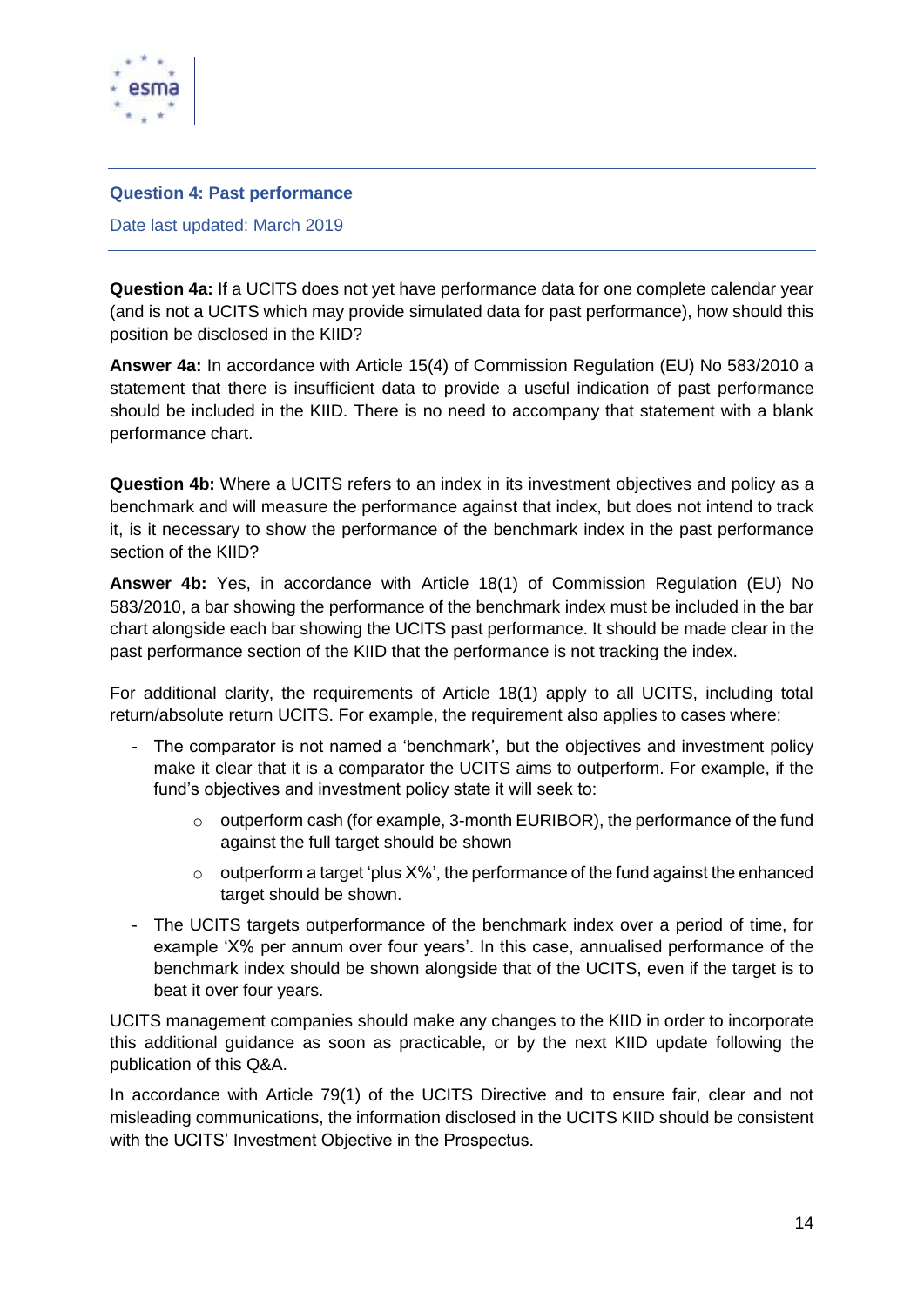

**Question 4c***bis***:** Does the overall requirement for the UCITS KIID to be 'fair, clear and not misleading' under Article 3(2) mean that performance disclosed in the KIID regarding a benchmark index should be consistent with performance disclosure in other investor communications, including marketing?

**Answer 4c***bis***:** Yes. UCITS management companies should ensure that disclosure of performance in the KIID is not misleading by way of being inconsistent, including by ensuring consistency:

- Across offering documents and marketing material, including the prospectus. It may be unclear to investors if the UCITS names and measures performance against a benchmark index in the prospectus, or other marketing material, but not in the KIID. The KIID should be consistent with other fund documents. This also applies to ensuring that the benchmark index used is consistent.
- Across distribution channels. It may be inconsistent if a UCITS arranges for, or permits, an index to be referred to as a benchmark in certain media, such as online platforms or financial data providers, but it does not make the same comparison in the KIID. This also applies to ensuring that the benchmark index used is consistent.
- Across investor types. It should be ensured that all types of investors receive consistent and not misleading information regarding whether or not the UCITS has a benchmark index. For example, it may be inconsistent if a UCITS suggests performance should be measured against a benchmark index to only a cohort of investors (such as in communications to professional investors only) but does not provide the equivalent performance comparison to all investors through the KIID. This also applies to ensuring the version of the benchmark index used is consistent.

**Question 4d**: What should be displayed in the bar chart for years when there is no data?

**Answer 4d:** Pursuant to Article 15, paragraph 3 of Regulation 583/2010, when there is no data available, the year shall be shown as blank with no annotation other than the date.

**Question 4e**: If the benchmark is changed, how should the chart of past performance be displayed for the period preceding the change?

**Answer 4e:** Pursuant to Article 17 of Regulation 583/2010, where a material change occurs to a UCITS' objectives and investment policy during the period displayed in the bar chart, the UCITS' past performance prior to that material change shall continue to be shown. Therefore, if the benchmark is modified, the bar chart should display the performance of the previous benchmark for the period preceding the change. A statement indicating this change should also be included in the past performance section.

**Question 4f:** When several versions of a benchmark are available which differ in the approach taken to reinvestment of revenues, which version should be used in the past performance chart?

**Answer 4f:** Pursuant to Article 16 of Regulation 583/2010, past performance figures shall be calculated on the basis that any distributable income of the fund has been reinvested.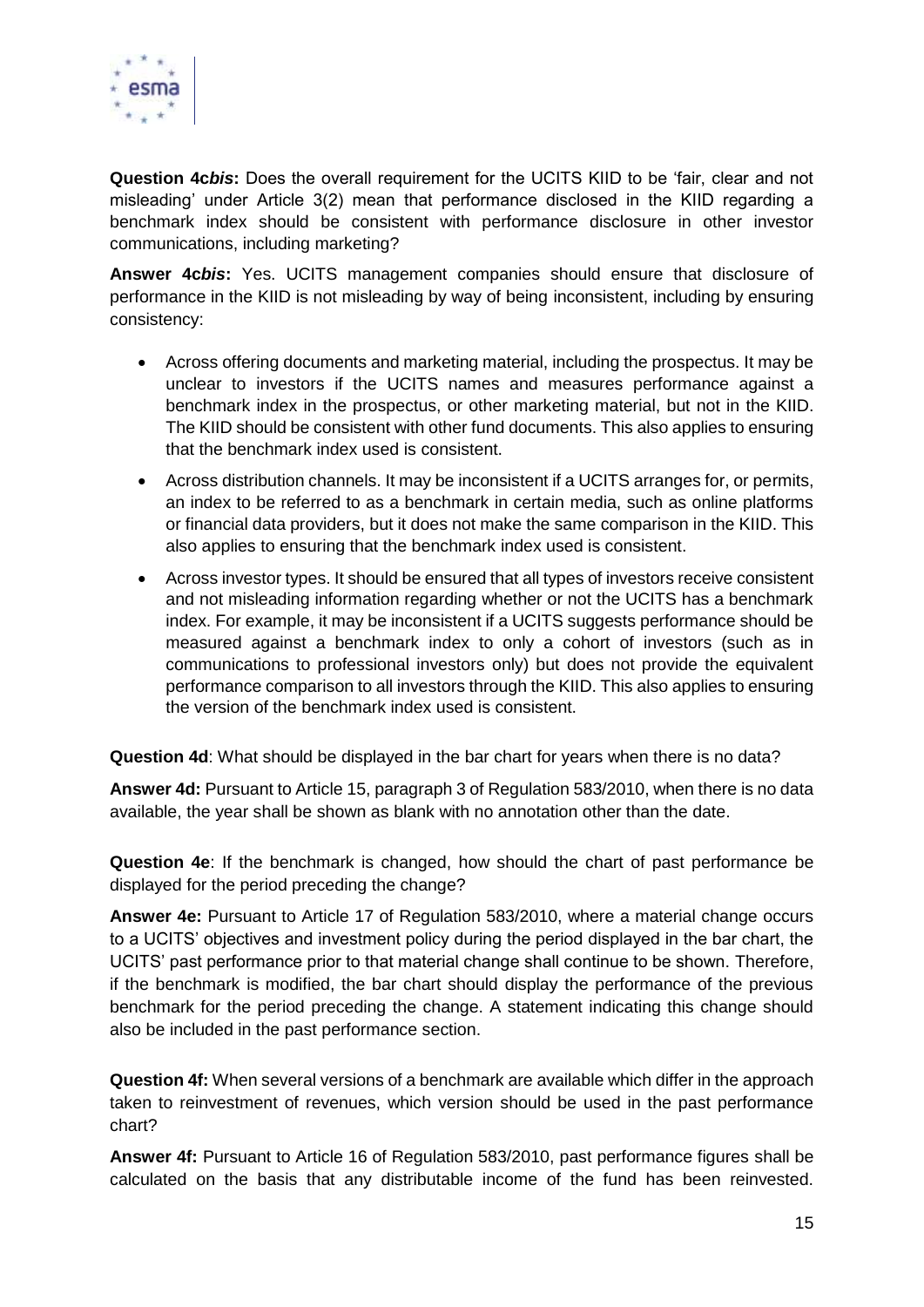

Therefore, where available the performance of the benchmark with reinvestment of revenues should be used in the bar chart alongside the UCITS' past performance. Where such a benchmark does not exist, an appropriate disclosure highlighting that the benchmark does not take into account the reinvestment of revenues should be included in the KIID.

**Question 4g**: Article 19(4) of Commission Regulation (EU) No 583/2010 states that "In the case of mergers referred to in Article  $2(1)(p)(i)$  and (iii) of Directive 2009/65/EC, only the past performance of the receiving UCITS shall be maintained in the key investor information document." Article 19(4) applies in cases where a receiving UCITS has a performance history. How should Article 19(4) be interpreted in cases where the receiving UCITS is a newly established UCITS with no performance history and is in effect a continuation of the merging UCITS?

**Answer 4g:** In the case of a merger where the receiving UCITS is a newly established UCITS with no performance history, UCITS should use the past performance of the merging UCITS in the KIID of the receiving UCITS if the competent authority of the receiving UCITS reasonably assesses that the merger does not impact the UCITS' performance. ESMA expects the performance of the UCITS to be impacted if there is, inter alia, a change to the investment policy or to the entities involved in the investment management. It should also be made clear in the KIID of the receiving UCITS that the performance is that of the merging UCITS.

#### <span id="page-15-0"></span>**Question 5: Clear language**

Date last updated: September 2012

**Question 5a**: Is it possible to signpost to a glossary?

**Answer 5a:** Yes. However, as provided by the guide to clear language and layout for the Key Investor Information document (ref. CESR/10-1320), the use of a glossary should not result in too numerous cross-references.

**Question 5b**: Is it possible to show the complete name of the fund when first mentioned and then simply refer it as "the Fund" after in the KIID.

**Answer 5b**: Yes and the same approach can be taken for share classes of funds with a reference to "the share class of the fund" in the KIID.

<span id="page-15-1"></span>**Question 6: Identification of the UCITS**

Date last updated: September 2012

**Question**: Should the name of the investment manager(s) of the UCITS, if any, be disclosed in the KIID?

**Answer**: No. Only the name of the UCITS management company should be disclosed.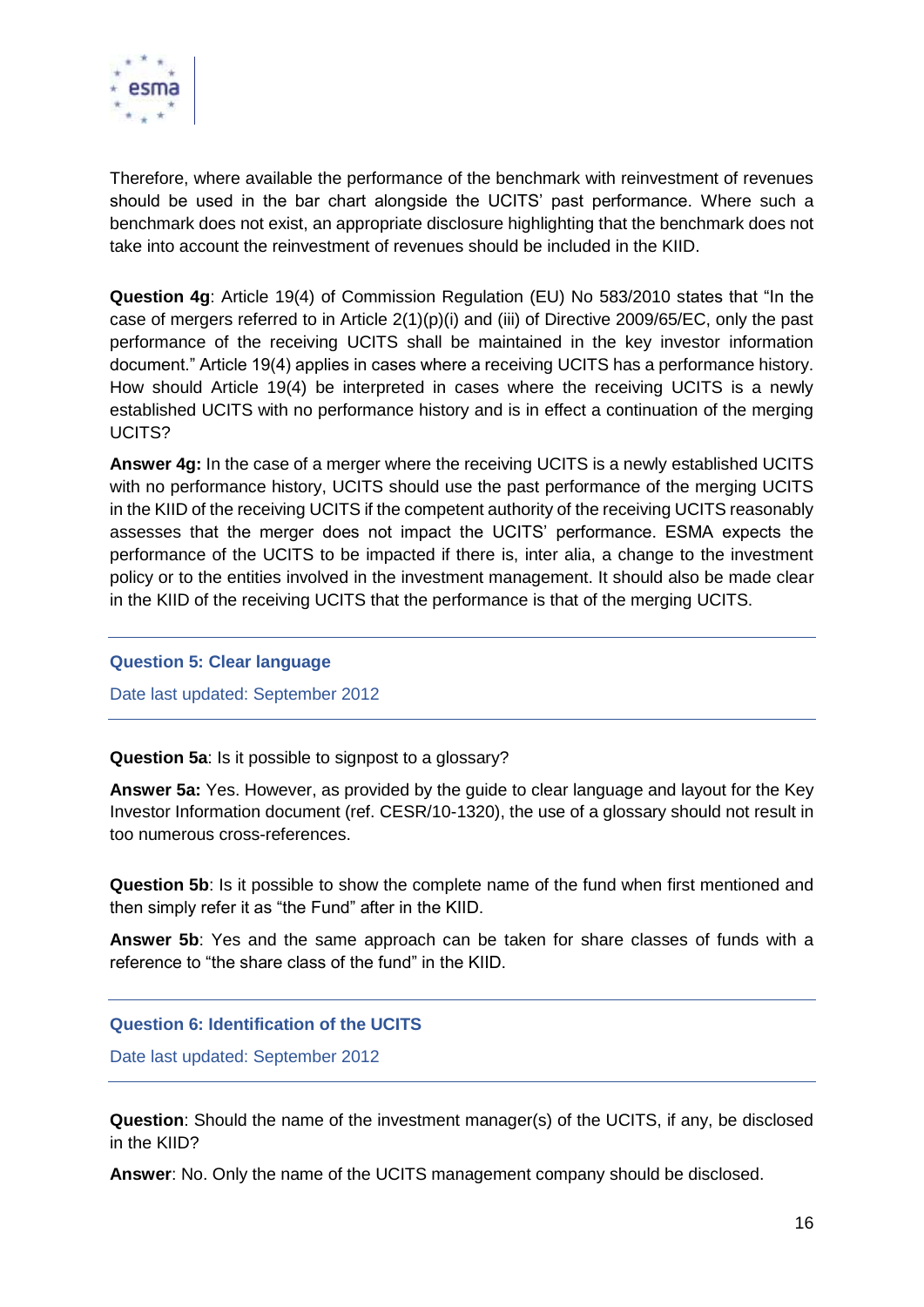

## <span id="page-16-0"></span>**Question 7: Translation requirements in relation to the remuneration disclosure**

Date last updated: October 2016

**Question 7 [last update 12 October 2016]**: Article 78(4), second sub-paragraph of the UCITS Directive requires the KIID to include a statement to the effect that the details of the up-to-date remuneration policy are available by means of a website and that a paper copy will be made available free of charge upon request. Does this mean that, in case of cross-border distribution of a UCITS, the information on the remuneration policy which has to be made available on a website (and the paper copy of it to be made available on request) needs to be translated into the same language as the one into which the KIID has to be translated?

**Answer 7**: No. The information on the remuneration policy which has to be made available on a website (and the paper copy of it to be made available on request) should fall under Article 94(1)(c) of the UCITS Directive relating to information or documents other than the KIID. Therefore, this information should be translated, at the choice of the UCITS, into one of the following:

- a) the official language, or one of the official languages, of the UCITS host Member State,
- b) a language approved by the competent authorities of that Member State, or
- c) a language customary in the sphere of international finance.

## <span id="page-16-1"></span>**Question 8: Disclosure of the benchmark index in the objectives and investment policies**

Date last updated: March 2019

**Question 8a:** Does Article 7(1)(d) of Commission Regulation (EU) No 583/2010 require a UCITS to provide a clear indication of whether it is actively or passively managed?

**Answer 8a:** Yes. Article 7(1)(d) requires that a UCITS either has an index tracking objective, or alternatively allows for discretionary choices, and in both cases this must be disclosed in the objectives and investment policy section of the KIID.

In the case of index-tracking UCITS, using the terms 'passive' or 'passively managed' in addition to 'index-tracking' is recommended practice in order to assist investor understanding. A UCITS management company should consider providing additional wording to ensure the meaning of the term 'passive' or 'passively managed' is clear. An index-tracking (passive) UCITS must disclose the index it is tracking and show performance against that index in the past performance section of the KIID.

An actively managed UCITS is one where the manager has discretion over the composition of its portfolio, subject to the stated investment objectives and policy. As opposed to a passive UCITS, an active UCITS does not have an index-tracking objective although it may include or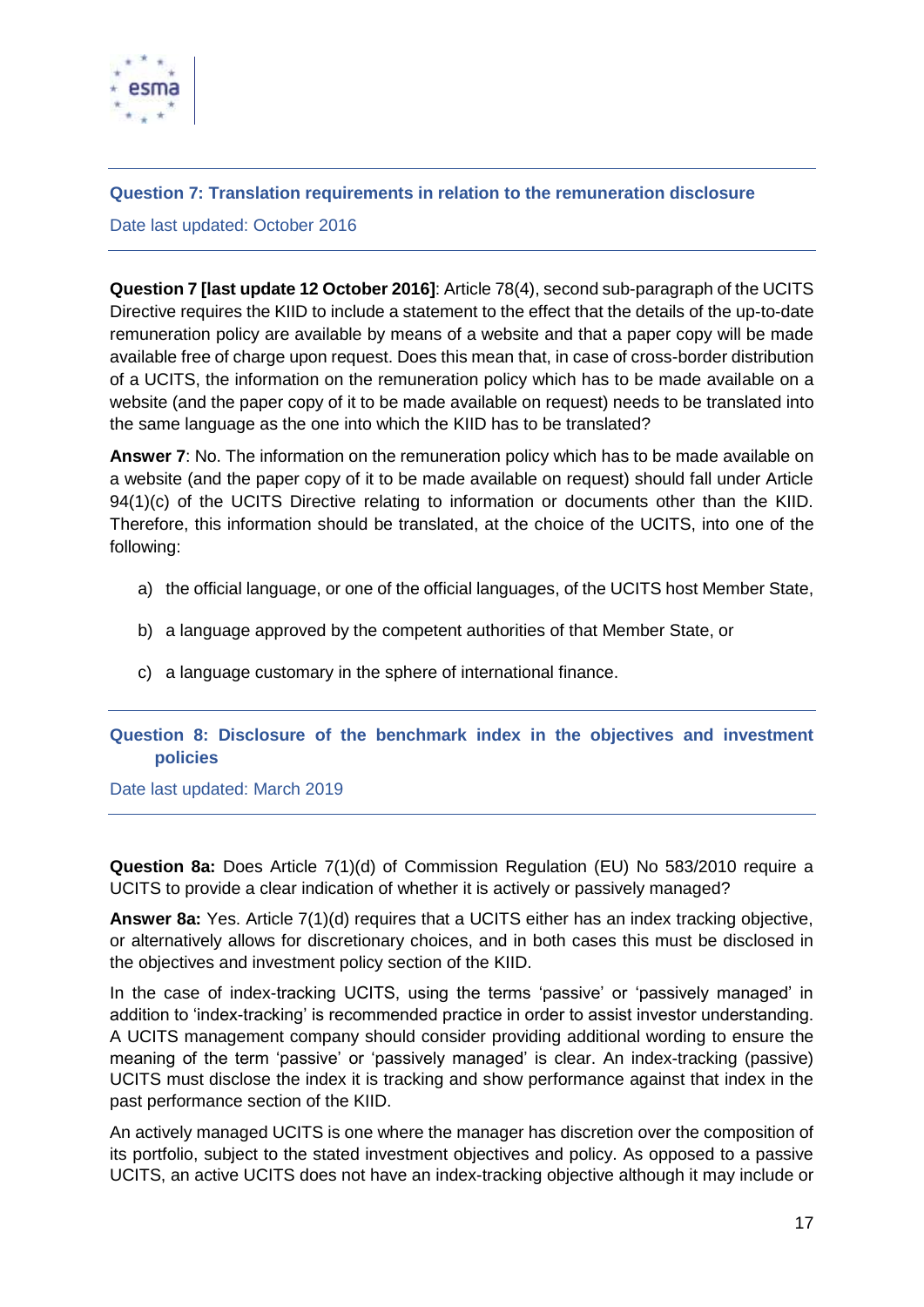

imply reference to a benchmark. A spectrum exists regarding the level of discretion active UCITS may wish to take or be permitted to take against a benchmark index. Some active UCITS take a lower level of risk against a benchmark index than others, and some are managed without any reference to a benchmark index at all.

Nevertheless, just as there is a requirement under the KIID Regulation to identify a UCITS that is index-tracking (passive), it should be equally clear to investors where the UCITS is actively managed. Explicitly using the terms 'active' or 'actively managed' is recommended practice in order to assist investor understanding, and a UCITS management company should consider providing additional wording to ensure the meaning of the term 'active' or 'actively managed' is clear.

Active UCITS which are managed in reference to an index must provide additional disclosure on the use of the benchmark index (Article 7(1)(d)) and show past performance against it (Article 18(1)). They must also indicate the degree of freedom from the benchmark (see Q&A 8c). Article 18(1) requires active UCITS managed in reference to a benchmark index to display past performance against that benchmark.

It should be clear which benchmark index (or indices) the UCITS is tracking or is being managed in reference to. Where more than one version of a benchmark index is published (for example a total return version, price return version, etc.), it should be clear which version is being used by the UCITS.

To assist investor understanding, it is recommended practice that active UCITS which are not managed in reference to any benchmark should also make this clear to investors (see Q&A 8b).

This information is summarised in the following graphic, which is also applicable to Q&As 8b, 8c and 4b.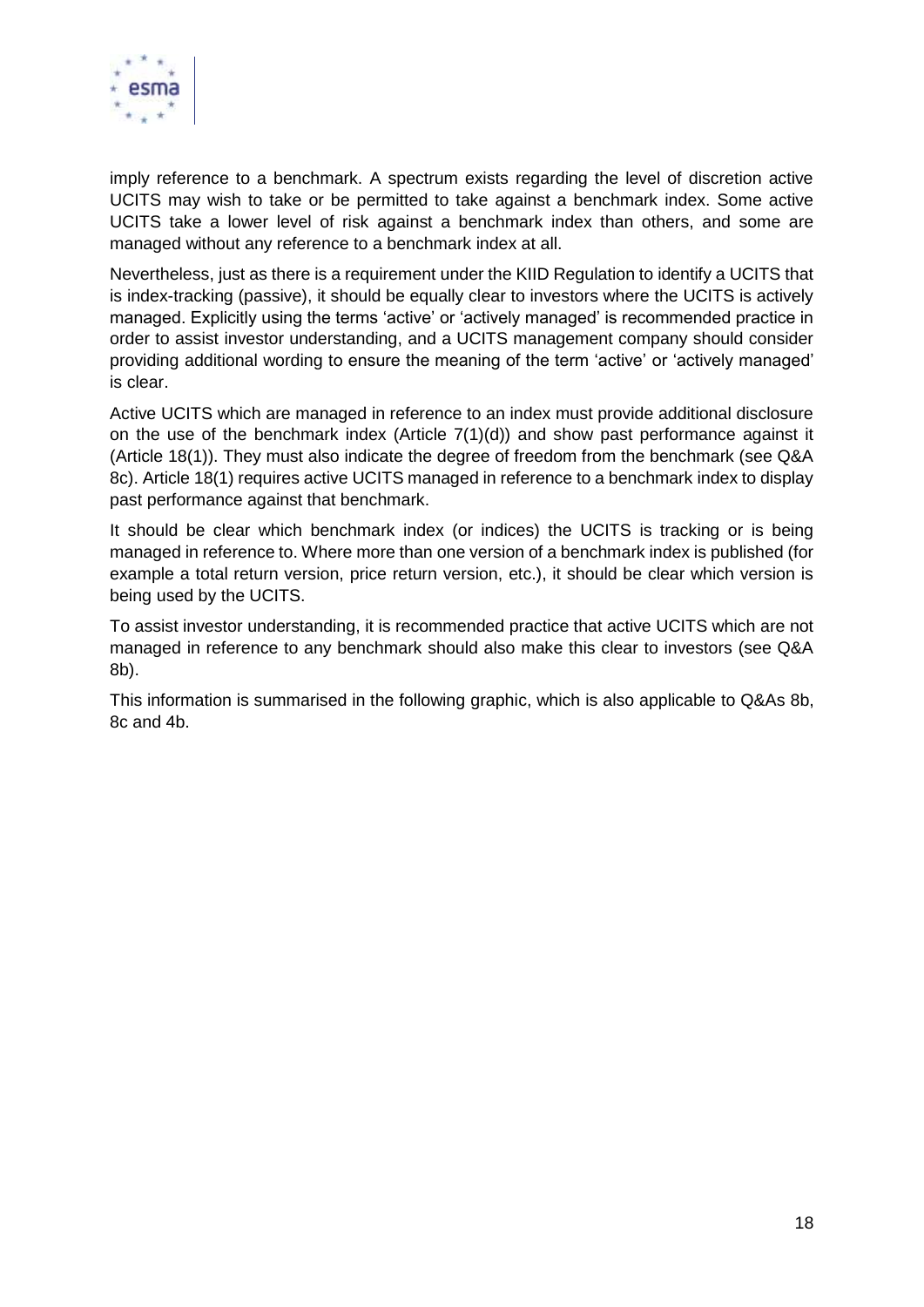



UCITS management companies should make any changes to the KIID in order to incorporate this additional guidance as soon as practicable, or by the next KIID update following the publication of this Q&A.

In accordance with Article 79(1) of the UCITS Directive and to ensure fair, clear and not misleading communications, the information disclosed in the UCITS KIID should be consistent with the UCITS' objectives and investment policy in the Prospectus.

**Question 8b:** What is the meaning of 'whether this approach includes or implies a reference to a benchmark' in Article 7(1)(d) of Commission Regulation (EU) No 583/2010?

**Answer 8b:** A UCITS managed in reference to a benchmark index is one where the benchmark index plays a role in the management of the UCITS, for example, in the explicit or implicit definition of the portfolio's composition and/or the UCITS' performance objectives and measures. This reference may be present at the outset of a UCITS' existence, or may be introduced during its lifecycle; in both cases it should be disclosed. Ultimately, the onus is on the UCITS management company to identify whether the UCITS is in practice managed in reference to a benchmark index. However, the following are (non-exhaustive and noncumulative) examples of where an approach may include or imply reference to a benchmark index and where a UCITS should disclose that it is managed in reference to that benchmark index:

## **Portfolio composition**

• The UCITS uses a benchmark index as a universe from which to select securities. This applies even if only a minority of securities listed in the index are held in the portfolio and the weightings of the UCITS' portfolio holdings diverge from their equivalent weighting in the index.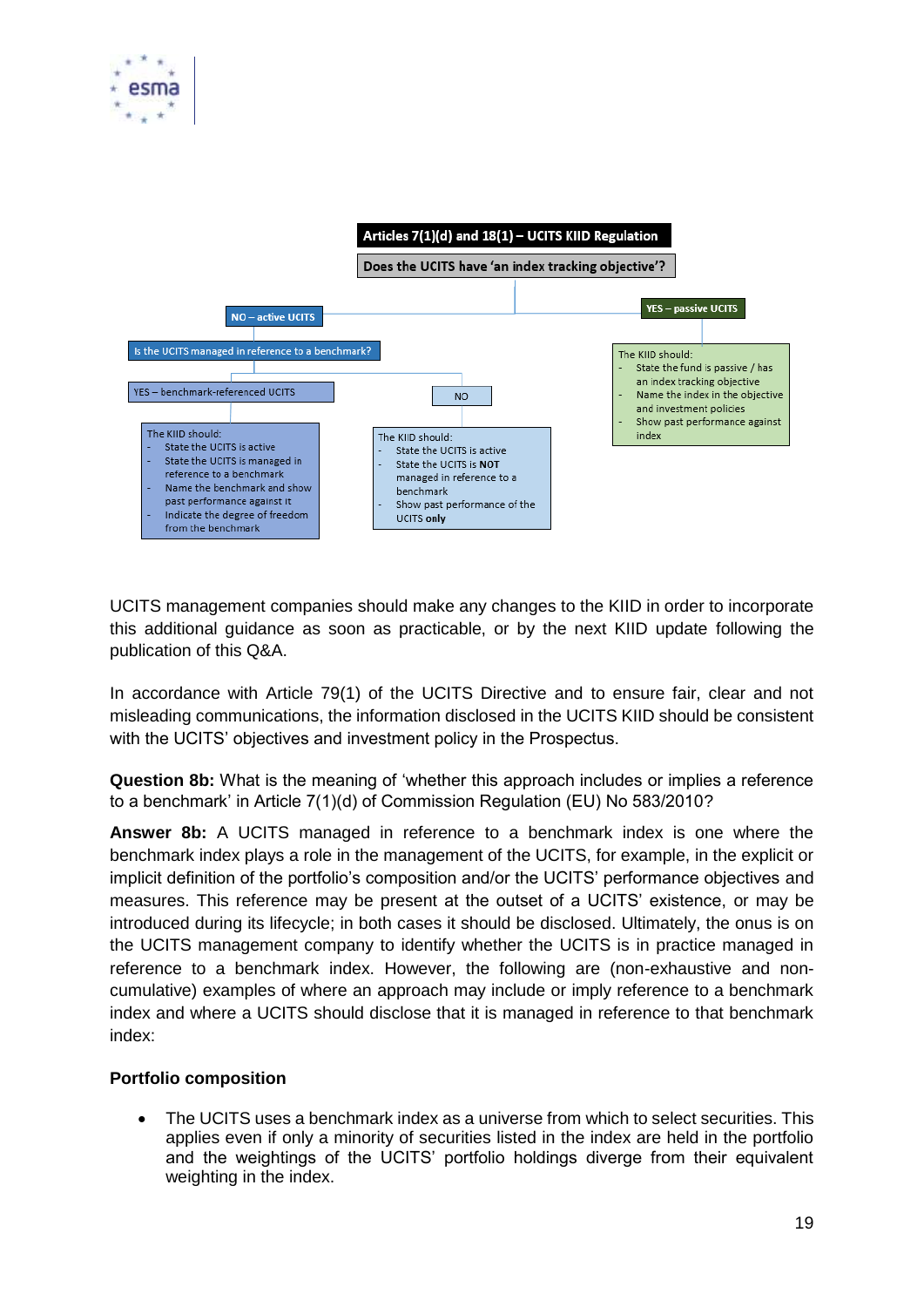

- The UCITS portfolio holdings are based upon the holdings of the benchmark index. For example:
	- o The individual holdings of the UCITS' portfolio do not deviate materially from those of the benchmark index.
	- $\circ$  Monitoring systems are in place to limit the extent to which portfolio holdings and/or weightings diverge from the composition of the benchmark index.
- The UCITS invests in units of other UCITS or AIFs in order to achieve similar performance to a benchmark index.

## **Performance measures**

- Performance fees are calculated based on performance against a reference benchmark index.
- The UCITS has an internal or external target to outperform a benchmark index.
- Contracts between the management company and third parties, such as the Investment Management Agreement covering delegation of investment management, or between the management company and its directors and employees, state that the portfolio manager must seek to outperform a benchmark index.
- The individual portfolio manager(s) receive(s) an element of performance-related remuneration based on the fund's performance relative to a benchmark index.
- The UCITS is constrained by internal or external risk indicators that refer to a benchmark index (e.g. tracking error limit, relative VaR for global exposure calculation).
- Marketing issued by the UCITS management company to one or more investors or potential investors shows the performance of the fund compared with a benchmark index.

For clarity, a benchmark index may refer to an individual index or composite index comprised of more than one index / a basket of indices.

For additional clarity on disclosure of benchmarks, see the graphic in Q&A 8a.

To assist investor understanding, it is recommended that UCITS which are not managed in reference to a benchmark index also make this clear to investors.

UCITS management companies should make any changes to the KIID in order to incorporate this additional guidance as soon as practicable, or by the next KIID update following the publication of this Q&A.

In accordance with Article 79(1) of the UCITS Directive and to ensure fair, clear and not misleading communications, the information disclosed in the UCITS KIID should be consistent with the UCITS' Investment Objective in the Prospectus.

**Question 8c:** What is the meaning of indicating 'the degree of freedom from the benchmark' in Article 7(1)(d) of Commission Regulation (EU) No 583/2010?

**Answer 8c:** To satisfy the requirements of this element of the Article, investors should be provided with an indication of how actively managed the UCITS is, compared to its reference benchmark index. The KIID should strike a balance between providing the level of detail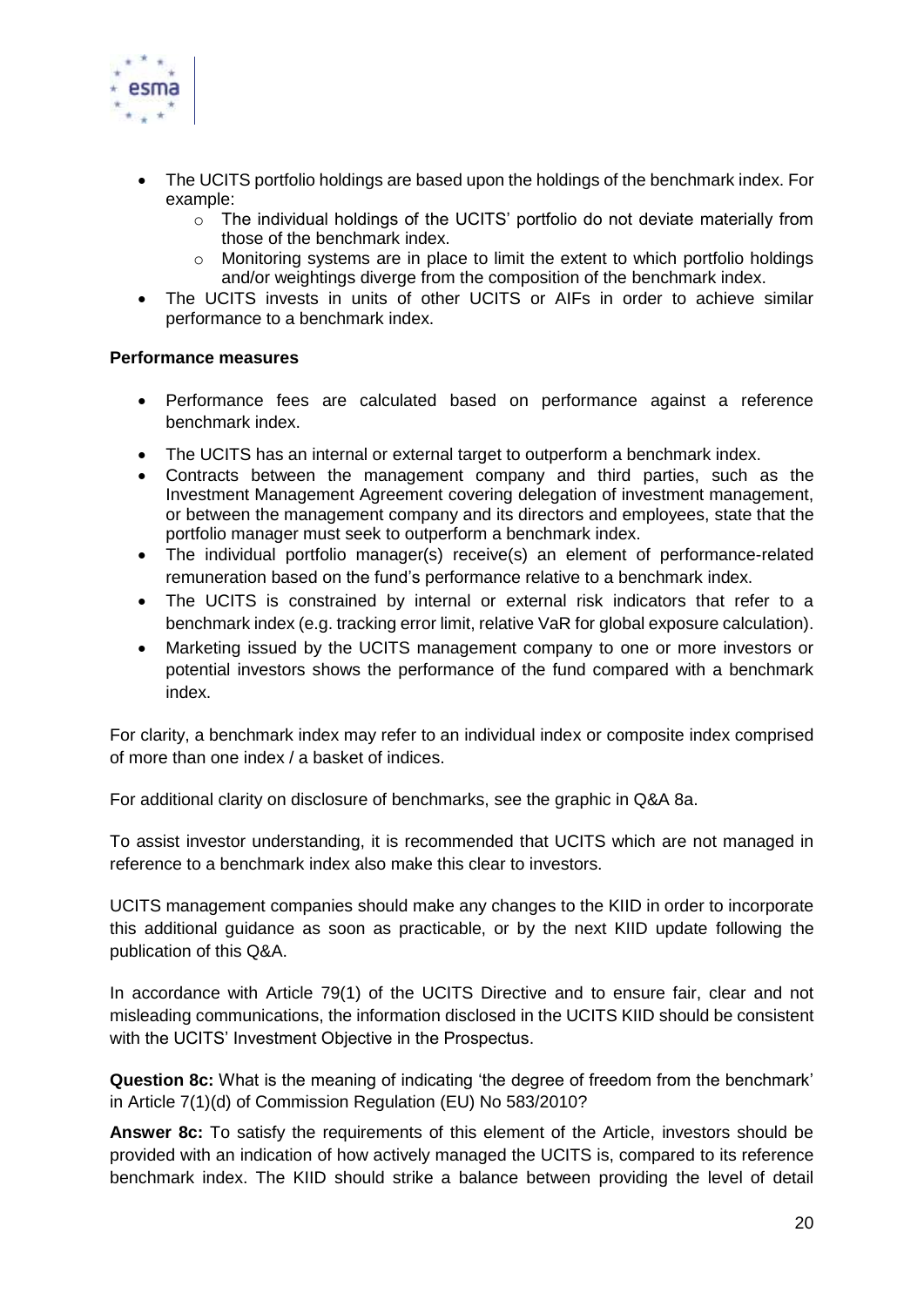

required to sufficiently disclose a UCITS' degree of freedom from a benchmark index, and the obligation to do so in clear language understandable to a retail investor.

On this basis, the UCITS management company should at least take into account the following elements when indicating in the KIID the degree of freedom from the benchmark index for actively managed UCITS whose investment approach includes or implies a reference to a benchmark index:

- a) The description of the underlying investment universe of the UCITS should indicate to what extent the target investments are part of the benchmark index or not.
- b) The KIID should describe the degree or level of deviation of the UCITS in regards to the benchmark index, thereby considering, where applicable, the quantitative and/or qualitative deviation limitations underlying the investment approach (e.g. risk limits defined by reference to the benchmark index such as tracking error) as well as the narrowness of the investment universe. In this context UCITS may, when necessary for investor understanding, also disclose quantitative metrics (e.g. precise internal limits on tracking error etc.).

Unless stricter requirements specific to a Member State apply, UCITS which are actively managed in reference to a benchmark index are not required to numerically quantify the degree of freedom by outlining for instance expected tracking error, active share, or other metrics in order to provide a quantitative indication. However, where the UCITS management company believes such information will assist investor understanding, it may do so by providing explanations in language sufficiently comprehensible to retail investors.

Some examples of wording that is likely to be acceptable when indicating the degree of freedom from the benchmark index in the KIID can be found below. These examples are for illustrative purposes only and are non-exhaustive:

- 1. Regarding point a) above: "The majority of the Sub-Fund's equity securities will be components of and have similar weightings to the Benchmark. The Investment Manager may use its discretion to invest in companies or sectors not included in the Benchmark in order to take advantage of specific investment opportunities."
- 2. Regarding point b) above: "The investment strategy will restrict the extent to which the portfolio holdings may deviate from the ABCD index. This deviation may be [limited]/[material]/[significant]. This is likely to limit the extent to which the Sub-Fund can outperform the ABCD Index. Deviations from the ABCD index are limited by a target tracking error of [X] [accompanied by a clear, concise description of the quantitative indicator's meaning]".

Where a UCITS has a defined strategy to vary the risk it will take against an index, this should be disclosed. For example, where a UCITS is structured in order to be managed in alignment with an index during periods of market volatility, it should disclose this. This does not imply that the KIID should be updated to reflect very short-term / one-off variations in the investment strategy during a UCITS lifecycle, as long as the capacity for such variations has been previously disclosed.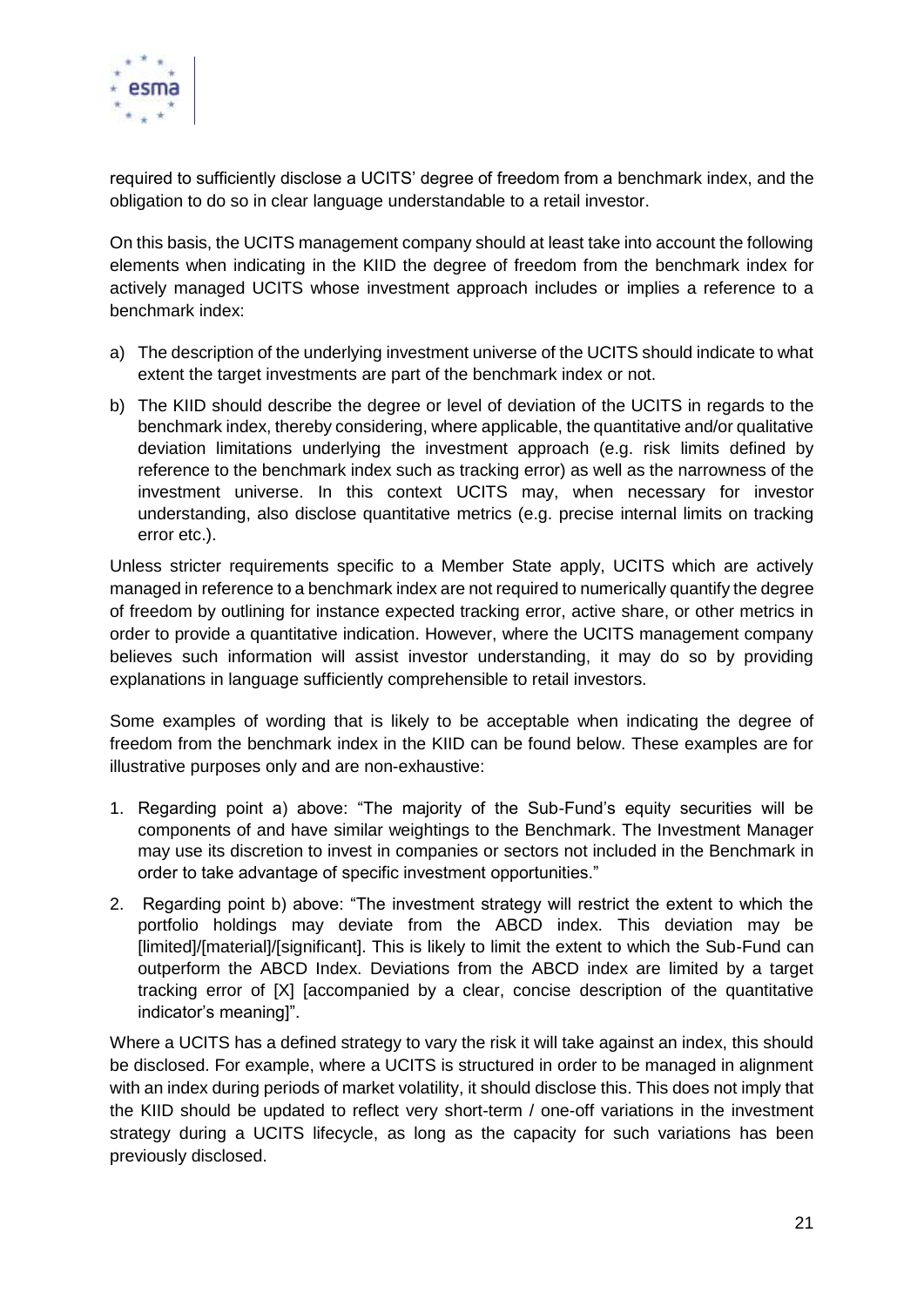

For additional clarity on disclosure of benchmarks, see the graphic in Q&A 8a.

UCITS management companies should make any changes to the KIID in order to incorporate this additional guidance as soon as practicable, or by the next KIID update following the publication of this Q&A.

In accordance with Article 79(1) of the UCITS Directive and to ensure fair, clear and not misleading communications, the information disclosed in the UCITS KIID should be consistent with the UCITS' Investment Objective in the Prospectus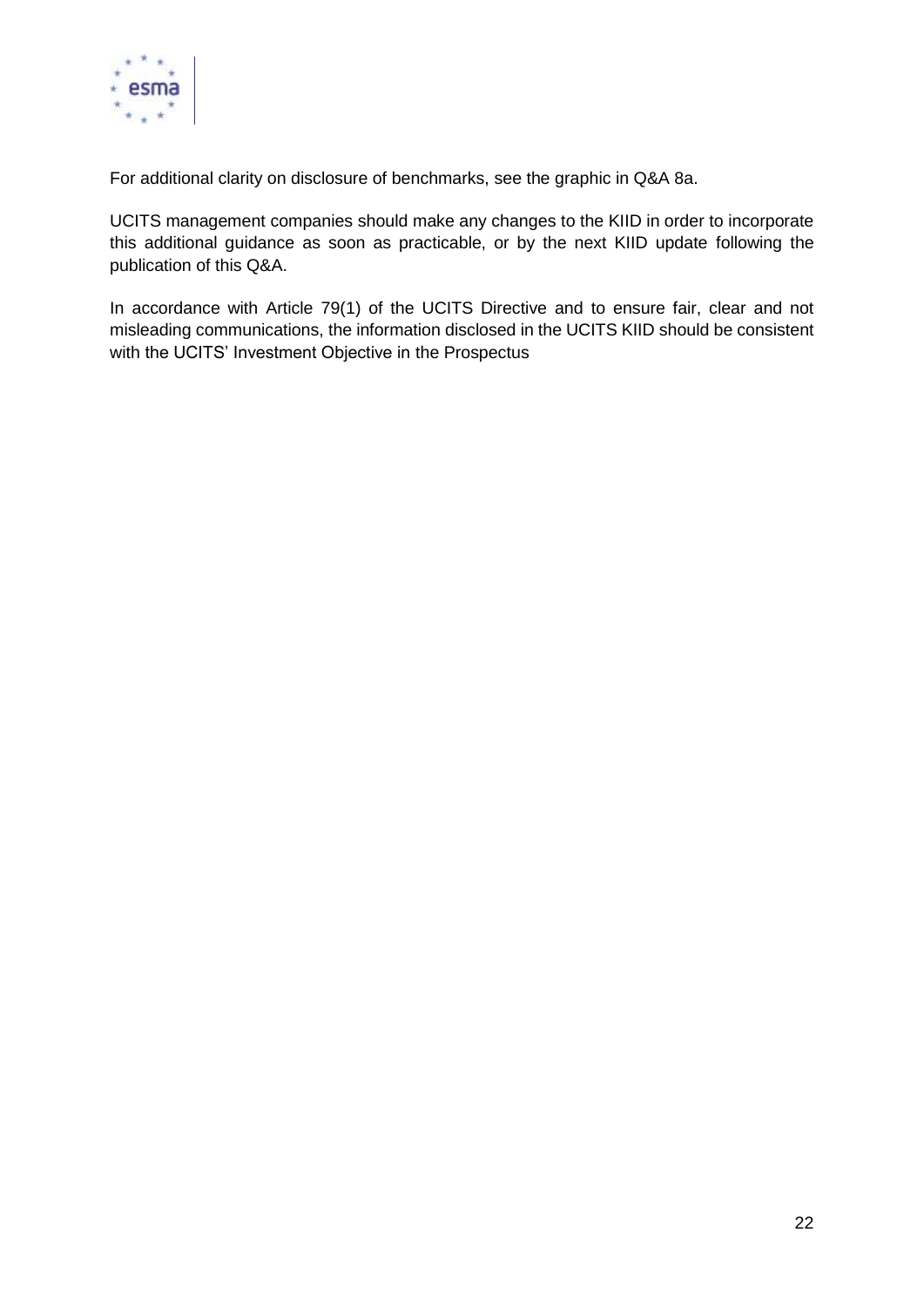

# <span id="page-22-0"></span>**Section III – ESMA's guidelines on ETFs and other UCITS issues<sup>11</sup>**

#### <span id="page-22-1"></span>**Question 1: Information to be inserted in the prospectus**

Date last updated: 11 July 2013

**Question 1a**: Can the prospectus of an index-tracking UCITS mention both replication methodologies (physical and synthetic replication)?

**Answer 1a:** Yes. If the UCITS intends to use both replication methodologies either at the same time or alternatively, this should be reflected in the prospectus.

**Question 1b:** Do the provisions on Index-tracking UCITS also apply to UCITS ETFs?

**Answer 1b:** Yes, to the extent that the UCITS ETF is tracking an index or indices.

#### <span id="page-22-2"></span>**Question 2: UCITS ETF label**

Date last updated: 15 March 2013

**Question 2:** In the case of umbrella UCITS, does the requirement to use the label "UCITS ETF" apply to both the umbrella level and the sub-fund level?

**Answer 2:** If all the sub-funds are UCITS ETFs, the labelling requirement applies to the subfund level and the UCITS may decide to apply it to the umbrella level as well. However, if not all the sub-funds are UCITS ETFs, the labelling requirement only applies to the relevant subfunds.

#### <span id="page-22-3"></span>**Question 3: Secondary market**

Date last updated: 11 July 2013

1

**Question 3a:** If a UCITS ETF is open for direct redemption for secondary market investors, what should be the redemption price?

**Answer 3a:** If secondary market investors are given the possibility to redeem directly at the level of the UCITS ETF, the redemption price should be the Net Asset Value (NAV) from which costs may be deducted. According to paragraph 24 of the guidelines the costs of direct redemptions should not be excessive.

<sup>&</sup>lt;sup>11</sup> This section mirrors the content of the old Q&A on ESMA's guidelines on ETFs and other UCITS issues (ESMA/2015/12), which is replaced by the present document.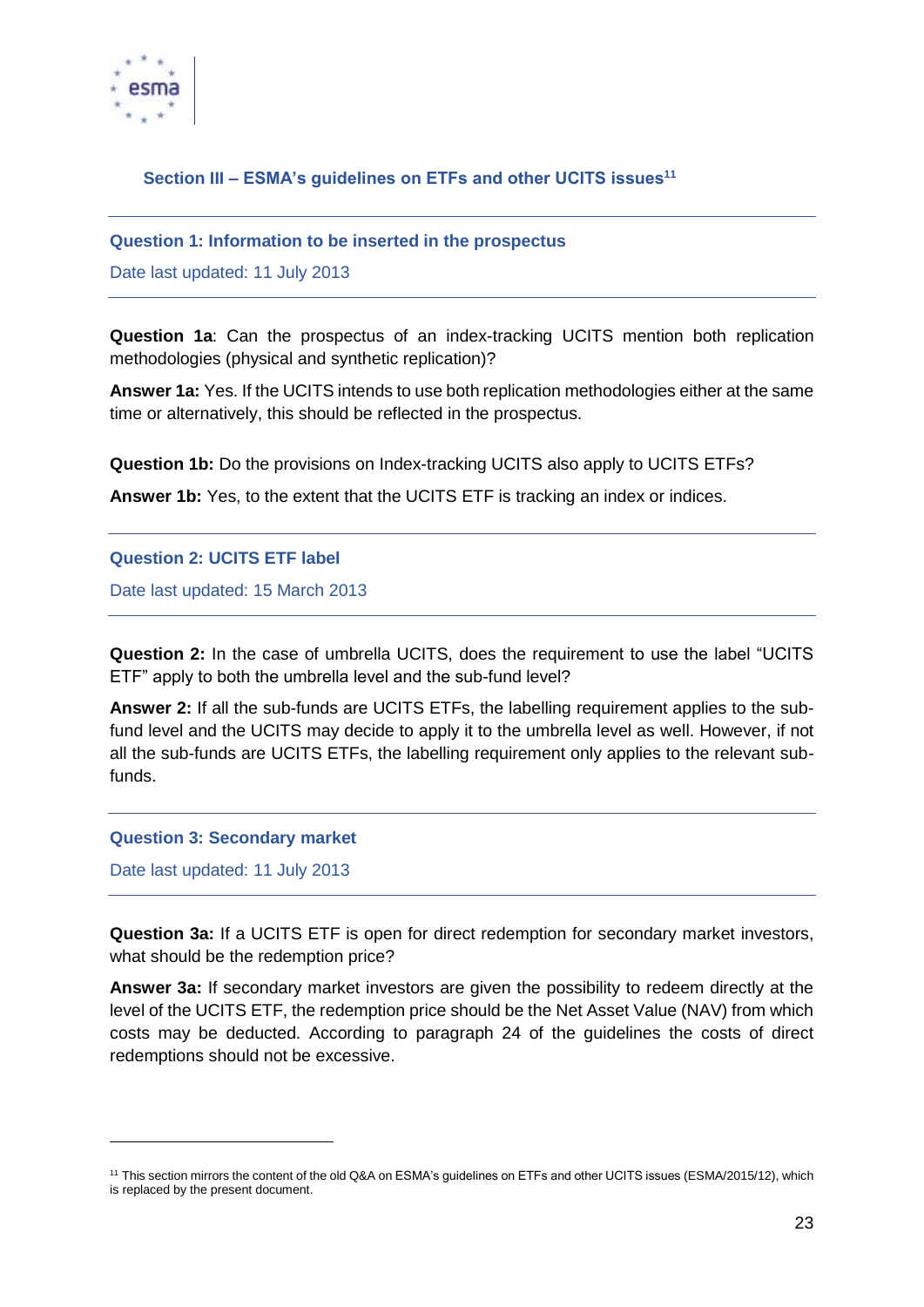

**Question 3b:** When the UCITS ETF is open for direct redemptions, should UCITS management companies arrange the redemptions directly with secondary market investor of the UCITS ETF?

**Answer 3b:** In most cases, UCITS ETFs do not have a direct relationship with secondary market investors of UCITS ETFs. Therefore, UCITS management companies are not required to be directly in contact with the secondary market investors of the UCITS ETF but should make sure that appropriate processes are in place in order to allow direct redemptions when needed. In this context, the reference to unit-holders in Article 92 of the UCITS Directive should be understood as including secondary market investors of UCITS ETFs.

## <span id="page-23-0"></span>**Question 4: Efficient portfolio management techniques**

Date last updated: 15 March 2013

**Question 4a:** According to the guidelines, all revenues arising from efficient portfolio management techniques, net of direct and indirect operational costs, should be returned to the UCITS. Does this mean that securities lending agents should not be paid for their services?

**Answer 4a:** No. The guidelines do not prohibit the deduction from gross revenues arising from efficient portfolio management techniques of fees paid to securities lending agents as a normal compensation for their services in the context of such techniques. However, pursuant to paragraph 35 of the guidelines, the annual report of the UCITS should contain details on the revenues arising from efficient portfolio management techniques for the entire reporting period together with the direct and indirect operational costs and fees incurred.

**Question 4b:** In some jurisdictions, UCITS management companies may also act as securities lending agents. In this case, what information should be provided to investors?

**Answer 4b:** First, pursuant to paragraph 28 of the guidelines, it should be disclosed to investors that the UCITS management company acts a securities lending agent. Also, according to paragraph 35 of the guidelines, the annual report of the UCITS should provide investors with details on the amount of fees paid to the UCITS management company that may be deducted from the gross revenues arising from efficient portfolio management techniques.

**Question 4c:** According to paragraph 28 of the guidelines, UCITS should disclose the identity of the entity(ies) to which the direct and indirect costs and fees are paid and indicate if these are related parties to the UCITS management company or the depositary. Where should this information be disclosed?

**Answer 4c:** UCITS management companies may disclose this information in the prospectus of the UCITS or in the annual report of the UCITS.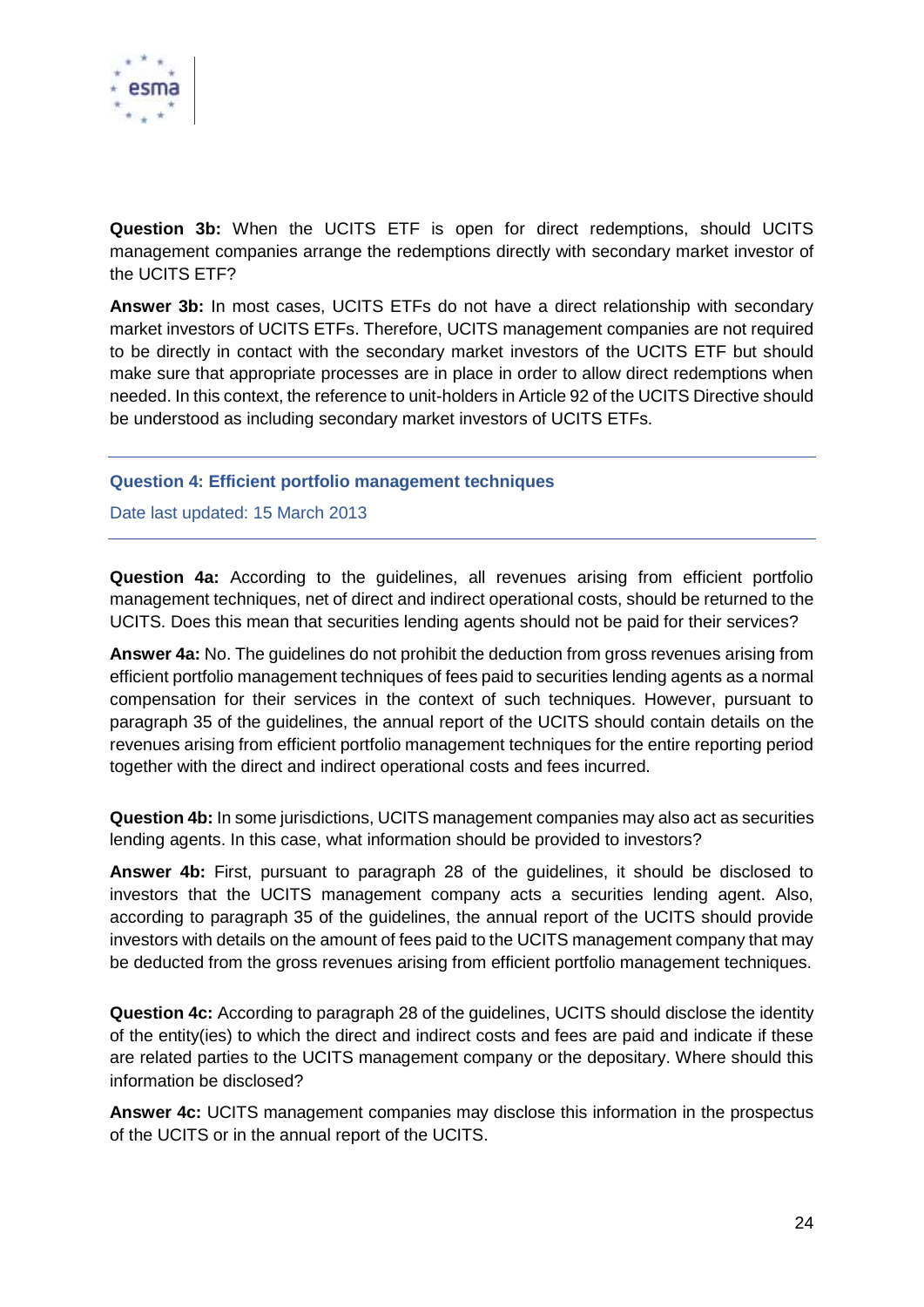

#### <span id="page-24-0"></span>**Question 5: Financial derivative instruments**

Date last updated: 9 January 2015

**Question 5a:** When a UCITS enters into an unfunded swap, should the exposure swapped into the UCITS be considered in combination with the assets that are swapped out to assess the compliance with investment limits laid down in Article 52, 53, 54, 55 and 56 of the UCITS Directive?

**Answer 5a:** No. If the UCITS swaps the performance of its assets against the performance of another portfolio of assets, the UCITS should not combine both the assets swapped out and the exposure swapped into the UCITS when assessing the investment limits laid down in Articles 52, 53, 54, 55, 56 of the UCITS Directive because the ultimate exposure of the UCITS is not a combination of the two portfolios.

However, pursuant to paragraphs 36 and 37 of the guidelines, when a UCITS enters into an unfunded swap, both the UCITS' investment portfolio that is swapped out and the portfolio that is swapped into the UCITS should comply with the investment limits laid down in Articles 52, 53, 54, 55 and 56 of the UCITS Directive.

**Question 5b:** Section XI of the guidelines on financial derivative instruments refers to total return swaps or other financial derivative instruments with similar characteristics. What types of instrument are covered here?

**Answer 5b:** First of all, the purpose of paragraphs 36 and 37 is to clarify that total return swaps should be treated like any other financial derivative instrument. This means that, in accordance with Article 51(3) of the UCITS Directive, the UCITS' investment portfolio as well as the final exposure of the UCITS resulting from the investment in financial derivative instruments should comply with the UCITS investment limits laid down in Articles 52, 53, 54, 55 and 56 of the UCITS Directive.

As far as paragraph 36 is concerned, ESMA's intention is to make sure that the guidelines are not circumvented via the use of financial derivative instruments that are not total return swaps but that have similar characteristics.

**Question 5c:** What is the scope of application of paragraphs 37, 39 and 40 of the guidelines?

**Answer 5c:** Paragraphs 37, 39 and 40 of the guidelines apply to any financial derivative instrument by which UCITS gain exposure to an asset.

**Question 5d:** For the purposes of paragraph 39 of the guidelines, would the counterparty to a financial derivative instrument be considered as having discretion over the composition of the underlying of the financial derivative instrument under the following arrangement? The counterparty to the financial derivative instrument can decide on the composition of the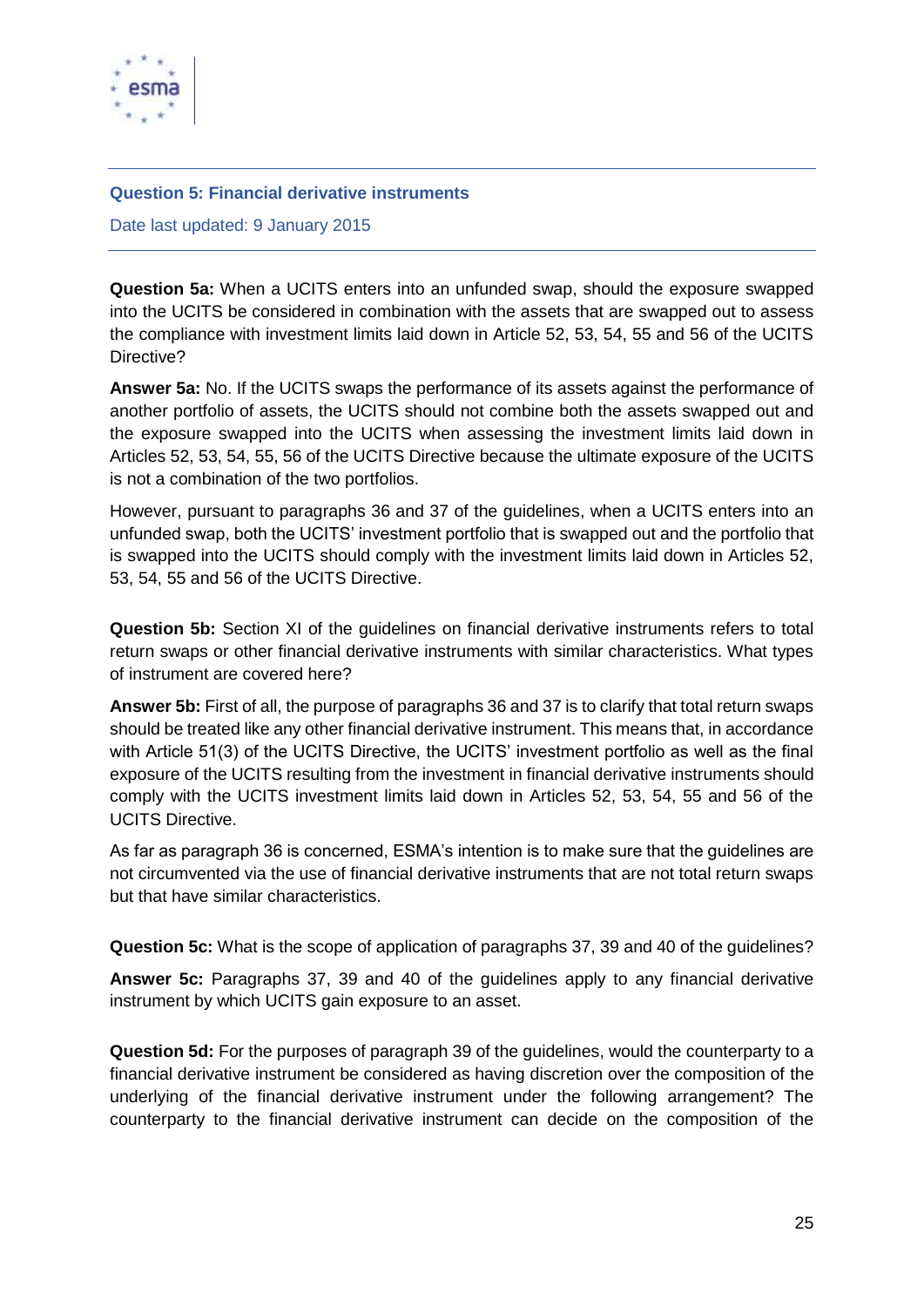

underlying of the financial derivative instrument or the UCITS investment portfolio without the prior consent of the UCITS management company.

**Answer 5d:** Yes, because the counterparty to the financial derivative instrument has discretion over the composition of the underlying of the financial derivative instrument or the UCITS' investment portfolio.

**Question 5e:** For the purposes of paragraph 39 of the guidelines, would the counterparty to a financial derivative instrument be considered as having discretion over the composition of the underlying of the financial derivative instrument under the following arrangement? The counterparty to the financial derivative instrument offers advice to the UCITS management company on the composition of the underlying of the financial derivative instrument or the UCITS' investment portfolio but any investment decision must be approved by the UCITS management company.

**Answer 5e:** No, provided that the UCITS management company expressly approves any investment decision in advance.

**Question 5f:** For the purpose of paragraph 39 of the guidelines, would the counterparty to a financial derivative instrument be considered as having discretion over the composition of the underlying assets of the financial derivative instrument under the following arrangement? The role of the counterparty only involves implementing a set of rules and this set of rules is agreed in advance with the UCITS management company and does not allow the exercise of any discretion by the counterparty.

**Answer 5f:** No, in such circumstances the counterparty to the financial derivative instrument will not be considered as having any discretion over the composition of the underlying assets of the financial derivative instrument.

## <span id="page-25-0"></span>**Question 6: Collateral management**

Date last updated: October 2016

**Question 6a:** Do the requirements on collateral only apply to the fraction of assets that reduces the counterparty risk of the UCITS to the limit imposed by the UCITS Directive?

**Answer 6a:** No. The requirements on collateral apply to all the assets received in the context of OTC financial derivative transactions and efficient portfolio management (EPM) techniques to cover counterparty risk. This means that assets received in excess (i.e. after the application of haircuts) should also comply with the same requirements.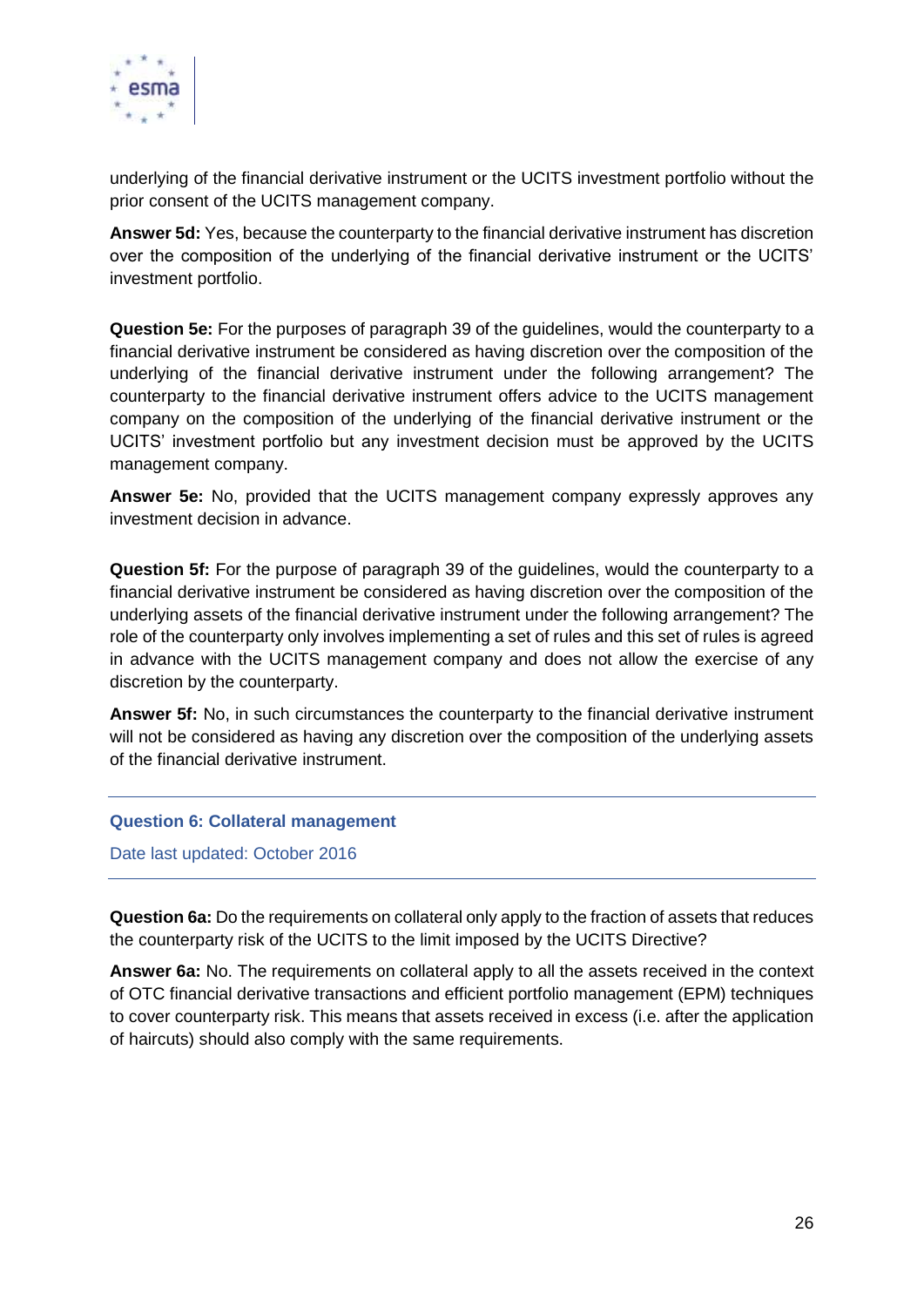

**Question 6b:** Should re-invested cash collateral comply with the 20% issuer limit of paragraph 43 (e)?

**Answer 6b:** Yes. According to paragraph 44 of the guidelines, re-invested cash collateral should be diversified in accordance with the diversification requirements applicable to noncash collateral. This means that the 20% issuer limit applies to:

- entities prescribed in Article 50(f) of the UCITS Directive at which UCITS may place cash collateral;
- high-quality government bonds and Short-Term Money Market Funds in which cash collateral may be reinvested;

If UCITS reinvest cash collateral in reverse repo transactions, the reverse repo transactions should comply with sections X and XII of the guidelines on efficient portfolio management techniques and collateral management.

**Question 6c:** Which types of asset do not comply with the requirement of correlation of paragraph 43 (d) of the guidelines?

**Answer 6c:** According to paragraph 43 (d) of the guidelines, collateral received by the UCITS should be issued by an entity that is independent from the counterparty and is expected not to display a high correlation with the performance of the counterparty. Therefore, collateral issued or guaranteed by the counterparty of an OTC financial derivative transaction or EPM technique or by one of its subsidiaries or by a parent company, or more generally by an entity belonging to the same issuer group should not be considered compliant with paragraph 40 (d) of the guidelines.

**Question 6d:** Are tripartite agreements for collateral management in the context of efficient portfolio management techniques and OTC financial derivative transactions forbidden by paragraph 40(g) of the guidelines?

**Answer 6d:** No. Tripartite agreements are possible under paragraph 40(g) as long as there is no title transfer and the collateral is held by a third party custodian subject to prudential supervision and that is unrelated to the provider of the collateral.

**Question 6e:** When there is transfer of title, can the collateral be held by a custodian that is not the depositary of the UCITS?

**Answer 6e:** Yes, but only if the UCITS' depositary has delegated the custody of the collateral to a sub-custodian and the depositary remains liable if the collateral is lost by the subcustodian.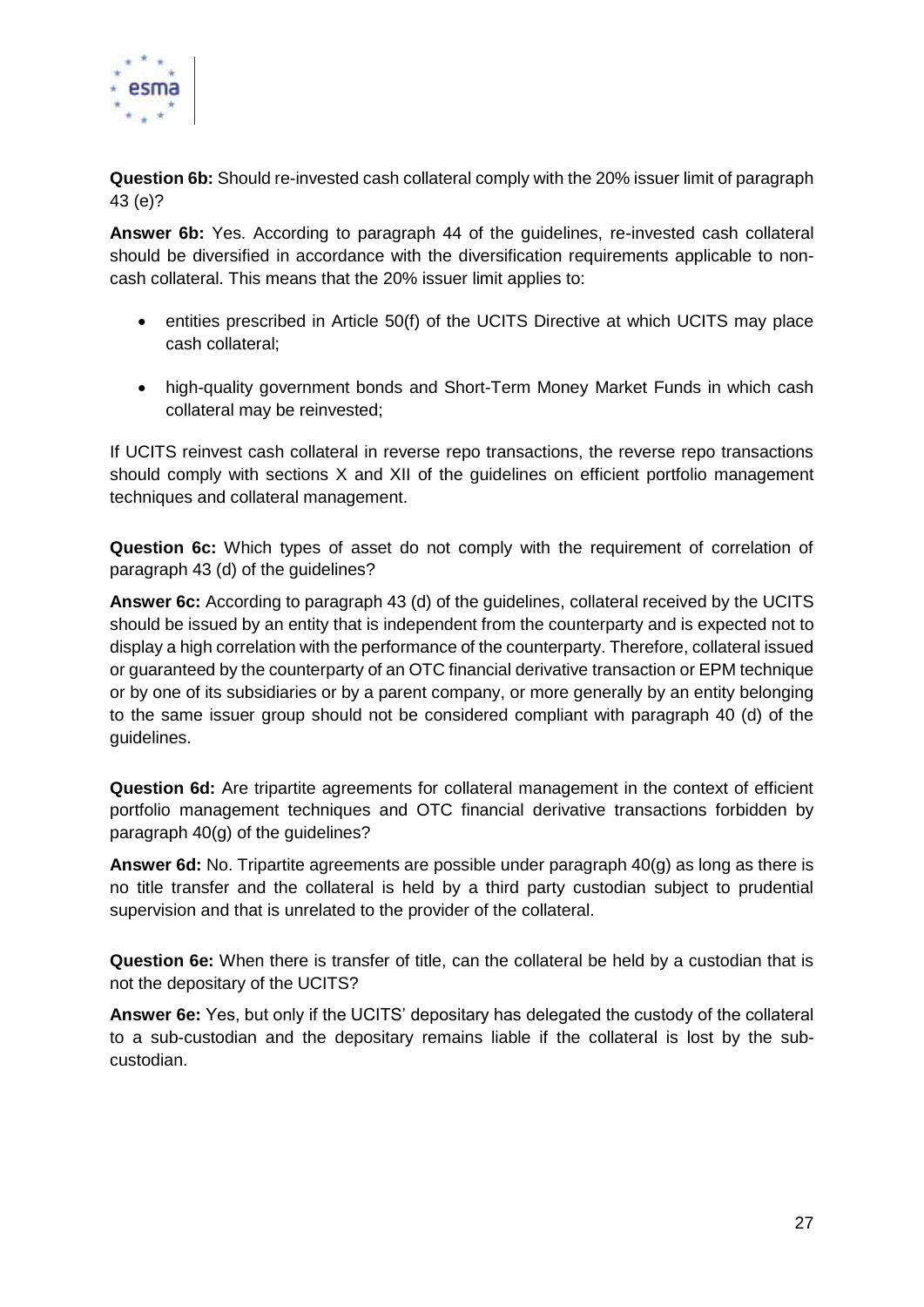

**Question 6f:** Paragraph 43(e) refers to "a basket of collateral with a maximum exposure to a given issuer of 20% of its net asset value". Does this diversification requirement refer to the basket of collateral or to the net asset value of the UCITS?

**Answer 6f:** The diversification refers to the net asset value of the UCITS. Therefore, collateral received should be diversified so that exposure to any issuer does not exceed 20% of the net asset value of the UCITS. This means that where the amount of collateral received by a UCITS does not exceed 20% of its net asset value, the collateral can be issued by a single issuer.

**Question 6g:** In the case of government bonds, can the 20% limit be deemed to apply to each different issue of bonds of the same issuer?

**Answer 6g:** No. The limit applies to the issuers and not to the issue. Accordingly, exposure to any one government issuer, or any individual issuer, is limited to 20% of the net asset value of the UCITS.

**Question 6h:** Do the ESMA guidelines require that counterparty risk exposures be aggregated across both financial derivative instruments and efficient portfolio management techniques?

**Answer 6h:** Yes. According to paragraph 41 of the ESMA guidelines, both exposures should be combined when calculating the counterparty risk limits of Article 52 of the UCITS Directive.

**Question 6i:** Are government bonds exempt from the provisions laid down in paragraphs 43(a) and paragraphs 43 (e) of the guidelines?

**Answer 6i:** No, paragraphs 43(a) and 43 (e) apply to all types of collateral received by the UCITS in the context of over-the-counter financial derivative transactions and efficient portfolio management techniques.

**Question 6j:** Can cash collateral received by UCITS in the context of EPM techniques or OTC financial derivative transactions be used by UCITS for clearing obligations under EMIR?

**Answer 6j:** No. Cash collateral received by UCITS can only be placed or invested in the assets listed in paragraph 43(j) of the guidelines.

**Question 6k:** When assessing the diversification of the collateral, should re-invested cash collateral be aggregated with non-cash collateral?

**Answer 6k:** Yes. UCITS should aggregate non-cash collateral and re-invested cash collateral when assessing the diversification requirements of collateral received by UCITS.

**Question 6l:** According to paragraph 43(g), where there is title transfer, the collateral received should be held by the depositary of the UCITS. Where there is title transfer and where the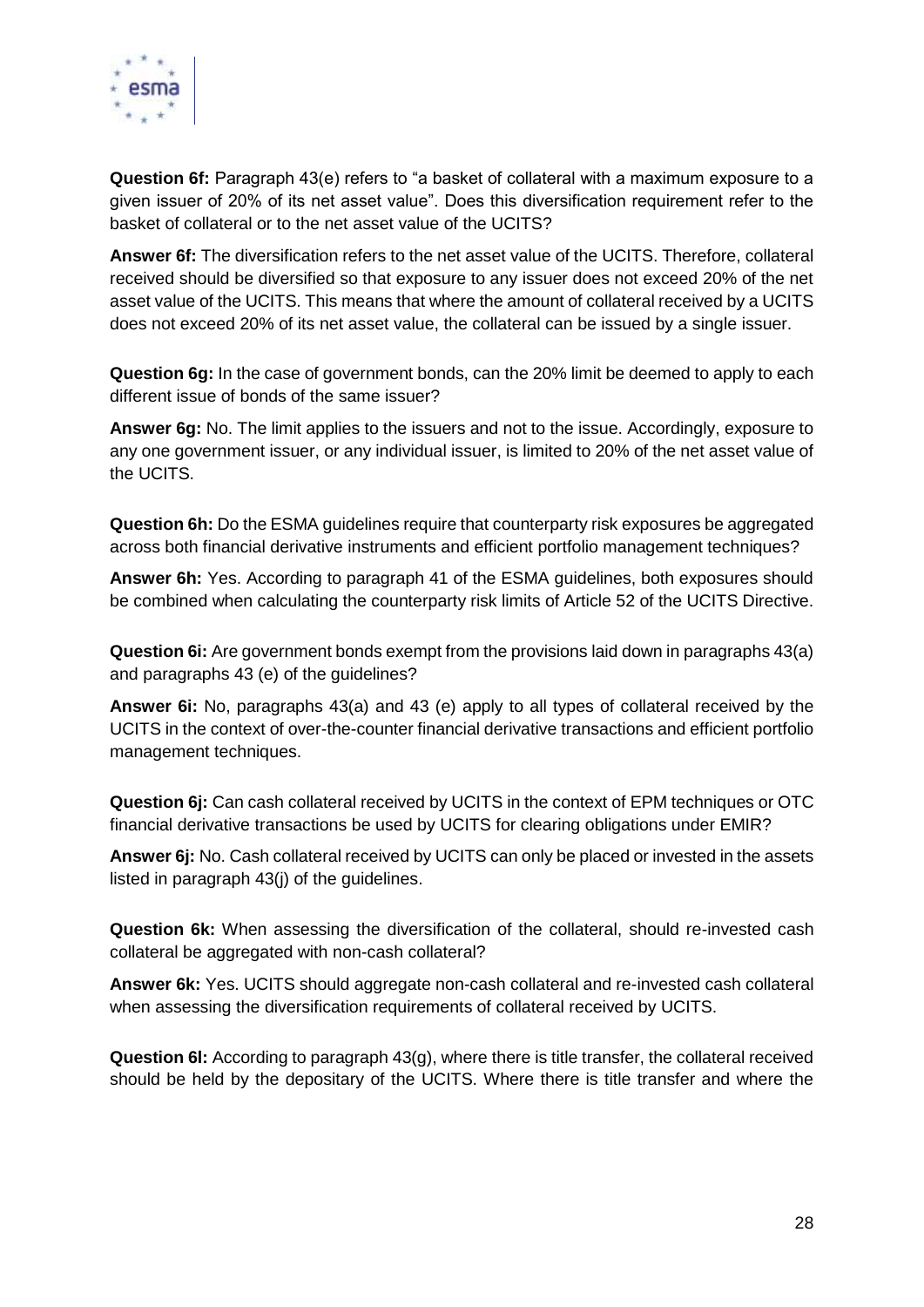

provider is also the depositary of the UCITS, should the collateral be held by the depositary of the UCITS?

**Answer 6l:** Yes. However, the depositary should have functionally and hierarchically separated the performance of its depositary tasks from its activity of collateral provider vis-àvis the UCITS in order to address potential conflicts of interest.

**Question 6m:** When UCITS reinvest cash collateral, should the reinvested cash collateral be taken into account for the calculation of the issuer concentration limits laid down in the UCITS Directive?

**Answer 6m:** Yes, in accordance with paragraph 2 of Box 27 of the guidelines on Risk Measurement and Calculation of Global Exposure and Counterparty Risk for UCITS (Ref. CESR/10-788) the reinvested cash collateral should be taken into account for the calculation of the investment restrictions applicable to UCITS. For example, this means that if a UCITS has already placed 10% of its assets on deposits with a given issuer, it should not reinvest cash collateral for more than 10% of its assets in deposits with the same issuer in order to comply with the 20% limit of Article 52(1)(b) of the UCITS Directive.

In addition, the reinvested cash collateral has to comply with the diversification requirement laid down in paragraph 44 of the ESMA guidelines on ETFs and other UCITS issues.

**Question 6n:** When a UCITS reinvests cash collateral in short-term money market funds pursuant to paragraph 43 (j) of the guidelines, should the short-term money market funds comply with the requirements of Article 50(1)(e)(iv) of the UCITS Directive (i.e. the short-term money market funds should not invest more than 10% of their assets in aggregate in other money market funds)?

**Answer 6n:** Yes, the requirement of Article 50(1)(e)(iv) of the UCITS Directive also applies to short-term money market funds in which UCITS may reinvest cash collateral.

**Question 6o [last update 12 October 2016]:** A UCITS has a clause in its fund rules limiting investment in units of other funds to 10%, in line with Article 50(1)(e)(iv) of the UCITS Directive. If, in accordance with paragraph 43 of the ESMA Guidelines on ETFs and other UCITS issues, this fund re-invests cash collateral in short-term money market funds, should this investment be included in the calculation when calculating the 10% limit?

**Answer 6o:** Yes. Investment of cash collateral in short-term money market funds should be treated in the same way as any other investment made by the UCITS in units of other UCITS or other collective investment undertakings and should be compliant with all the requirements of the UCITS Directive.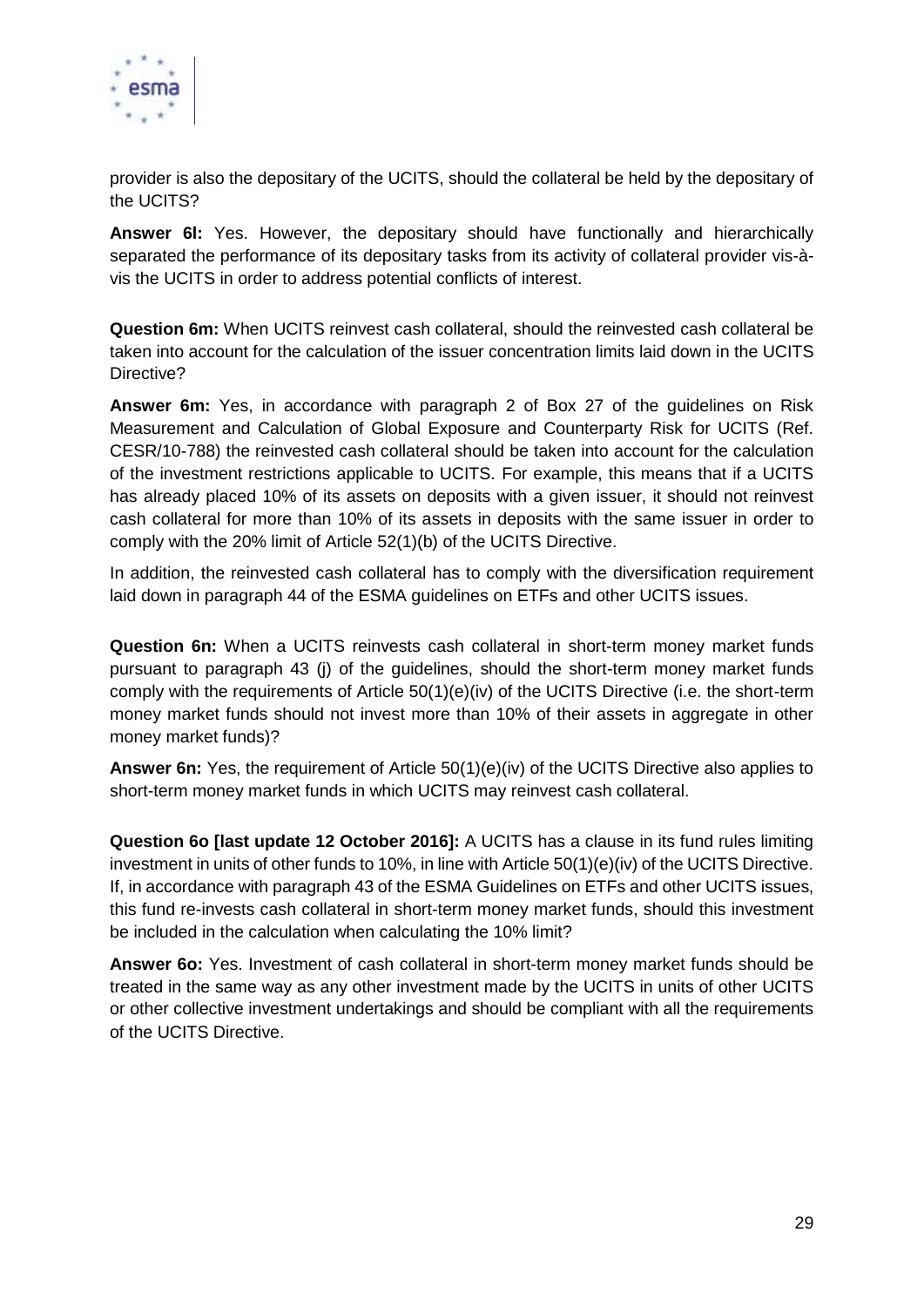

#### <span id="page-29-0"></span>**Question 7: Financial indices**

Date last updated: 24 March 2014

**Question 7a:** Do the guidelines on financial indices also apply to UCITS that only use financial indices as performance benchmark?

**Answer 7a:** No. The guidelines on financial indices apply only to UCITS that are using any indices for investment purposes.

**Question 7b:** Do the guidelines on financial indices apply only to index-tracking UCITS?

**Answer 7b:** No, the guidelines on financial indices apply to any UCITS investing in financial indices and not only to index-tracking UCITS. This means that the guidelines on ETFs and other UCITS issues take precedence over the guidelines on eligible assets issued by CESR in 2008 (Ref. CESR/07-044b) and that UCITS should not invest even a small amount of their assets in financial indices that do not comply with paragraphs 48 to 61 of the guidelines.

**Question 7c:** Paragraph 56 of the guidelines recommends that all levels of an index should be subject to transparency requirements. What does this mean?

**Answer 7c:** This means that if a financial index is comprised of other financial indices, the transparency requirements also apply to the underlying indices.

**Question 7d:** According to the guidelines, index components' weightings should be published after each re-balancing on a retrospective basis. What is the timetable for such publication?

**Answer 7d:** Weightings of index components should be published before the next rebalancing of the index. For example, if an index rebalances on a monthly basis, information on the weightings of the index components should be provided as soon as possible after the rebalancing but within one month of the rebalancing.

**Question 7e:** Paragraph 54 of the guidelines prohibits investment in financial indices which rebalance on an intra-day or daily basis but notes that technical adjustments made to financial indices (such as leveraged indices) according to publicly available criteria should not be considered as rebalancing in the context of the guidelines. What is meant by "technical adjustments"?

**Answer 7e:** Technical adjustments in the context of the guidelines are adjustments which:

- are based solely on algorithmic non-subjective frameworks;
- are generally published on an ex-ante basis;
- draw on publicly available criteria (or data); and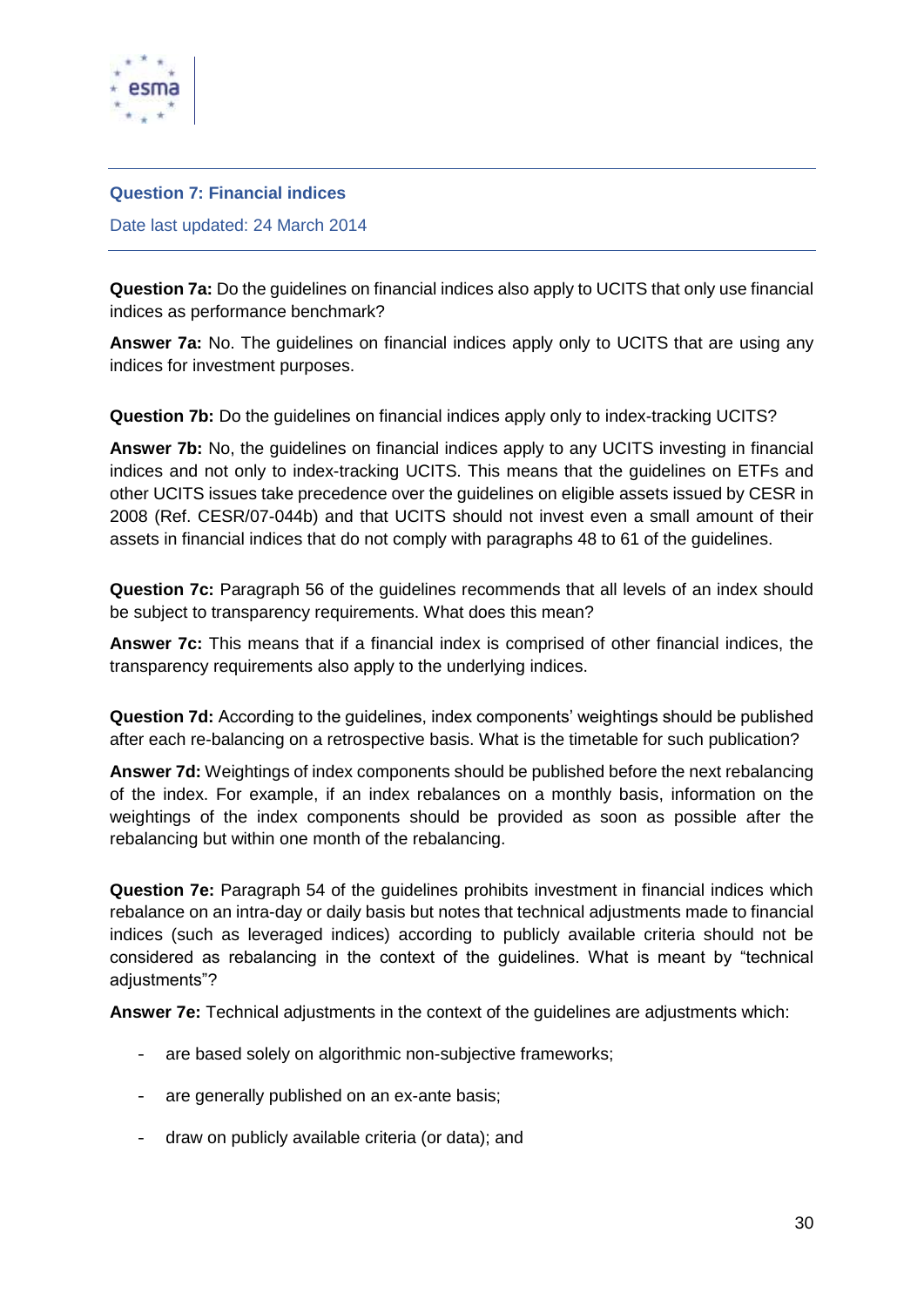

- do not rely on the judgement of the index-provider, for example, indices which follow mechanical rebalancing formulae.

**Question 7f**: Are financial indices of indices permitted?

**Answer 7f:** Yes.

**Question 7g:** Should underlying financial indices composing financial indices in which UCITS invest comply with the guidelines on financial indices?

**Answer 7g:** Underlying financial indices should comply with section XIII of the guidelines except paragraphs 48, 49, 50 and 53 of the guidelines. This means that underlying financial indices do not need to satisfy the diversification requirements laid down in Article 9 of the Eligible Assets Directive.

However, to fulfil the guidelines of paragraphs 53, UCITS that invest in indices of indices should take into account the rebalancing frequency of the underlying indices.

**Question 7h:** Paragraph 61 of the guidelines recommends that financial indices in which UCITS invest should be subject to independent valuation. Does this mean that UCITS should not invest in financial indices for which the valuation is performed by the index provider itself?

**Answer 7h:** No. If the valuation is performed by an entity independent from the index provider, the criterion of independent valuation is considered to be fulfilled. However, UCITS can invest in financial indices for which the valuation is performed by the index provider, insofar as the unit in charge of the valuation of the index is functionally independent from the unit responsible for the design of the index and the UCITS itself carries out its own due diligence. Also, the remuneration of the staff responsible for the valuation of the index should not be linked to the performance of the financial index.

**Question 7i:** According to paragraph 59 of the guidelines, UCITS should not invest in financial indices whose methodologies permit retrospective changes to previously published index values ('backfilling'). Does this provision cover calculation mistakes?

**Answer 7i:** No. Calculation mistakes are not covered by paragraph 59 of the guidelines.

**Question 7j:** According to paragraph 55 of the guidelines, UCITS should not invest in financial indices for which the full calculation methodology to, inter alia, enable investors to replicate the financial index, is not disclosed by the index provider. Such information should be easily accessible, free of charge. What is meant by disclosed, easily accessible and free of charge in the context of the guidelines?

**Answer 7j:** The information to be disclosed and provided must be publicly available to investors and prospective investors, and published in such a way that direct access to this information is possible. Such information may be so accessed, for example, as a direct publication or via a source which directly links to a public website or other public forum which is not password protected, encrypted or in any way hinders or impedes immediate and direct access.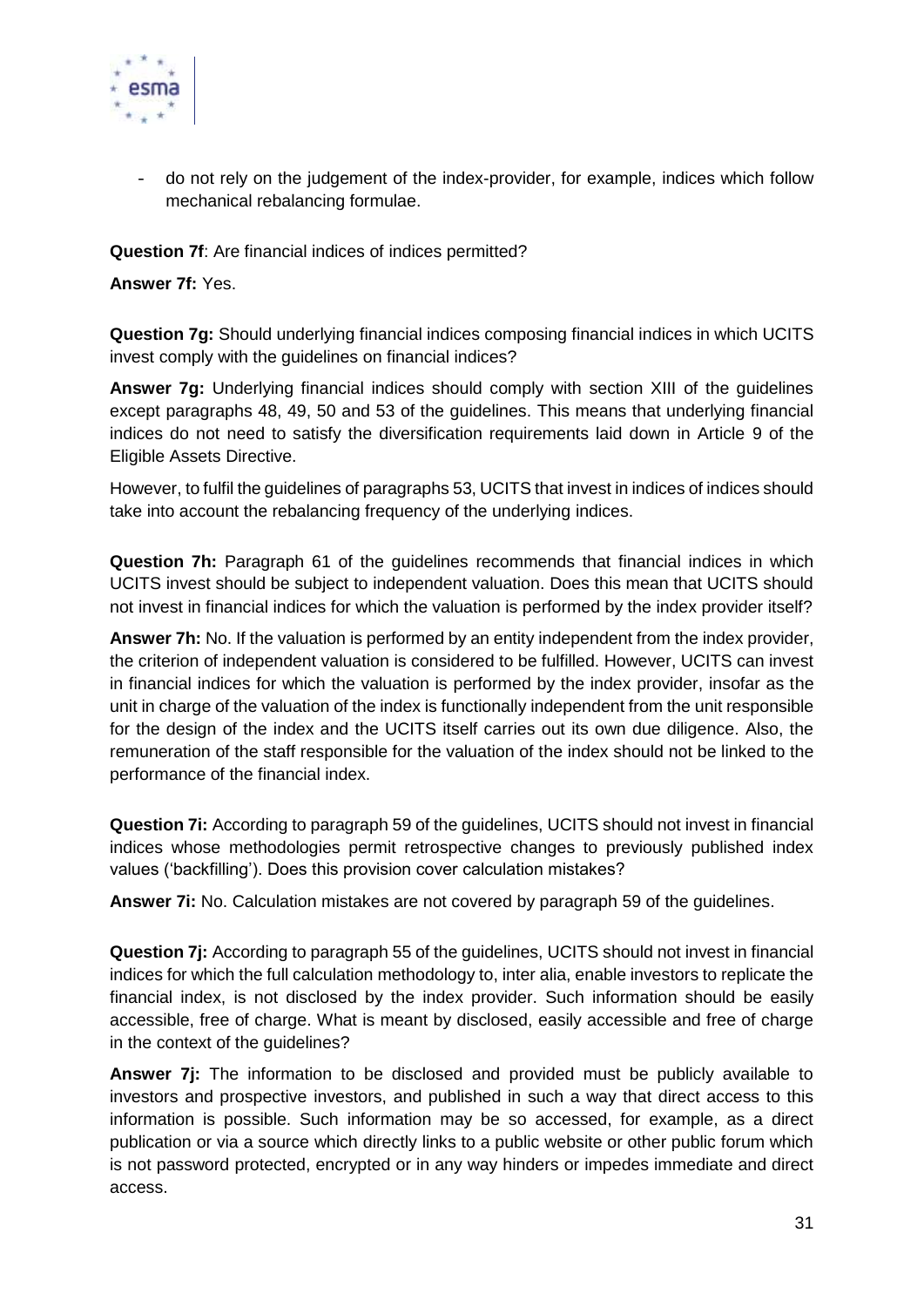

**Question 7k:** Paragraph 50 of the guidelines prohibits investment by UCITS in commodity indices that do not consist of different commodities and applies a correlation factor to be considered in this regard. Can UCITS invest in a commodity index for which a particular commodity component does not have 5 years of price history available for the purposes of the correlation observation?

**Answer 7k:** Yes, provided that a similar asset serves as an adequate proxy. The basis for such an asset being considered as an adequate proxy needs to be supported by both qualitative and quantitative data. Those qualitative and quantitative data should be documented by UCITS management companies. The proxy asset cannot constitute more than 3 years of the 5 years of data for the purposes of the calculation. The proxy must be a single commodity (rather than a component of a basket or other amalgam/hybrid product) asset. However, this asset could include a financial index which complies with section XIII of the guidelines.

## <span id="page-31-0"></span>**Question 8: Transitional provisions**

Date last updated: 15 March 2013

**Question 8a:** From when are the requirements set out in paragraphs 43, 44, 45 and 46 of the guidelines applicable for UCITS existing before the guidelines apply?

**Answer 8a:** UCITS existing before the guidelines apply should comply with the provisions of paragraphs 41, 43, 44, 45 and 46 within 12 months of the date of application of the guidelines. However, pursuant to paragraph 65 of the guidelines, any new reinvestment of cash collateral made by UCITS existing before the guidelines apply should comply with the guidelines immediately.

**Question 8b:** With respect to the tracking error, what type of information should existing UCITS provide for accounting periods that end within 12 months of the date of application of the guidelines if the prospectus has not been amended according to the guidelines?

**Answer 8b:** In this situation, existing UCITS only need to provide information on the realised tracking error; information on the anticipated tracking error and any difference between the two can be reported as from the next accounting period.

**Question 8c:** Are EPM techniques concluded by UCITS before the date of application of the guidelines subject to transitional provisions?

**Answer 8c:** UCITS that exist before the date of application of the guidelines should amend the agreements governing EPM techniques in accordance with Sections X and XII of the guidelines as soon as possible. At the latest, 12 months after the date of application of the guidelines any EPM techniques should comply with the provisions of Section X and XII of the guidelines.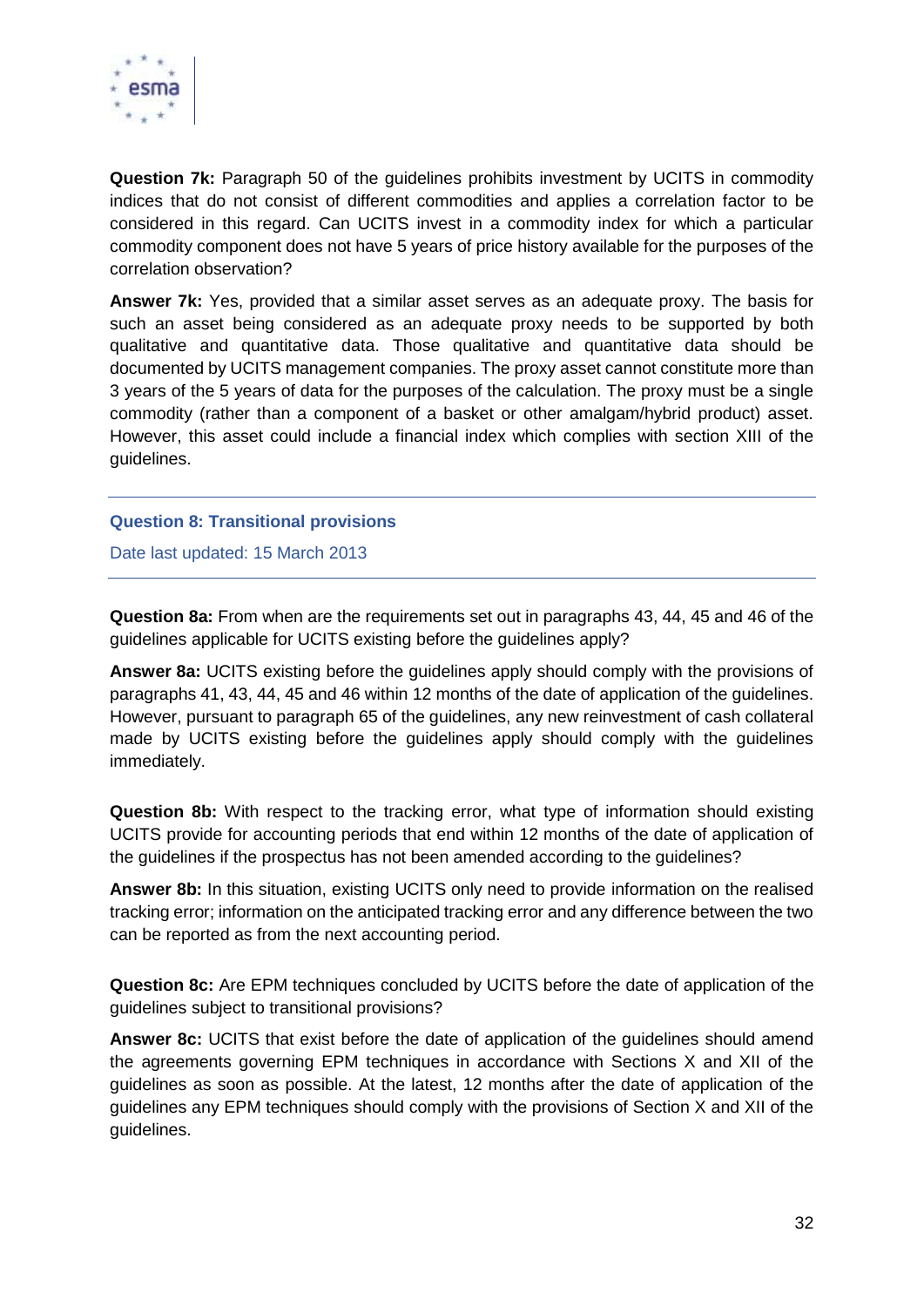

**Question 8d:** Are structured UCITS created after the entry into force of the guidelines and which are compartments of an umbrella UCITS created before the guidelines take effect subject to the grandfathering rule set out in paragraph 64 of the guidelines.

**Answer 8d:** No. The transitional provisions apply to compartments of umbrella UCITS and not to umbrella UCITS themselves.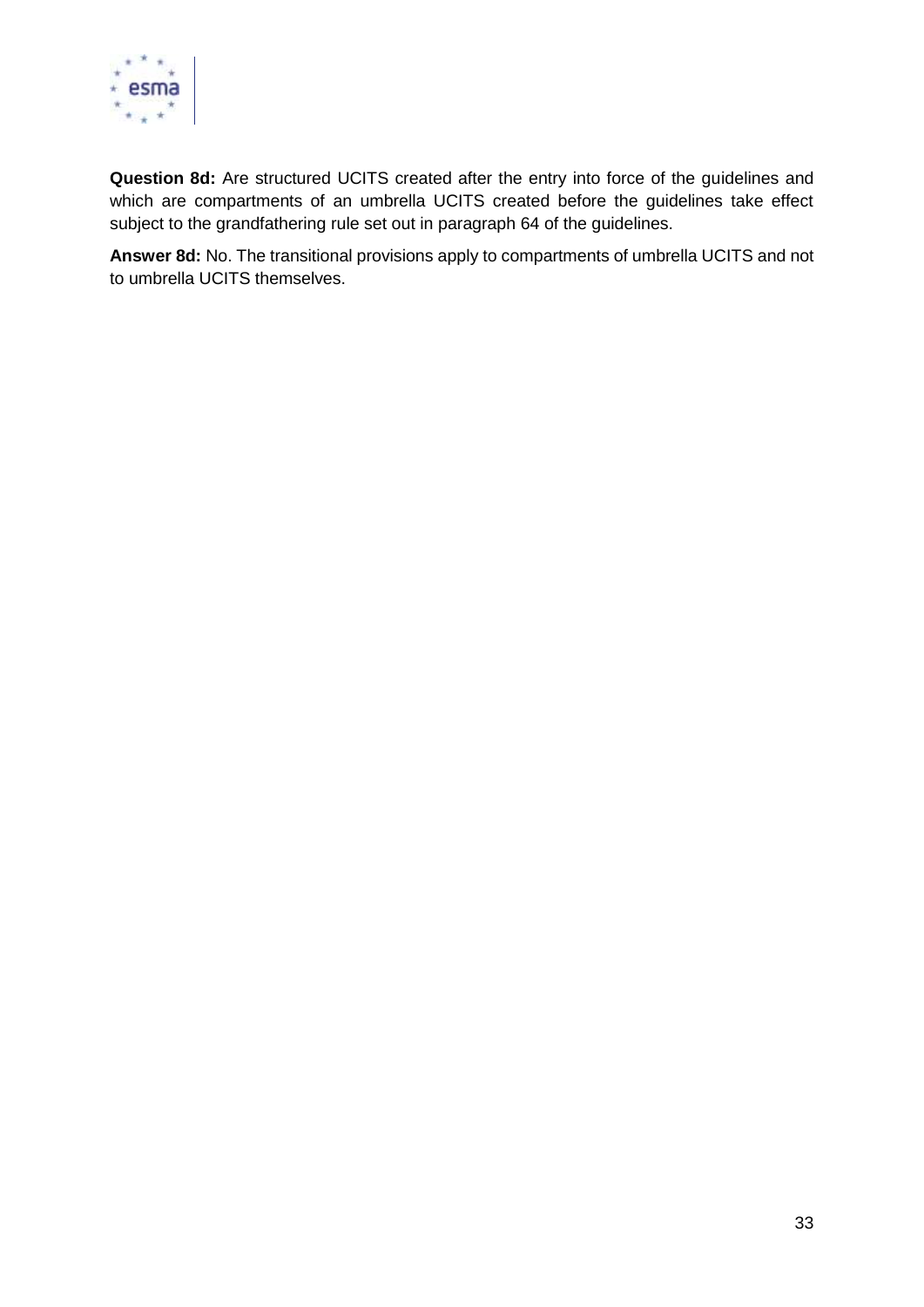

1

# <span id="page-33-0"></span>**Section IV – Notification of UCITS and UCITS management companies; exchange of information between competent authorities<sup>12</sup>**

## <span id="page-33-1"></span>**Question 1: Notification of new investment compartments**

Date last updated: July 2012

**Question 1a:** Should UCITS that wish to market new investment compartments in a Member State where they are already notified for marketing for other existing investment compartments undertake a new notification procedure via their competent authority?

**Answer 1a**: Yes. According to Article 91(4) of Directive 2009/65/EC, the notification procedure as referred in to Article 93 of that Directive also applies to investment compartments of UCITS.

**Question 1b:** Should UCITS that wish to market several investment compartments of the same UCITS undertake different notification procedures via their competent authority?

**Answer 1b:** No. UCITS can undertake a single notification procedure via their competent authority when they wish to market several investment compartments of the same UCITS in a Member State. Indeed, according to the Annex I of the Commission Regulation 584/2010, UCITS may indicate names of different investment compartments in the notification letter they transmit to their competent authority pursuant to Article 93(1) of Directive 2009/65/EC.

**Question 1c:** If the UCITS attestation transmitted to the competent authority of the home Member State lists all the existing investment compartments of a UCITS, should the UCITS undertake a notification procedure for all the investment compartments it intends to market in a Member State?

**Answer 1c:** Yes. Even if the UCITS attestation lists all the existing investment compartments of a UCITS, the marketing of these investment compartments in a Member State is possible only if the competent authority of the host Member State has been duly notified by the competent authority of the home Member State.

<sup>&</sup>lt;sup>12</sup> This section mirrors the content of the old Q&A on Notification of UCITS and exchange of information between competent authorities (ESMA/2012/428), which is replaced by the present document.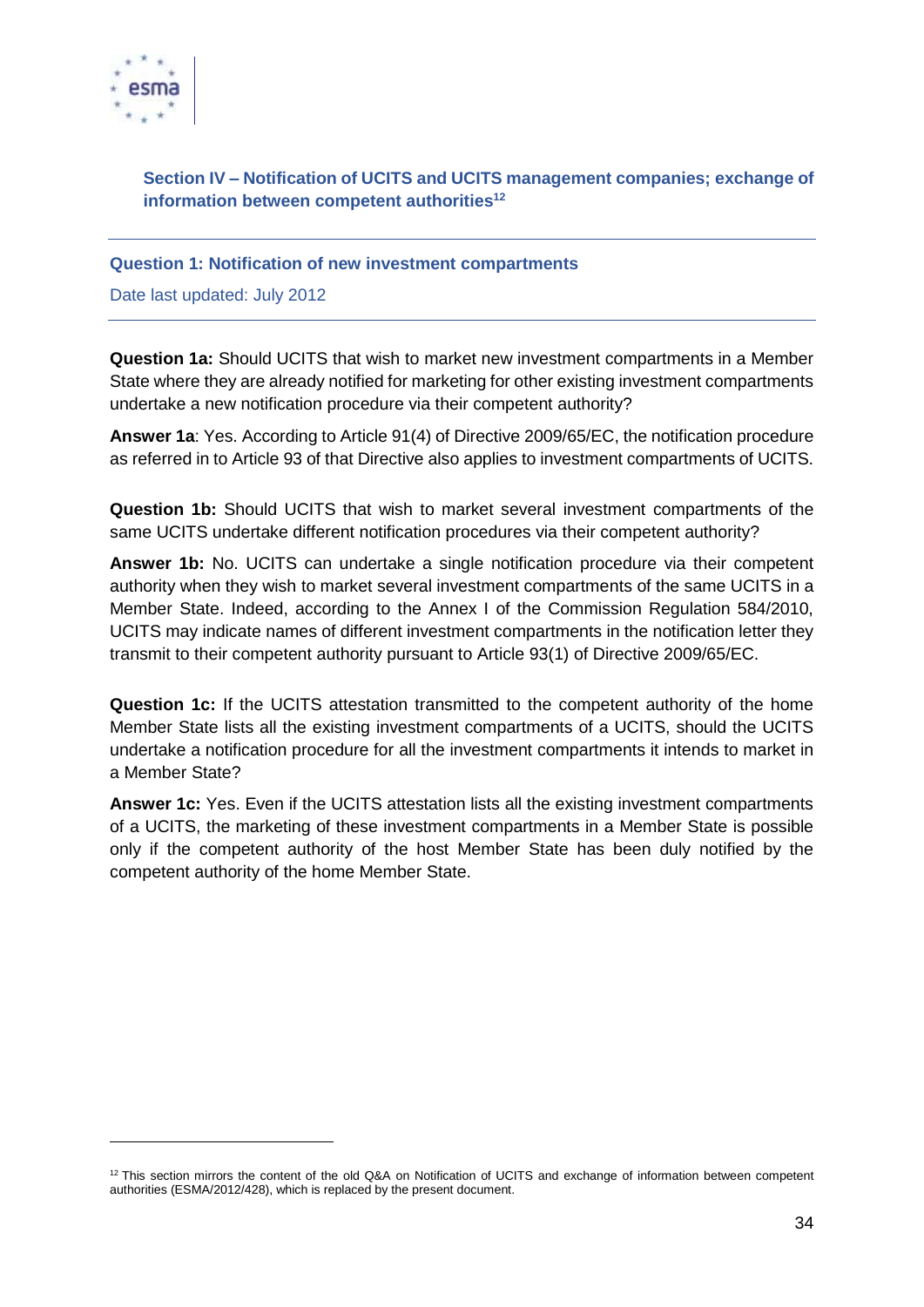

# <span id="page-34-0"></span>**Question 2: Amendments and updates of documents referred to in Article 93(2) of Directive 2009/65/EC**

Date last updated: July 2012

**Question 2a:** Should notifications to the competent authorities of the host Member States of amendments to the documents referred to in Article 93(2) of Directive 2009/65/EC (i.e. fund rules or instruments of incorporation, prospectus, latest annual report and half-yearly report by the UCITS) be accompanied by an attestation letter?

**Answer 2a:** No. The attestation letter should only be transmitted to the competent authority of the host Member State by the competent authority of the home Member State at the time of the original notification of marketing.

**Question 2b:** Should notification by the UCITS to the competent authorities of the host Member States of a change in the name of the UCITS or in one of its investment compartments be accompanied by an attestation letter?

**Answer 2b:** No. When UCITS notify the competent authorities of home Member States of a change in the name of the UCITS or in one of its investment compartments, no UCITS attestation should be transmitted.

**Question 2c***:* Should a UCITS follow a new notification procedure via its competent authority when it notifies updates of documents referred to in Article 93(2) to competent authorities of host Member States?

**Answer 2c:** No. When UCITS notify updates of documents to the competent authority of the host Member State they should not undertake a new notification procedure via their competent authority.

**Question 2d:** Should all the documents referred in to Article 93(2) of Directive 2009/65/EC be transmitted when UCITS send updates of documents to the competent authorities of the host Member States pursuant to Article 32(2) of Directive 2010/42/EU?

**Answer 2d:** No. Only the documents which have been modified should be transmitted to the competent authority of the host Member State.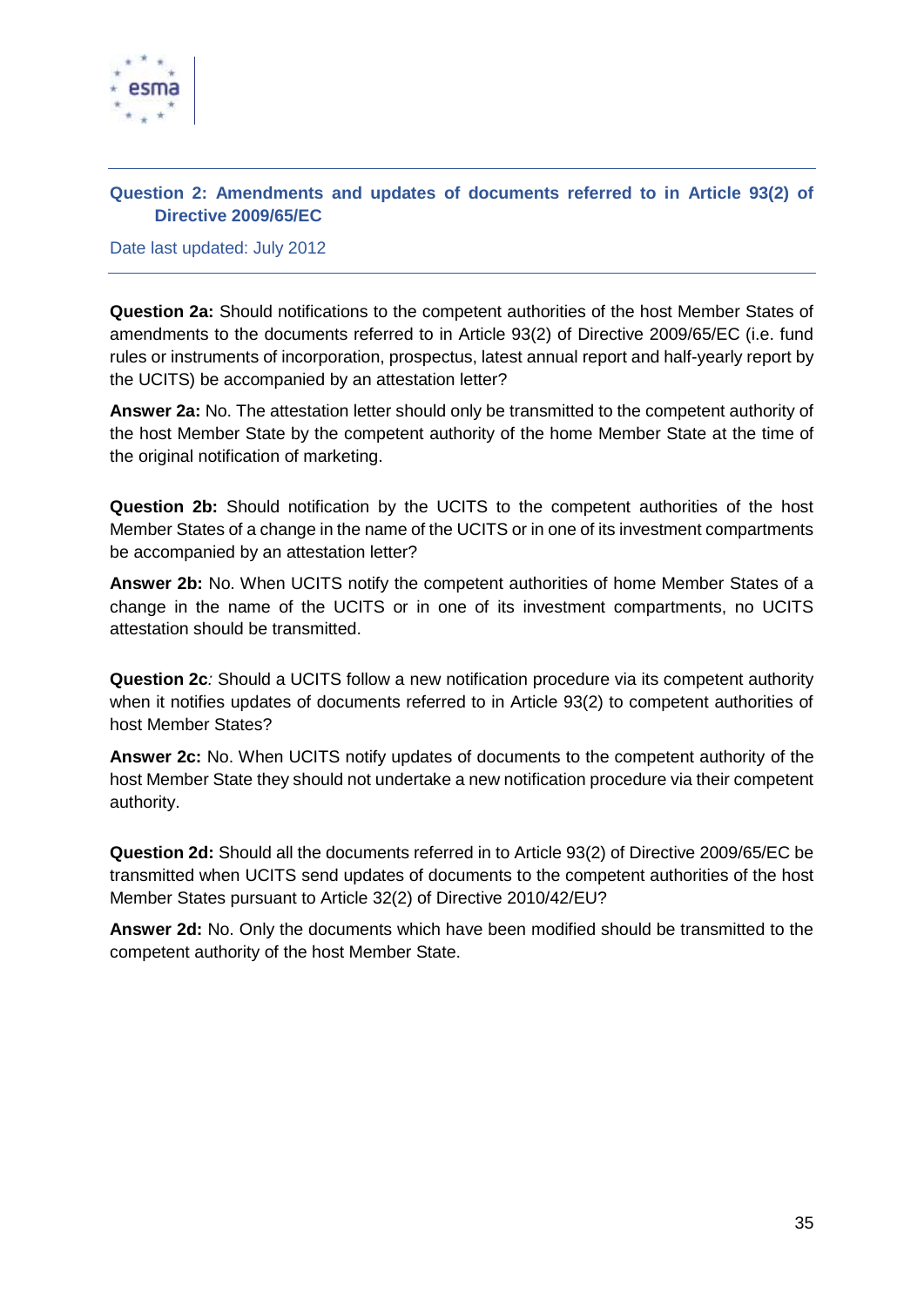

## <span id="page-35-0"></span>**Question 3: UCITS host Member State's access to documents**

Date last updated: July 2012

**Question 3a:** When a UCITS is notified for the first time for marketing in a Member State, when should the UCITS make available on a website an electronic copy of each document referred to in Article 93(2)?

**Answer 3a:** In order to satisfy the obligation of Article 31(1) of Directive 2010/42/EU, UCITS should make available on a website an electronic copy of each document referred to in Article 93(2) as soon as possible after they receive confirmation from their national competent authorities that the notification of marketing has been transmitted to the competent authority of the host Member State.

**Question 3b:** When complying with the obligation of access to documents as required by Article 31(1) of Directive 2010/42/EU, can UCITS use password-protected documents?

**Answer 3b:** No. The use of password-protected documents by UCITS is not permitted.

## <span id="page-35-1"></span>**Question 4: Part A of the notification letter**

Date last updated: July 2012

**Question:** If the UCITS is a self-managed investment company, what information should be provided under the heading 'details of contact person at the management company' in Part A of the notification letter?

**Answer:** If the UCITS is a self-managed investment company, the details of the contact person at the self-managed investment company and the relevant contact information should be provided.

# <span id="page-35-2"></span>**Question 5: Exchange of information between competent authorities in the context of establishment of a branch of a UCITS management company**

Date last updated: July 2012

**Question:** In the context of establishment of a branch by a UCITS management company in a different Member State, in which language should competent authorities of home Member States send the relevant information to competent authorities of host Member States?

**Answer:** The information should be sent in a language customary in the sphere of international finance, unless the competent authorities of the UCITS home and host Member States agree to that information being provided in an official language of both Member States.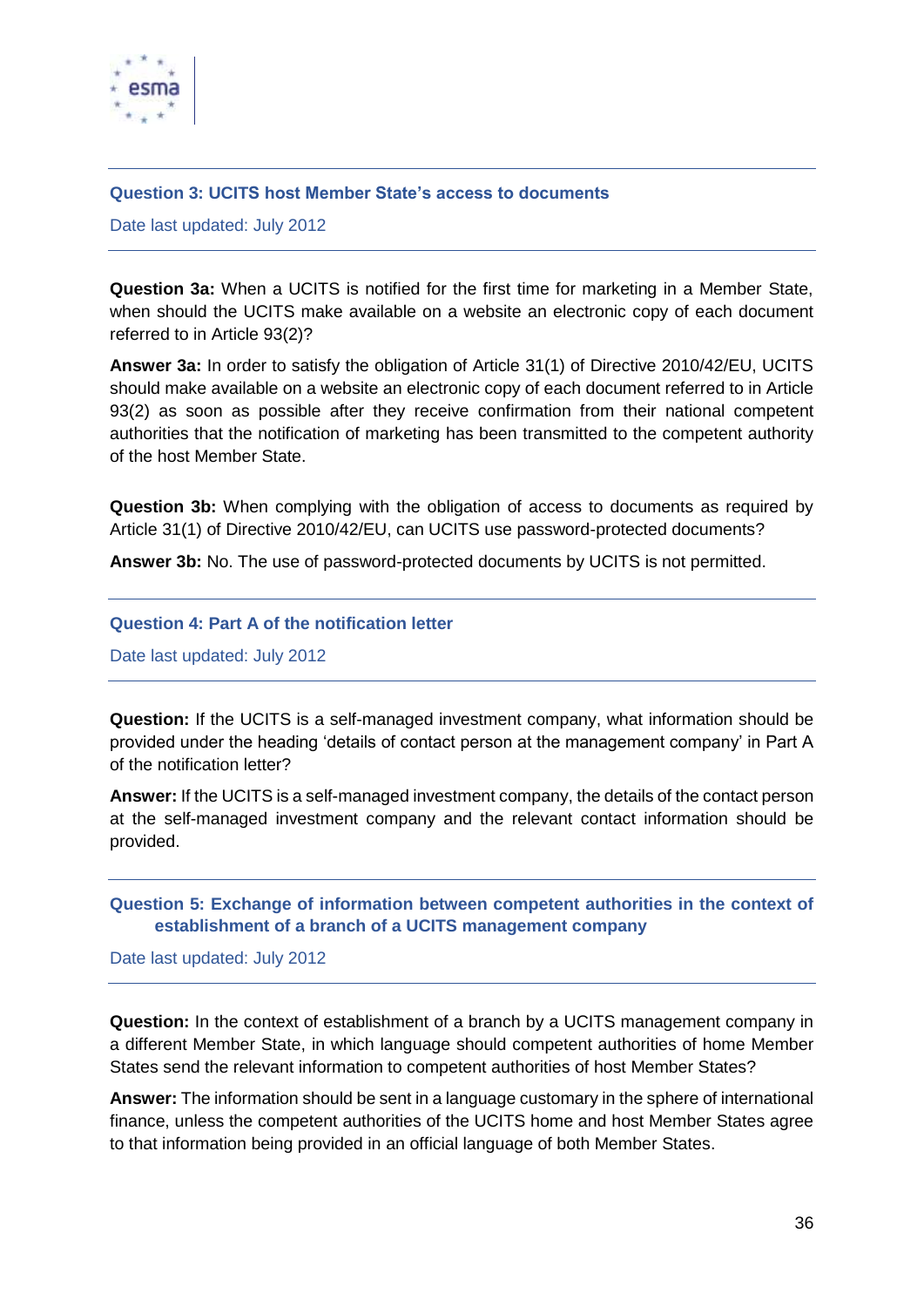

#### <span id="page-36-0"></span>**Question 6: Attestation of payment of notification fees**

Date last updated: July 2012

**Question:** Under Part B of the model notification letter set out in Annex I of Regulation 584/2010, the UCITS' host Member State may require evidence of payment of notification fees. How should this evidence of payment be provided?

**Answer:** There should be evidence that the notification fee has been transferred e.g. by a scan of the transfer form. The evidence should be attached to the notification as proof of payment.

## <span id="page-36-1"></span>**Question 7: Advance notification of provision of services**

Date last updated: April 2017

**Question:** A UCITS management company wishes to pursue cross-border activities (MiFID services, collective portfolio management of UCITS) by way of the UCITS management company passport (Articles 16 to 21 of the UCITS Directive). Does the management company have to identify a specific UCITS, in respect of which it wants to pursue said activities, in the notification letter?

**Answer:** No. The management company can notify cross-border activities without having to identify a specific UCITS. When the management company, at a later point in time, has identified a UCITS that it wants to manage on a cross-border basis, it has to notify the competent authorities in the home Member State of the UCITS in accordance with Article 20 of the UCITS Directive.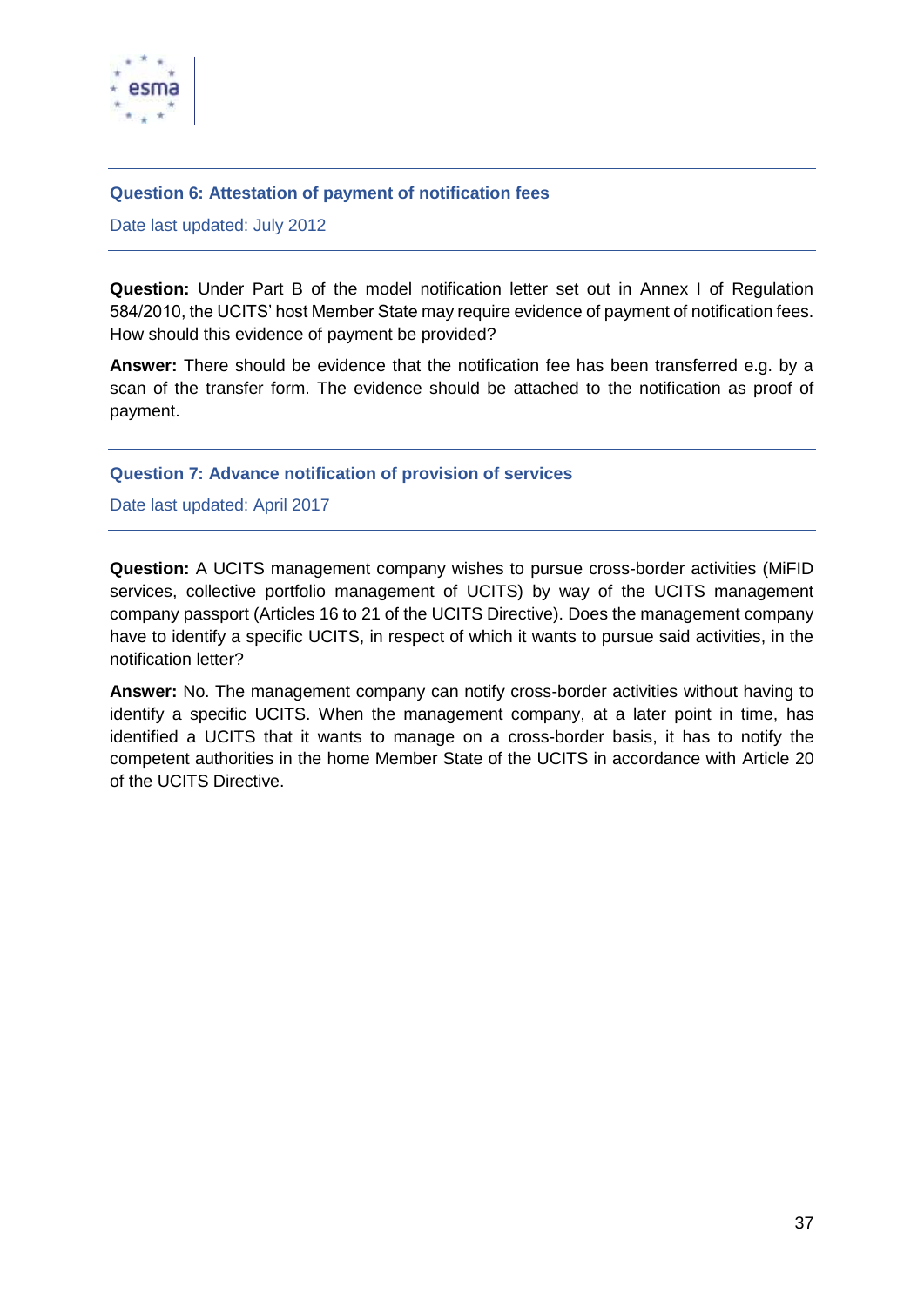

1

# <span id="page-37-0"></span>**Section V – Risk Measurement and Calculation of Global Exposure and Counterparty Risk for UCITS<sup>13</sup>**

## <span id="page-37-1"></span>**Question 1: Hedging strategies**

Date last updated: July 2012

**Question 1a**: Can the following strategy be qualified as a hedging strategy as defined in CESR's guidelines?

A portfolio management practice which only aims to reduce the interest rate risk of a corporate bond portfolio by entering into a short position on bond future contracts (or an interest rate swap) in the same currency and with a similar interest rate duration. Note that in this case the portfolio credit risk would remain un-hedged.

**Answer 1a**: Yes. This strategy could be considered as a hedging arrangement as defined in CESR's guidelines as it is in line with the example set out in paragraph 33(a) of the guidelines.

**Question 1b:** Can the following strategy be qualified as a hedging strategy as defined in CESR's guidelines?

A portfolio management practice which aims to reduce the credit risk of a corporate or government bond portfolio through purchased Credit Default Swaps (CDS). Note that in this case the portfolio interest rate risk would remain un-hedged.

**Answer 1b**: Yes, but only if the corporate or government bond and the purchased CDS relate to the same issuer.

**Question 1c:** When calculating the global exposure according to the Commitment Approach, can UCITS that invest in other funds make use of hedging arrangements?

**Answer 1c:** According to Box 8 of CESR's guidelines, for the purpose of calculating global exposure under the Commitment Approach, hedging arrangements may only be taken into account if they relate to the same asset class. Therefore, hedging arrangements for UCITS funds of funds are possible provided that the management company of the investing UCITS has full knowledge of the underlying investments of the target funds.

<sup>&</sup>lt;sup>13</sup> This section mirrors the content of the old Q&A on Risk Measurement and Calculation of Global Exposure and Counterparty Risk for UCITS (ESMA/2013/1950), which is replaced by the present document.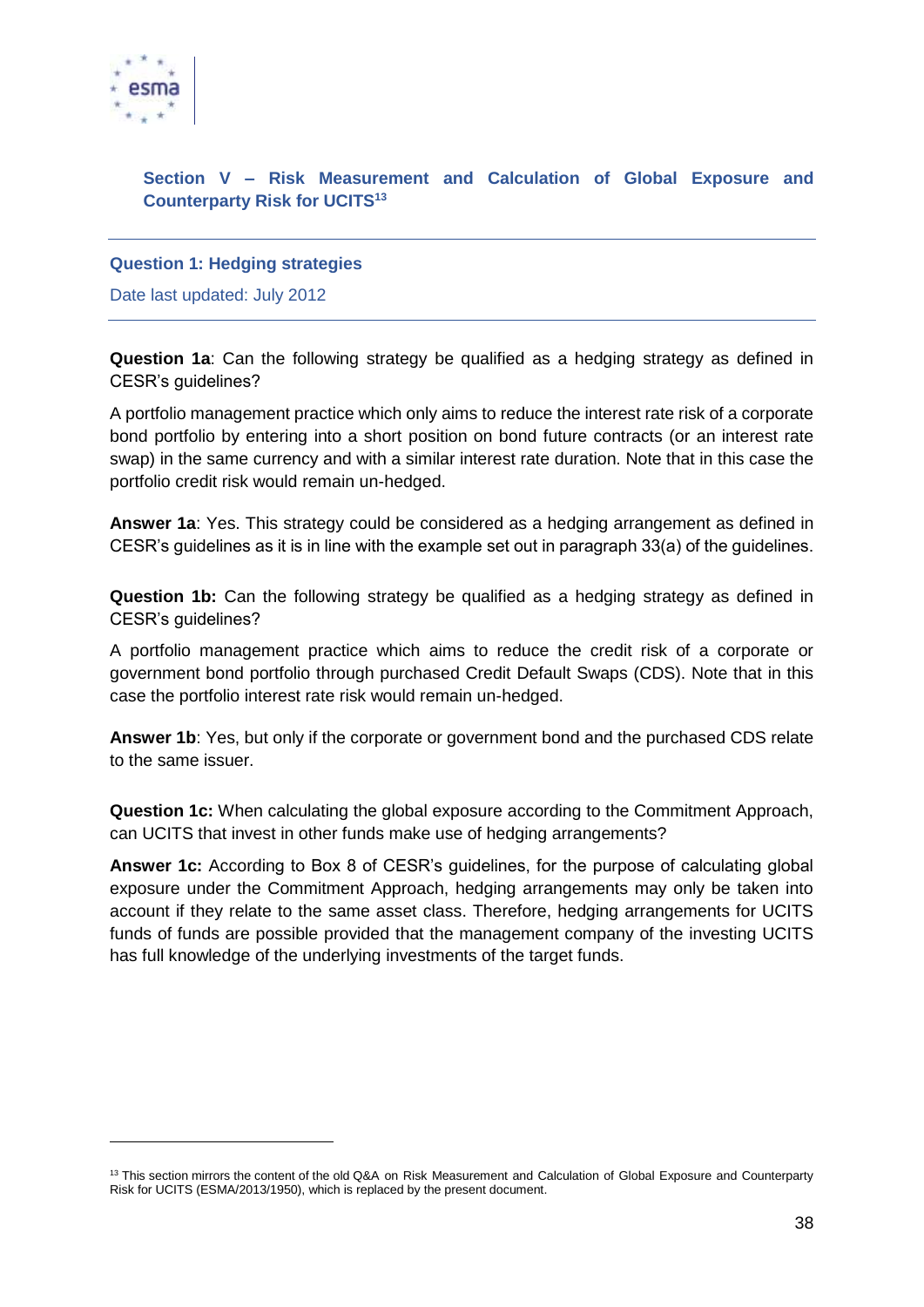

## <span id="page-38-0"></span>**Question 2: Disclosure of leverage by UCITS**

Date last updated: July 2012

**Question 2a:** For UCITS using VaR to calculate global exposure, can the required disclosure of leverage be made on a net basis i.e. leverage calculated after netting/hedging arrangements are taken into account?

**Answer 2a:** No. In accordance with Boxes 24 and 25 of CESR's guidelines, leverage should be calculated as the sum of the notionals of the derivatives used.

**Question 2b:** Could UCITS using the VaR approach to calculate global exposure disclose leverage based on the Commitment Approach?

**Answer 2b:** Yes. However, the leverage should be disclosed based on both the 'sum of the notionals' as provided by CESR's guidelines and the Commitment Approach.

## <span id="page-38-1"></span>**Question 3: Concentration rules**

Date last updated: July 2012

**Question:** Article 54 of Directive 2009/65/EC permits competent authorities to authorise UCITS to invest up to 100% of their assets in transferable securities issued by certain issuers e.g. sovereigns. In such cases the UCITS must hold securities from at least six different issues and securities from any single issue shall not exceed 30% of its total assets.

Should this diversification rule apply on the basis of the net assets of the UCITS or on a gross basis?

**Answer:** The 100% diversification limit of Article 54 should be applied on the net assets (i.e. exposure to assets referred to in this article is limited to 100% of the net asset value) as all investment restrictions applicable to UCITS, including the diversification limits of Article 54, have to be applied with reference to their net assets and because any exposure beyond 100% to a sovereign issuer cannot be considered as 'equivalent protection' with regard to Article 52.

Furthermore, it is explicitly clarified that any exposure taken to assets referred to in Article 54, including through derivatives (e.g. bond future contracts such as Euro. Bund Future, 10 Year US T-Note future) and any efficient portfolio management techniques (e.g. reinvestment of cash collateral) must be included when calculating the limit of 100% according to Article 54.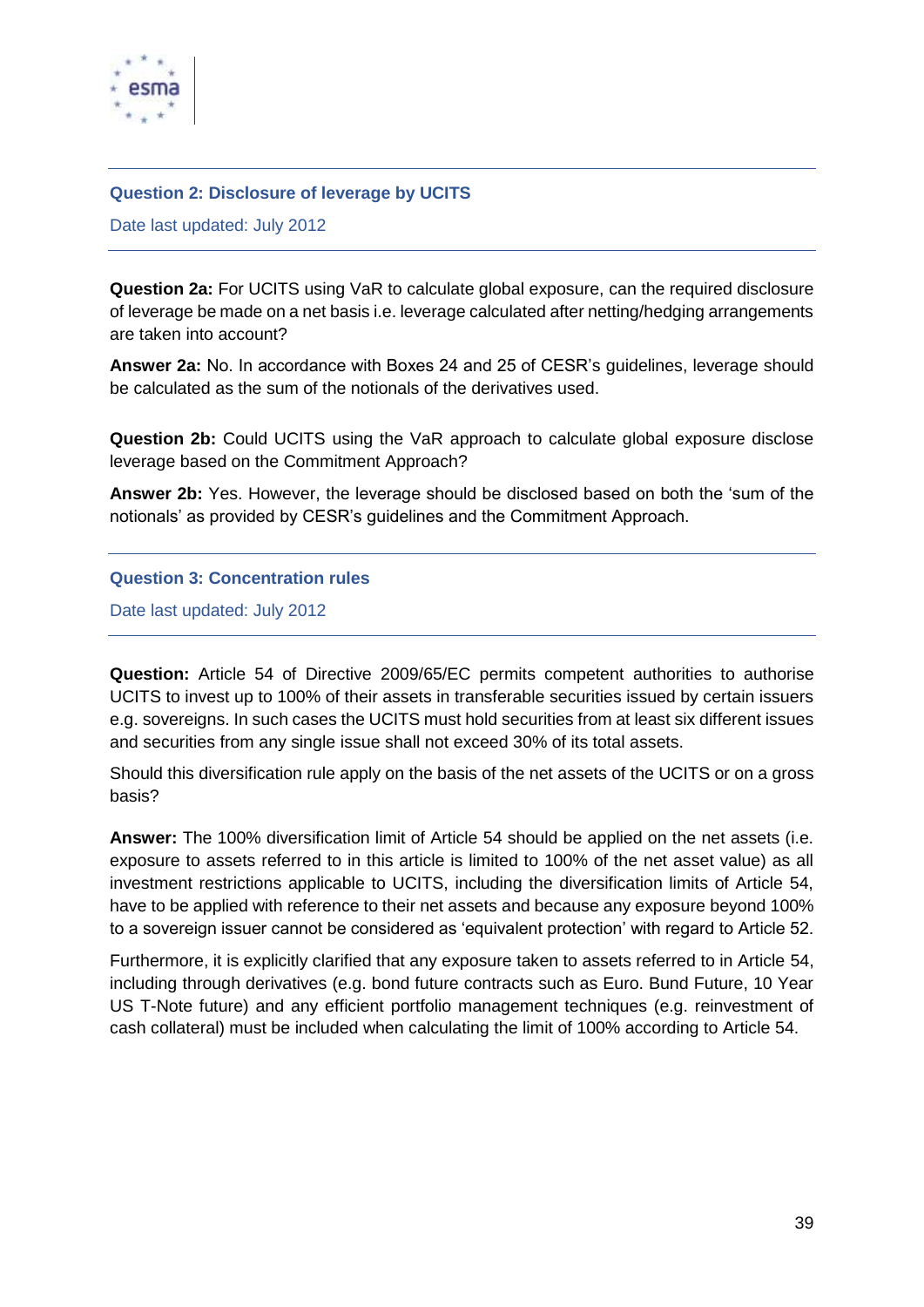

## <span id="page-39-0"></span>**Question 4: Calculation of global exposure for fund of funds**

Date last updated: July 2012

**Question:** Is the look-through approach compulsory for the calculation of global exposure when UCITS invest in other funds?

**Answer:** No. For the purpose of calculating global exposure, a look-through approach is not compulsory when UCITS invest in other funds. As an alternative, UCITS may treat the NAV of the target fund as an equity and use it as a substitute in the calculation of global exposure, in particular when the VaR Approach is used.

This method may only be used if the risk management function can prove and document that this approach does not lead to an inaccurate picture of the fund of funds. In addition, UCITS fund of funds structures have to comply with all due diligence and risk management requirements laid down in the UCITS framework (Directive 2009/65/EC, Directive 2010/43/EU and the CESR guidelines on Risk Management principles for UCITS<sup>14</sup>). Finally, the method chosen by the UCITS should be disclosed in the prospectus.

# <span id="page-39-1"></span>**Question 5: Calculation of counterparty risk for exchange-traded derivatives and centrally-cleared OTC transactions**

Date last updated: December 2013

 $\overline{a}$ 

**Question:** How should UCITS calculate their counterparty risk for exchange-traded derivatives and OTC transactions that are centrally cleared under the European Market Infrastructure Regulation (EMIR)?

**Answer:** When calculating the counterparty risk for exchange-traded derivatives and OTC transactions that are centrally cleared, UCITS should look at the clearing model used to determine the existence of counterparty risk and, if any, where the counterparty risk is located. When analysing the clearing model used, UCITS should have regard to the existence of segregation arrangements of the assets and the treatment of claims on these assets in the event of bankruptcy of the clearing member or central counterparty.<sup>15</sup>

<sup>&</sup>lt;sup>14</sup> CESR guidelines on Risk Management principles for UCITS – Ref. CESR/09-178. [https://www.esma.europa.eu/sites/default/files/library/2015/11/09\\_178.pdf](https://www.esma.europa.eu/sites/default/files/library/2015/11/09_178.pdf)

 $15$  Since this question was last updated, ESMA has issued an opinion to the European institutions on the Impact of Regulation 648/2012 on Articles 50(1)(g) (iii) and 52 and of Directive 2009/65/EC for over-the-counter financial derivative transactions that are centrally cleared [\(ESMA/2015/880\)](https://www.esma.europa.eu/sites/default/files/library/2015/11/2015-880_esma_opinion_on_impact_of_emir_on_ucits.pdf)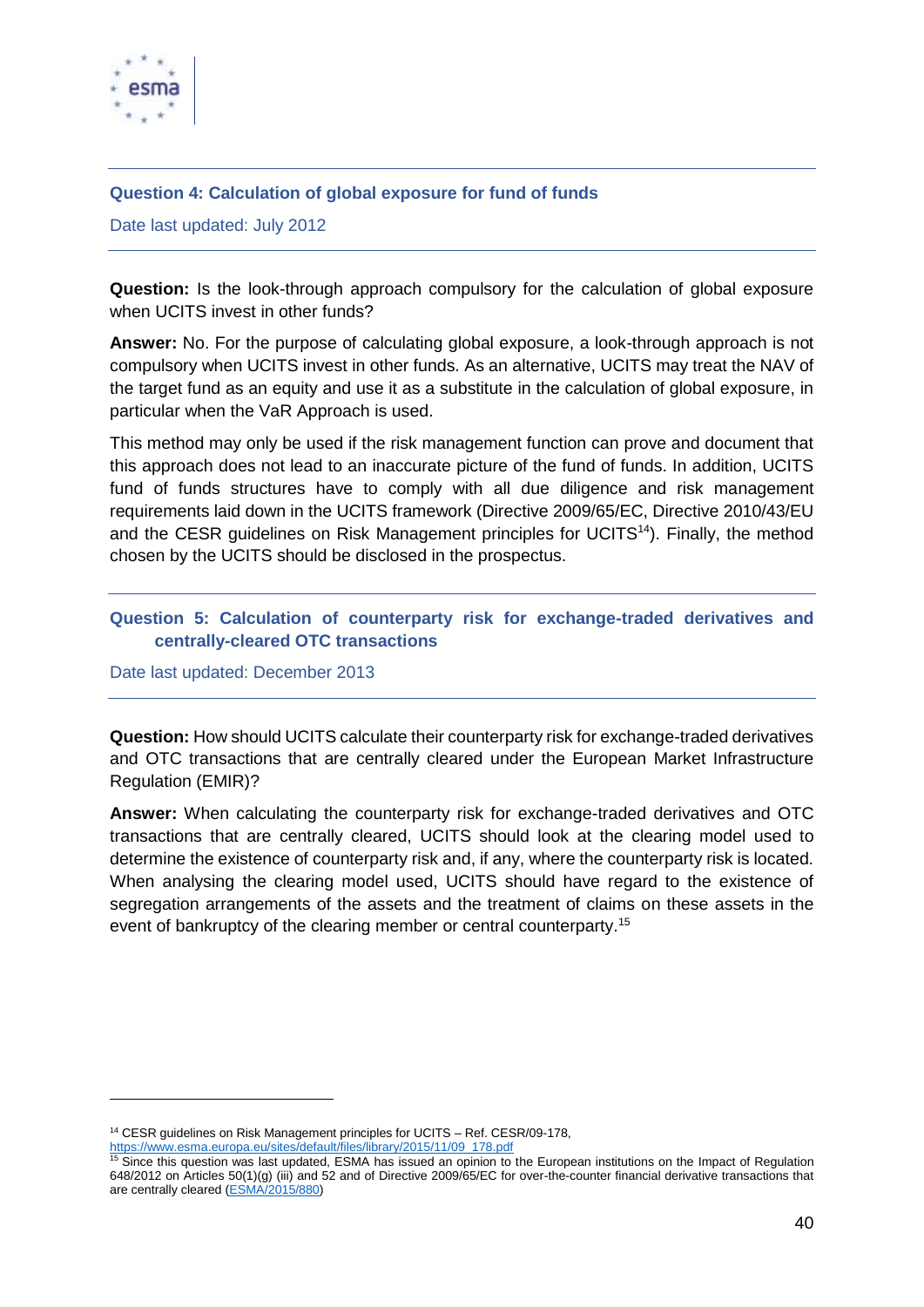

# <span id="page-40-0"></span>**Section VI – Impact of Regulation (EU) 648/2012 (EMIR)<sup>16</sup> on the UCITS Directive**

## <span id="page-40-1"></span>**Question 1: Valuation of OTC derivatives**

Date last updated: July 2016

**Question [last update 19 July 2016]:** For OTC financial derivative transactions that are centrally cleared and subject to the reporting obligation of EMIR, can UCITS management companies rely on the valuation provided by the central counterparty (CCP)?

**Answer:** No. The UCITS framework requires UCITS management companies to have in place a process for accurate and independent verification of the value of the OTC financial derivative transactions, even if they are centrally cleared. The valuation provided by the CCP can only serve as a point of reference for the verification performed by the UCITS management company. Nevertheless, the UCITS management company should be able to justify any deviation from the valuation provided by the CCP.

## <span id="page-40-2"></span>**Question 2: Application to UCITS of the exemption for intra-group transactions under EMIR**

#### Date last updated: 24 May 2017

1

**Question:** Where a UCITS is subject to the clearing obligation of Article 4(1) of EMIR, can it make use of the exemption for intragroup transactions (Article 4(2) of EMIR)?

**Answer:** ESMA is of the view that in the case of UCITS the exemption for intragroup transactions should be construed narrowly, and that in most cases it will not be possible for the exemption to be used. A UCITS can only make use of the exemption for intragroup transactions if it has been established to form part of the same group (as defined in Article 2(16) of EMIR) as the counterparty to the OTC derivative contract and if it fulfils all the criteria for intragroup transactions set out in Article 3(2)(a)(i)-(iv), (b), or (d) of EMIR.

Article 3(2)(a)(iii) of EMIR requires both counterparties to be included in the same consolidation on a full basis. In addition, they have to be subject to appropriate centralised risk evaluation, measurement and control procedures, as well as fulfil other specific requirements set out in Article 3(2) of EMIR.

An exemption to the clearing obligation based on Article 4(2) of EMIR can only be granted after a thorough case-by-case assessment, which will have to take into account whether the UCITS has been established to form part of the same group as the counterparty to the OTC derivative

<sup>&</sup>lt;sup>16</sup> Regulation (EU) No 648/2012 of the European Parliament and of the Council of 4 July 2012 on OTC derivatives, central counterparties and trade repositories ("European Markets Infrastructure Regulation")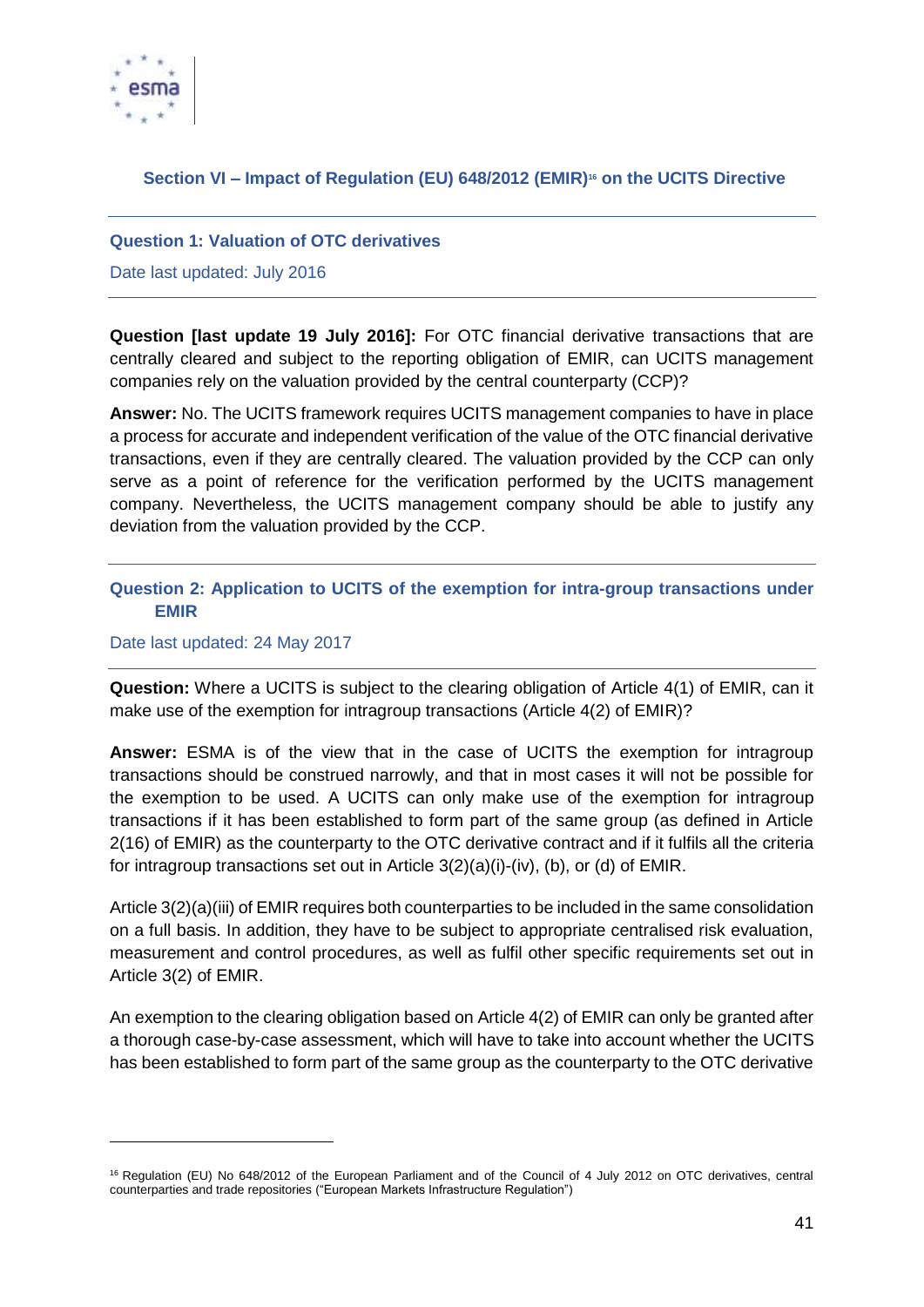

contract and whether the UCITS fulfils all the criteria set out in Article 3(2)(a), (b), or (d) of EMIR.

Where a UCITS is granted an intragroup exemption for the clearing obligation, it follows that the UCITS will not be considered a distinct entity and will not be treated separately for other purposes under EMIR either, in particular for the purpose of the bilateral margining thresholds calculation. Therefore, the aggregate month-end average notional amount referred in Article 28(1) of Commission Delegated Regulation (EU) 2016/2251 shall be calculated at the group level (including the relevant UCITS).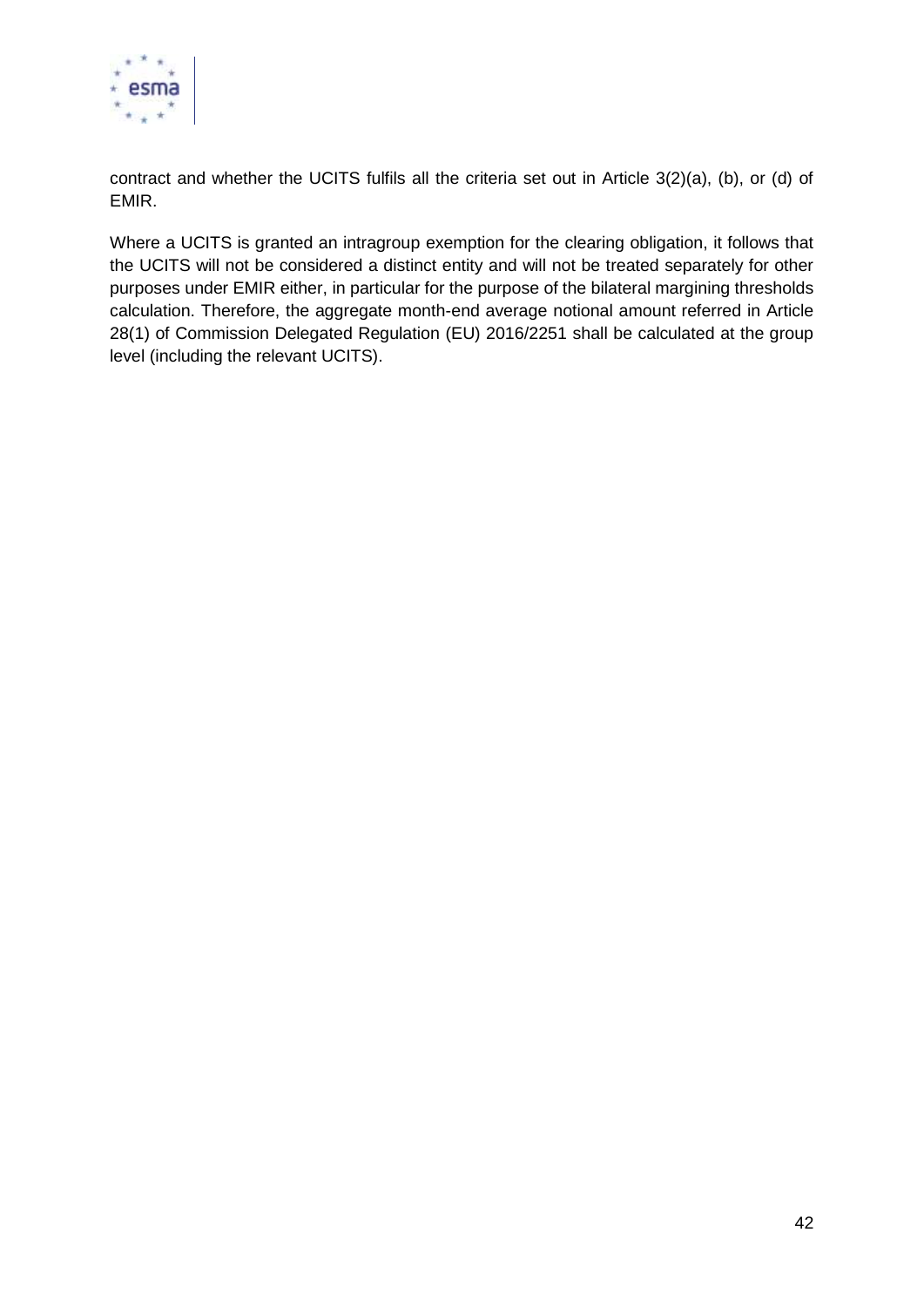

# <span id="page-42-0"></span>**Section VII – Impact of Regulation (EU) 2015/2365 (SFTR)<sup>17</sup> on the UCITS Directive**

## <span id="page-42-1"></span>**Question 1: Commencement of reporting under SFTR**

## Date last updated: October 2016

**Question 1a [last update 12 October 2016]:** Article 13 of Regulation (EU) 2015/2365 on transparency of securities financing transactions and of reuse and amending Regulation (EU) No 648/2012, requires UCITS management companies, UCITS investment companies, and AIFMs to provide information to investors on the use made of SFTs and total return swaps in the annual report of each UCITS/AIF under management, as well as in each half-yearly report for UCITS. As Article 13 applies from 13 January 2017, which report should be the first to include this disclosure?

**Answer:** The information should be included in the next annual or half-yearly report to be published after 13 January 2017 which may relate to a reporting period beginning before that date.

# <span id="page-42-2"></span>**Question 2: Periodic reporting under Article 13 of SFTR for UCITS and AIFs**

Date last updated: 5 October 2017

**Question 2a [last update 5 October 2017]:** Pursuant to Article 13 of SFTR, UCITS management companies, UCITS investment companies, and AIFMs ("UCITS/AIF managers") shall inform investors on the use they make of SFTs and total return swaps in annual (UCITS and AIFs) and half-yearly (UCITS only) reports. The information on SFTs and total return swaps shall include the data provided for in Section A of the Annex to SFTR.

Should this data be reported as aggregate data (with respect to the whole of the reporting period) or based on a snapshot (taken at the end of the reporting period)?

**Answer**: The table below explains how each data item in Section A of the Annex to the SFTR should be reported. All data items should be reported as a snapshot, with the exception of the following:

Data on reuse of collateral

1

- $\circ$  Cash collateral reinvestment returns to the collective investment undertaking.
- Data on return and cost for each type of SFTs and total return swaps
	- $\circ$  broken down between the collective investment undertaking, the manager of the collective investment undertaking and third parties (e.g. agent lender) in

<sup>17</sup> Regulation (EU) 2015/2365 of the European Parliament and of the Council of 25 November 2015 on transparency of securities financing transactions and of reuse and amending Regulation (EU) No 648/2012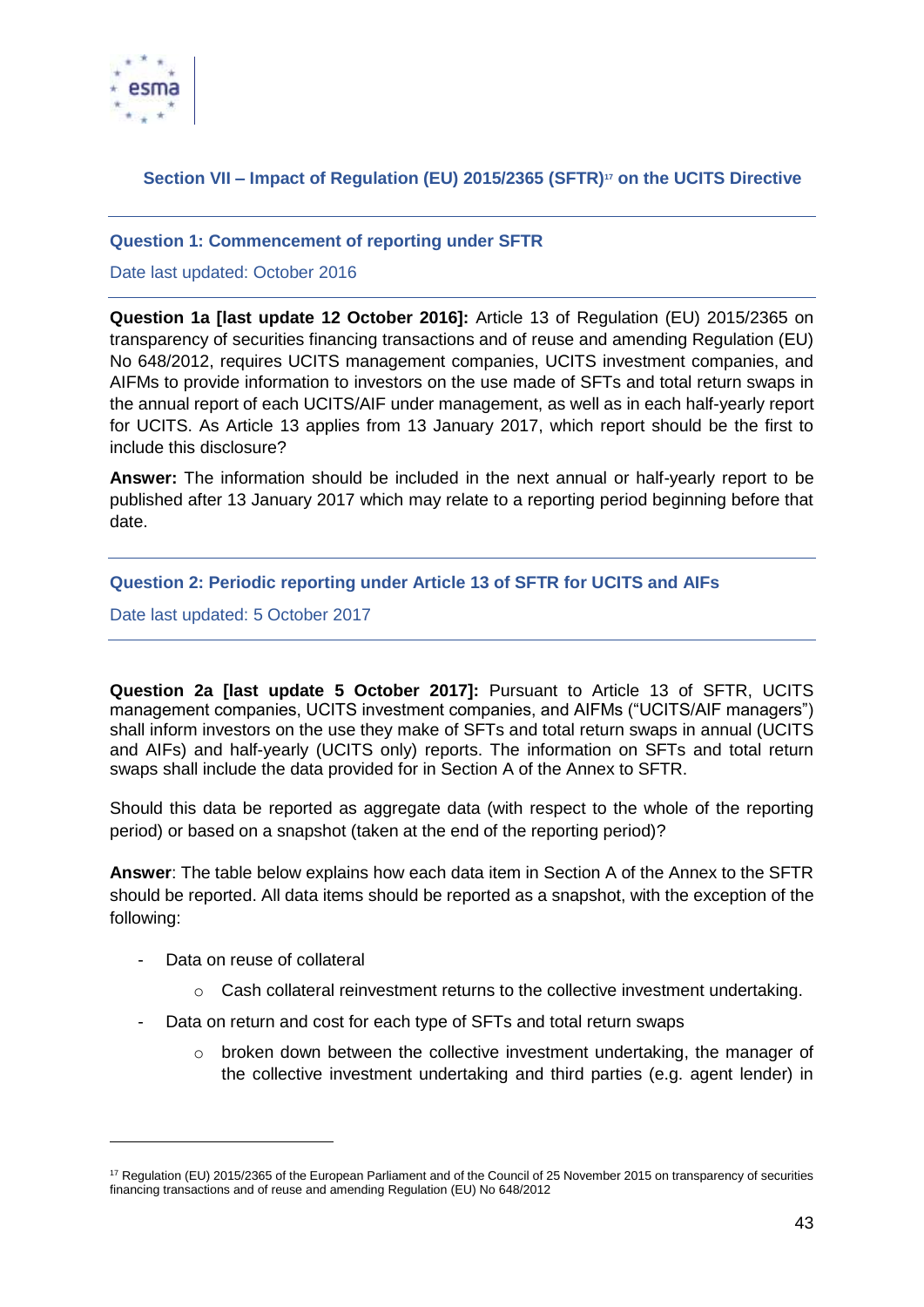

absolute terms and as a percentage of overall returns generated by that type of SFTs and total return swaps

For each of the data items firms should not artificially alter their practices in a way that would lead to the reporting being misleading.

The guidance provided by this Q&A is without prejudice to further work that ESMA intends to carry out in relation to the disclosure obligations for UCITS and AIFs under SFTR.

| <b>Heading</b>                                                             | Sub-item                                                                                                                                                                                                                                                                                                           | How to report |
|----------------------------------------------------------------------------|--------------------------------------------------------------------------------------------------------------------------------------------------------------------------------------------------------------------------------------------------------------------------------------------------------------------|---------------|
| Global data                                                                | The amount of securities<br>and commodities on loan as<br>a proportion of total lendable<br>assets defined as excluding<br>cash and cash equivalents                                                                                                                                                               | Snapshot      |
|                                                                            | The<br>of<br>amount<br>assets<br>engaged in each type of<br>SFTs and total return swaps<br>expressed as an absolute<br>amount (in the collective<br>investment<br>undertaking's<br>currency)<br>and<br>as<br>a<br>proportion of the collective<br>investment<br>undertaking's<br>assets under management<br>(AUM). | Snapshot      |
| Concentration data                                                         | Ten largest collateral issuers<br>across all SFTs and total<br>return swaps (break down of<br>volumes of the collateral<br>securities and commodities<br>received per issuer's name);                                                                                                                              | Snapshot      |
|                                                                            | Top 10 counterparties of<br>each type of SFTs and total<br>swaps separately<br>return<br>(Name of counterparty and<br>gross volume of outstanding<br>transactions).                                                                                                                                                | Snapshot      |
| Aggregate<br>transaction<br>data for each type of<br>SFTs and total return | quality<br><b>Type</b><br>and<br>of<br>collateral;                                                                                                                                                                                                                                                                 | Snapshot      |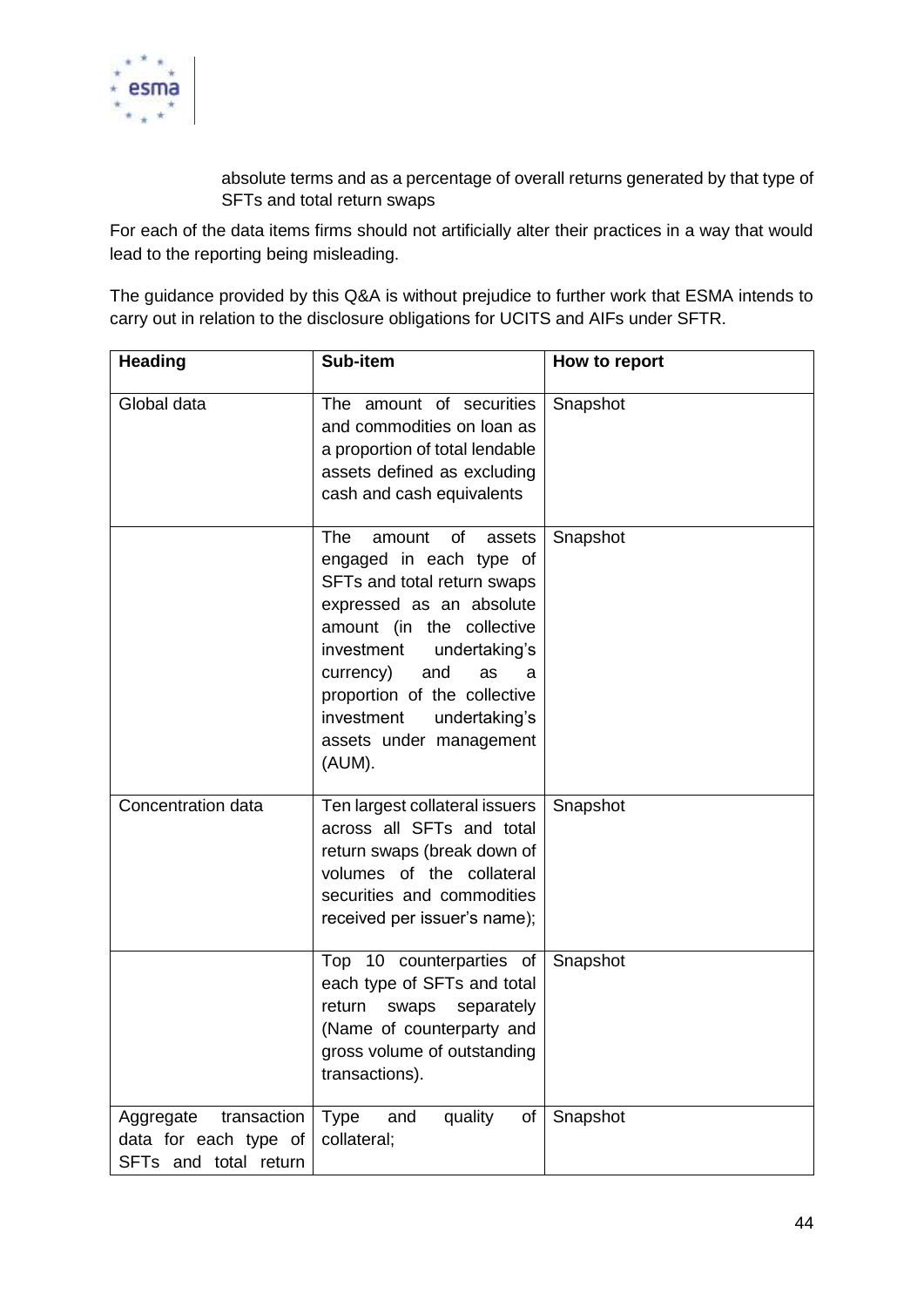

| swaps separately to be                  |                                                                                                                                                                                                                                                                                                |                                                                                                                                                                                                                                         |
|-----------------------------------------|------------------------------------------------------------------------------------------------------------------------------------------------------------------------------------------------------------------------------------------------------------------------------------------------|-----------------------------------------------------------------------------------------------------------------------------------------------------------------------------------------------------------------------------------------|
| broken down according                   |                                                                                                                                                                                                                                                                                                |                                                                                                                                                                                                                                         |
| to the below categories                 |                                                                                                                                                                                                                                                                                                |                                                                                                                                                                                                                                         |
|                                         | Maturity<br>of<br>the<br>tenor<br>collateral broken down in the<br>following maturity buckets:<br>less than one day, one day<br>to one week, one week to<br>one month, one to three<br>months, three months to one<br>year, above one year, open<br>maturity;                                  | Snapshot. All<br>outstanding/existing collateral at<br>the end of the reporting period<br>should be aggregated according<br>to their maturity tenor. That<br>aggregation should be broken<br>down in the mentioned maturity<br>buckets. |
|                                         | Currency of the collateral;                                                                                                                                                                                                                                                                    | of<br>the<br>Snapshot.<br>Currency<br>existing collateral at the end of the<br>reporting period.                                                                                                                                        |
|                                         | Maturity tenor of the SFTs<br>total<br>and<br>return<br>swaps<br>broken down in the following<br>maturity buckets: less than<br>one day, one day to one<br>week, one week to one<br>month, one to three months,<br>three months to one year,<br>above<br>one<br>year,<br>open<br>transactions; | Snapshot. All<br>outstanding/existing SFTs at the<br>end of the reporting period<br>should be aggregated according<br>to their maturity tenor. That<br>aggregation should be broken<br>down in the mentioned maturity<br>buckets.       |
|                                         | which<br>Country<br>the<br>in<br>counterparties<br>are<br>established;                                                                                                                                                                                                                         | Snapshot. Country where the<br>counterparties of existing SFTs<br>as of the end of the reporting<br>period are established.                                                                                                             |
|                                         | Settlement<br>clearing<br>and<br>tri-party,<br>Central<br>(e.g.,<br>Counterparty, bilateral).                                                                                                                                                                                                  | Snapshot                                                                                                                                                                                                                                |
| Data<br>of<br>on<br>reuse<br>collateral | Share of collateral received<br>that is reused, compared to<br>maximum<br>the<br>amount<br>specified in the prospectus<br>or in the<br>disclosure to<br>investors;                                                                                                                             | Snapshot                                                                                                                                                                                                                                |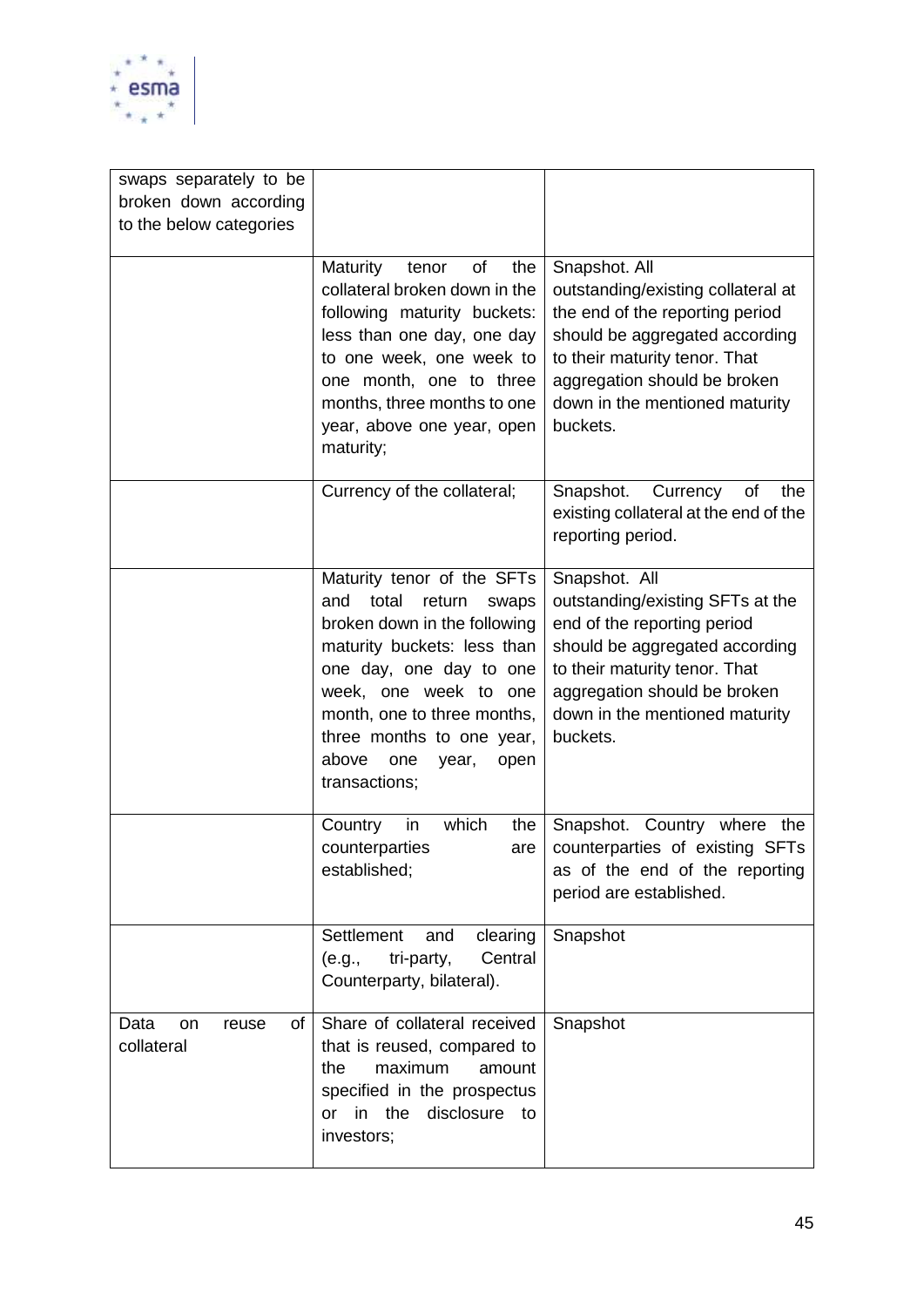

|                                                                                                                                            | Cash collateral reinvestment<br>collective<br>returns to the<br>investment undertaking.                                                                                                                                                                                                                               | See explanation below table |
|--------------------------------------------------------------------------------------------------------------------------------------------|-----------------------------------------------------------------------------------------------------------------------------------------------------------------------------------------------------------------------------------------------------------------------------------------------------------------------|-----------------------------|
| Safekeeping of collateral<br>the<br>received<br>by<br>collective<br>investment<br>undertaking as part of<br>SFTs and total return<br>swaps | <b>Number</b><br>and<br>of<br>names<br>custodians and the amount<br>of collateral assets safe-kept<br>by each of the custodians                                                                                                                                                                                       | Snapshot                    |
| Safekeeping of collateral<br>granted by the collective<br>investment undertaking<br>as part of SFTs and total<br>return swaps              | The proportion of collateral<br>held in segregated accounts<br>or in pooled accounts, or in<br>any other accounts                                                                                                                                                                                                     | Snapshot                    |
| Data on return and cost<br>for each type of SFTs<br>and total return swaps                                                                 | broken down between the<br>collective<br>investment<br>undertaking, the manager of<br>the collective<br>investment<br>undertaking and third parties<br>agent<br>lender)<br>(e.g.<br><i>in</i><br>absolute terms and as a<br>percentage of overall returns<br>generated by that type of<br>SFTs and total return swaps | See explanation below table |

Regarding the field "Cash collateral reinvestment returns to the collective investment undertaking", during the year the fund receives a certain amount of cash as collateral for SFTs which is invested and produces a return. All SFTs have a given duration (normally short term) and there may be several SFTs that are carried out on a number of occasions with repeated investments and divestments of cash. Due to the possible concatenation of the operations, there may be a certain amount of cash collateral which is constantly invested for the whole year and produces a return. One interpretation is that the SFTR requires managers to disclose at least the overall sum of the returns earned by the fund from all the investment operations made during the year with cash collateral. This sum may only be an income flow that covers the whole year and therefore the distinction between aggregate vs snapshot (i.e. flow vs stock data) is not meaningful, because it could be calculated in only one way. One alternative would be to state that this is "aggregate" by definition. Another alternative would be to require the disclosure of the cash collateral investment return, calculated as the sum of the cash flows received for the investment of SFTs cash collateral over the yearly average amount of cash collateral investments.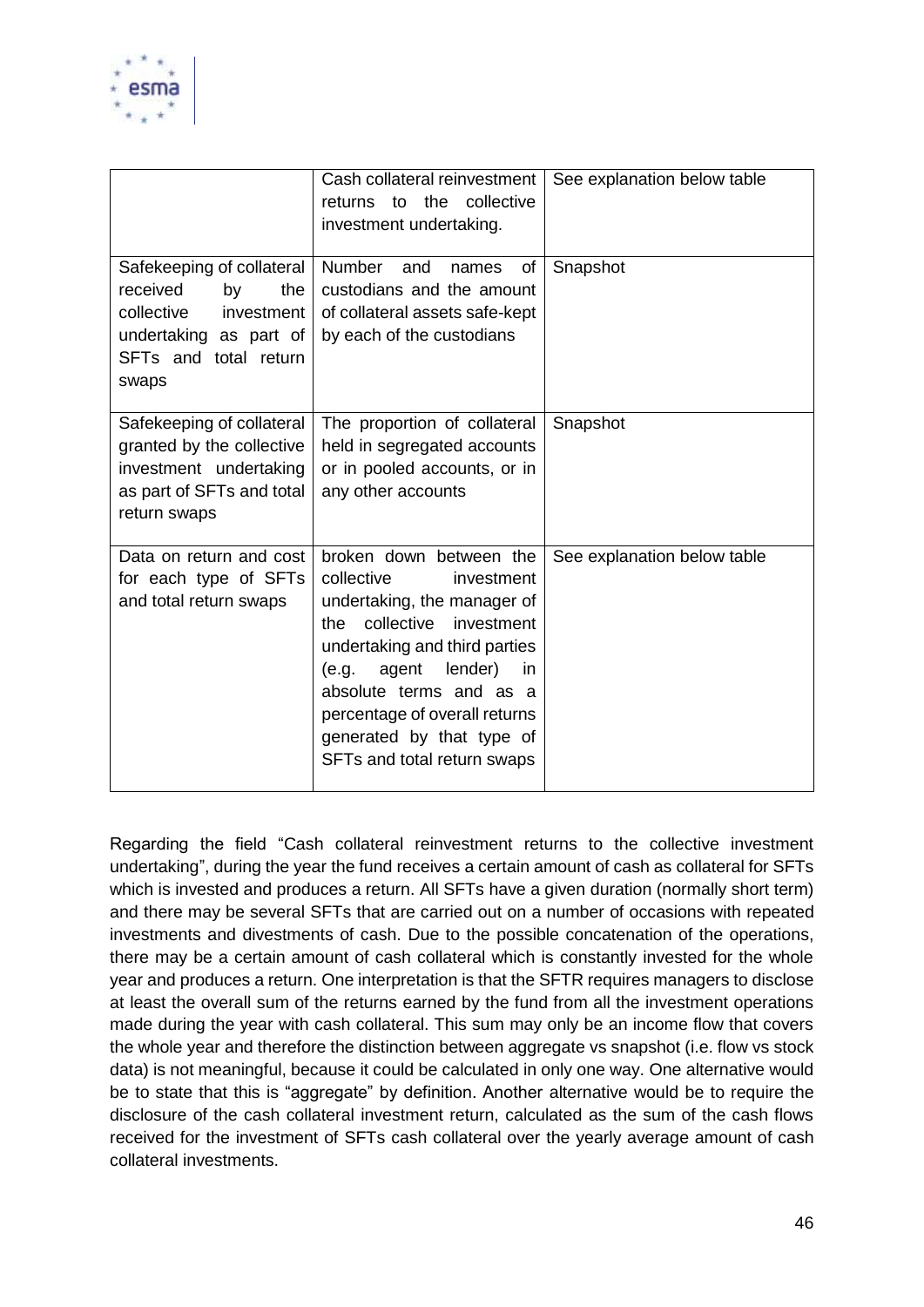

The same reasoning applies to the field "Data on return and cost for each type of SFTs and total return swaps/broken down between the collective investment undertaking, the manager of the collective investment undertaking and third parties (e.g. agent lender) in absolute terms and as a percentage of overall returns generated by that type of SFTs and total return swaps". The manager has to sum the inflows and outflows generated by all the operations during the year and disclose the two total amounts; again, there appears to be only one way to calculate the data required and the disclosure of rate of returns (gross and net of cost) could be required if deemed more appropriate.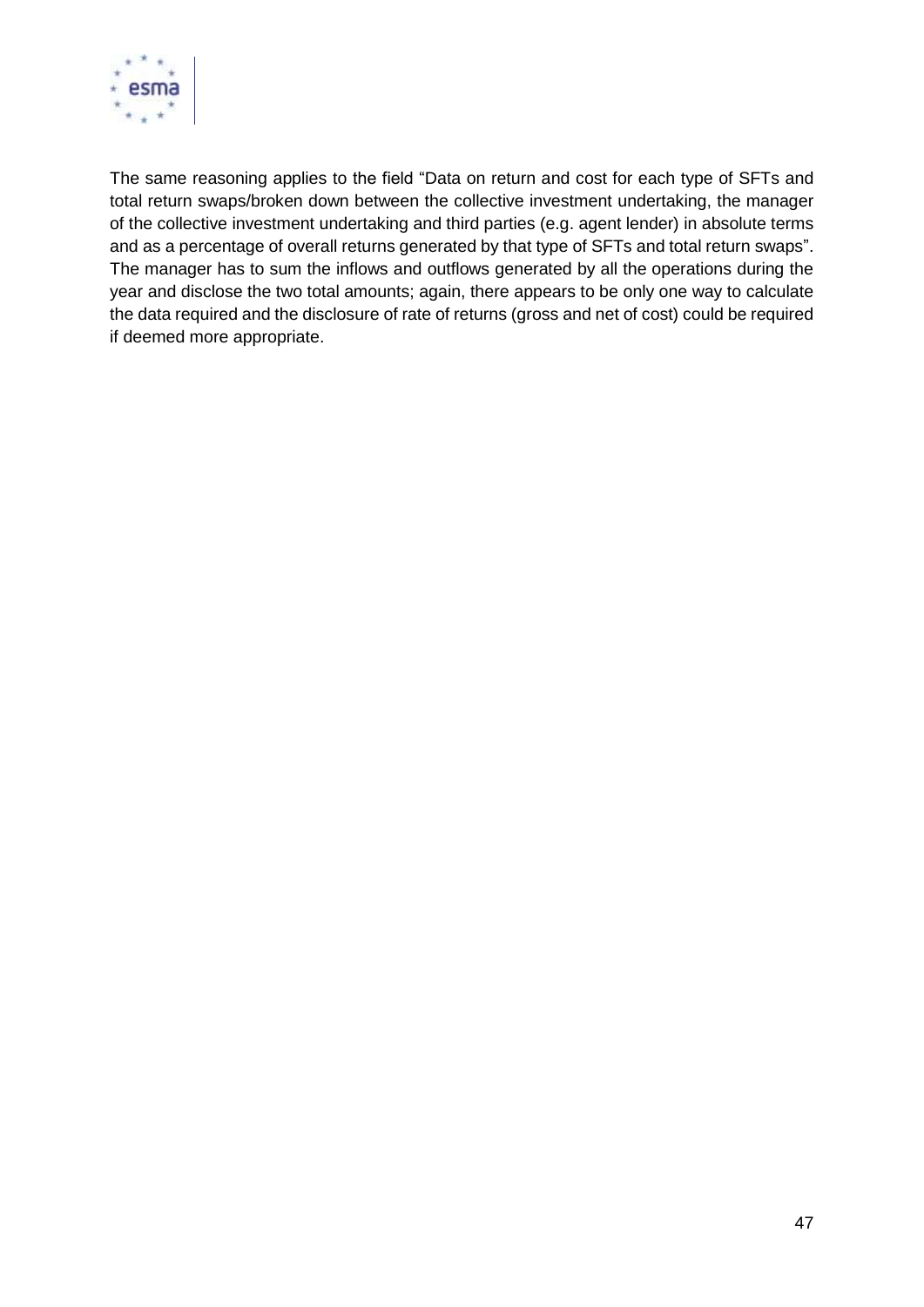

## <span id="page-47-0"></span>**Section VIII – Independence of management boards and supervisory functions**

#### <span id="page-47-1"></span>**Question 1: Group links, independence and cooling-off periods**

#### Date last updated: July 2017

**Question:** Where a group link exists for the purpose of Article 24 of the Commission Delegated Regulation (EU) 2016/438 ("UCITS V Level 2"), does a person who served in the management body or supervisory body of an entity within the group or was otherwise employed by such an entity fulfil the independence requirement under Article 24(2) of the UCITS V Level 2 where the person has ceased any function within the entity?

**Answer:** A person who served in the management body or supervisory body of an entity or was otherwise employed by such an entity should be deemed to fulfil the independence requirement only after an appropriate cooling-off period following the termination of his/her relationship with the relevant entity. That period should start from the final payment of any outstanding remuneration due to him/her which entails a margin of discretion from the entity (e.g. in case of any portion of variable remuneration which is deferred and still subject to contraction, including through malus or clawback arrangements) and is linked to his/her previous employment or other relationship with that entity. Non-discretionary outstanding payments from the entity to the person should not be taken into account for this purpose.

Without prejudice to any requirements established under the relevant national corporate governance rules or codes, the cooling-off period should be proportionate to the length of the employment or other relationship that the individual had with any of the companies within the group and to the type of functions performed within such company(ies).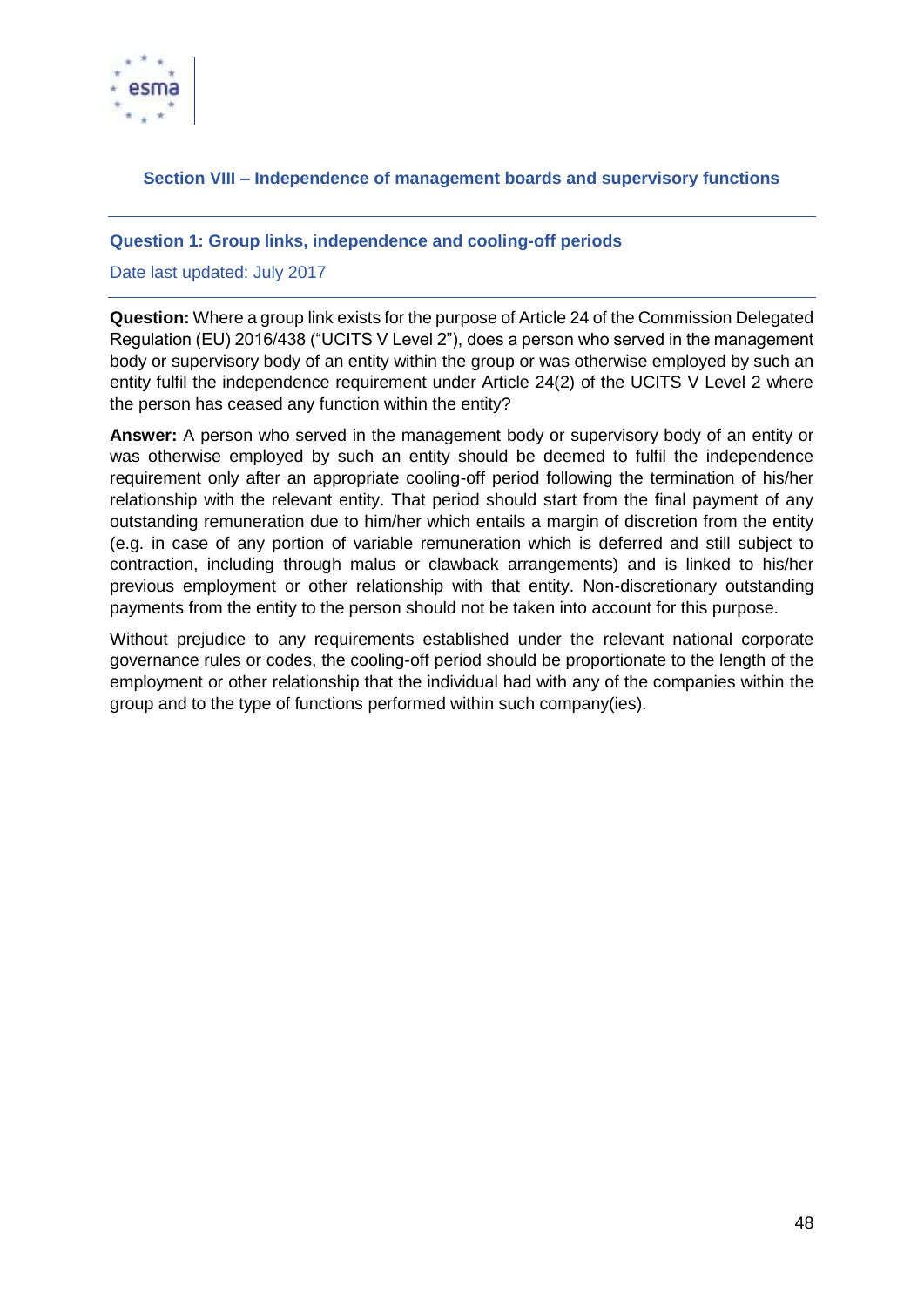

# <span id="page-48-0"></span>**Section IX – Remuneration**

## <span id="page-48-1"></span>**Question 1: Application of disclosure requirements on remuneration to delegates**

Date last updated: May 2018

**Question 1 [last update 25 May 2018]:** Do the remuneration-related disclosure requirements under Article 69(3)(a) of the UCITS Directive also apply to the staff of the delegate of a management company to whom investment management functions (including risk management) have been delegated?

Answer: Yes. In line with the approach followed under the UCITS Remuneration Guidelines<sup>18</sup>, management companies can ensure compliance in one of the following two ways:

- i) where the delegate is subject to regulatory requirements on remuneration disclosure for its staff to whom investment management (including risk management) activities have been delegated that are equally as effective as those under Article 69(3)(a) of the UCITS Directive, the management company should use the information disclosed by the delegate for the purposes of fulfilling its obligations under Article 69(3)(a) of the UCITS Directive; or
- ii) in other cases, appropriate contractual arrangements should be put in place with the delegate allowing the management company to receive (and disclose in the annual report for the relevant UCITS that it manages) at least information on the total amount of remuneration for the financial year, split into fixed and variable remuneration, paid by the management company, the investment company and, where relevant the UCITS itself to the identified staff of the delegate – and number of beneficiaries, and, where relevant, performance fee – which is linked to the delegated portfolio. This means that the disclosure should be done on a prorated basis for the part of the UCITS' assets which are managed by the identified staff within the delegate.

In both situations set out above, the disclosure may be provided on an aggregate basis i.e. by means of a total amount for all the delegates of the management company in relation to the relevant UCITS.

1

<sup>&</sup>lt;sup>18</sup> See paragraph 16 of the UCITS Remuneration Guidelines.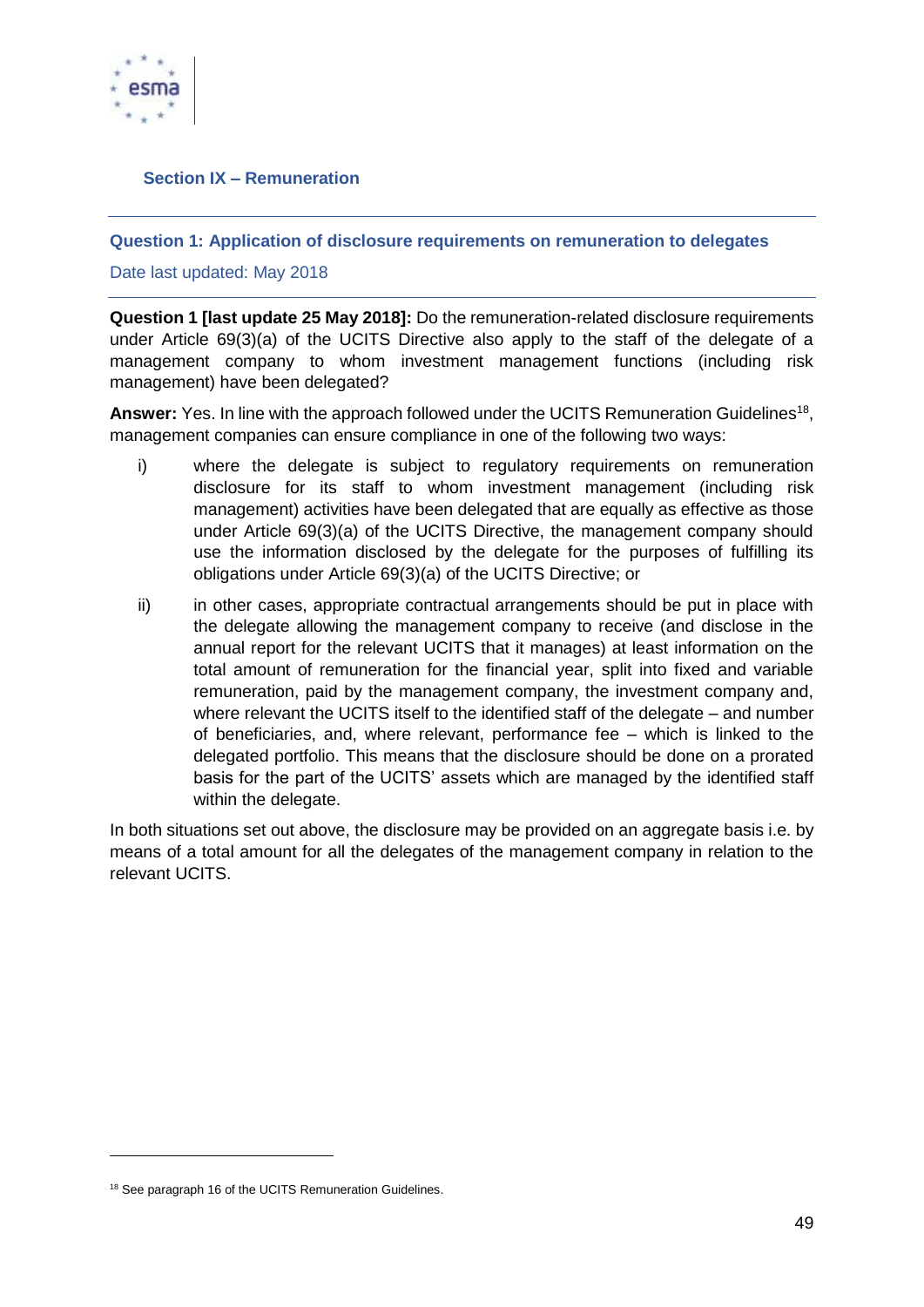

## <span id="page-49-0"></span>**Section X – Depositary**

# <span id="page-49-1"></span>**Question 1: Depositaries as counterparties in a transaction of assets that they hold in custody**

Date last updated: July 2018

**Question:** According to Article 22(7) of the UCITS Directive the depositary (or any third party to which the custody function has been delegated) shall not reuse the assets they hold in custody for their own account. Does this provision imply that a depositary (or a delegated third party) should never act as counterparties in a transaction of assets that they hold in custody (including, but not limited to, transfer, pledge, sale and lending of those assets)?

**Answer:** No. A depositary (or a delegated third party) should be able to act as counterparties in a transaction of assets that they hold in custody, provided that (i) the four conditions under Article 22(7)(a) to (d) of the UCITS Directive are complied with, and (ii) conflicts of interest are properly managed and (iii) the transaction is conducted on an arm-length basis.

## <span id="page-49-2"></span>**Question 2: Distinction between depositary tasks and mere supporting tasks**

Date last updated: June 2019

**\*\*\*NEW\*\*\* Question 2:** The UCITS Directive sets out strict restrictions under which depositaries are allowed to delegate the safekeeping of assets of UCITS, whereas the delegation of depositary functions pursuant to Article 22(3) and (4) of the UCITS Directive (i.e. monitoring of the cash flow and oversight functions) is not permitted. Recital 42 of the AIFMD states that "delegation of supporting tasks that are linked to its depositary tasks, such as administrative or technical functions performed by the depositary as a part of its depositary tasks, is not subject to the specific limitations and requirements set out in the AIFMD". Does this principle also apply to UCITS depositaries and if so, what are 'supporting tasks that are linked to depositary tasks such as administrative or technical functions performed as part of the depositary tasks' and under which conditions would it be possible to entrust third parties with such tasks?

**Answer 2:** The answer refers to supporting tasks linked to the depositary tasks, such as administrative or technical functions performed as part of the depositary tasks, only. Supporting tasks that are linked to depositary tasks such as administrative or technical functions performed as part of the depositary tasks listed under Article 22(3) and (4) of the UCITS Directive could be entrusted to third parties where all of the following conditions are met:

- i. the execution of the tasks does not involve any discretionary judgement or interpretation by the third party in relation to the depositary functions;
- ii. the execution of the tasks does not require specific expertise in regard to the depositary function; and
- iii. the tasks are standardised and pre-defined.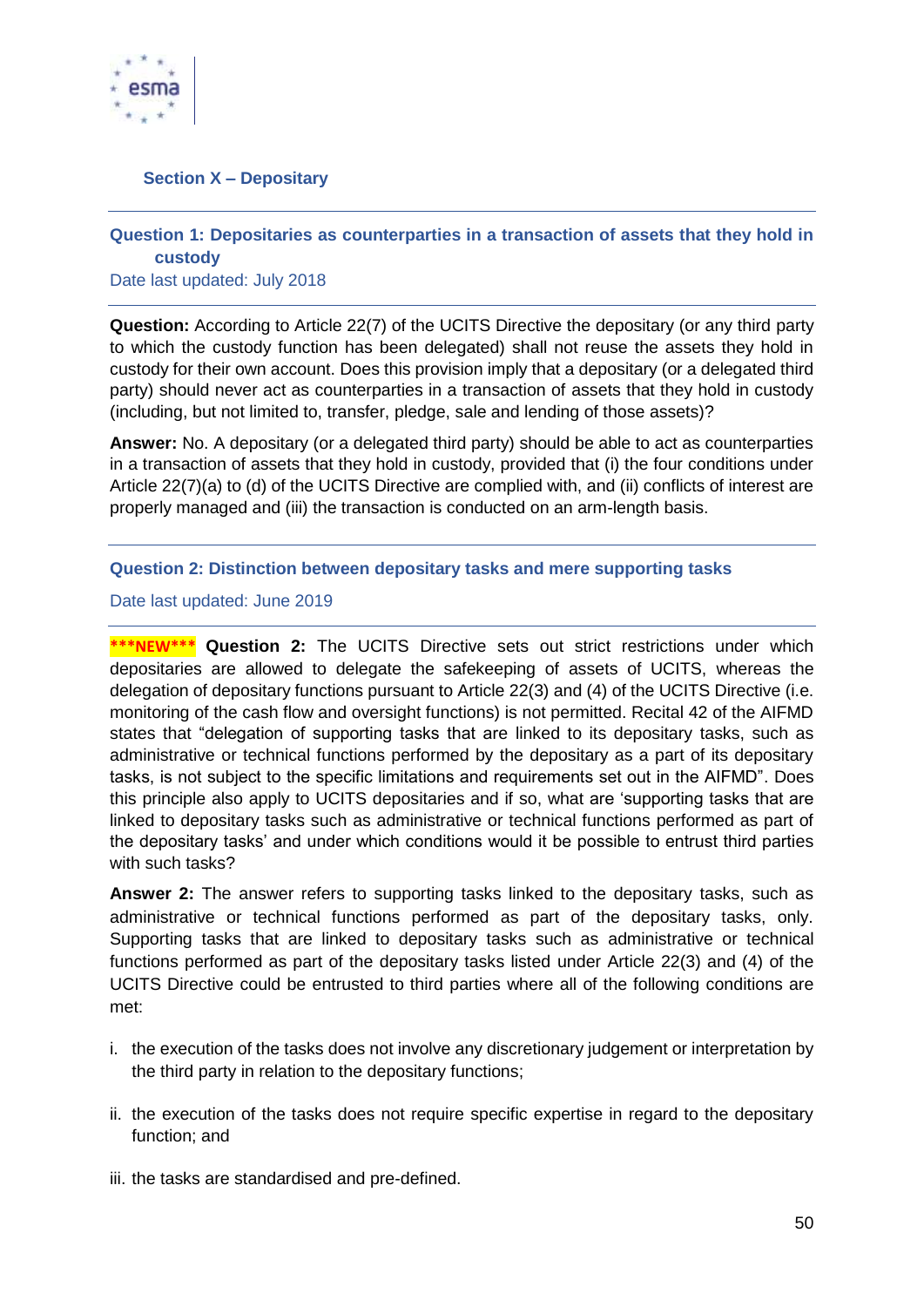

#### <span id="page-50-0"></span>**Question 3: Depositary tasks entrusted to third parties**

Date last updated: June 2019

**\*\*\*NEW\*\*\* Question 3:** May depositaries entrust third parties with the performance of tasks that would give them the ability to transfer assets belonging to UCITS?

**Answer 3:** Yes, where depositaries entrust tasks to third parties and give them the ability to transfer assets belonging to UCITS without requiring the intervention of the depositary, these arrangements are subject to the delegation requirements set out in Article 22a(2) of the UCITS **Directive** 

## <span id="page-50-1"></span>**Question 4: Performance of depositary functions where there are branches in other Member States**

Date last updated: June 2019

**\*\*\*NEW\*\*\* Question 4:** Where the depositary of a UCITS is a branch and the head office is established in a Member State other than the home Member State of the UCITS, to which extent may the branch allocate its depositary functions (e.g. custody) to its head office in compliance with the establishment requirement set out in Article 23(1) of the UCITS Directive?

**Answer 4:** The internal allocation of functions between the head office and the branches of a depositary shall not lead to situations that may represent a circumvention of the establishment requirement under Article 23(1) of the UCITS Directive. Therefore, the operational infrastructure and internal governance system of such branches must be adequate to carry out depositary functions autonomously from its head office and ensure compliance with national rules implementing the UCITS Directive.

<span id="page-50-2"></span>**Question 5: Supervision of depositary functions in case of branches in other Member States**

Date last updated: June 2019

**\*\*\*NEW\*\*\* Question 5:** Where depositary functions are performed by a branch established in the home Member State of a UCITS other than the home Member State of the depositary's head office, who is responsible for supervising the activities of the branch relating to depositary functions? Is it the competent authority of the Member State where the depositary's head office is established or the competent authority of the Member State where the branch is established?

**Answer 5:** The UCITS Directive, the CRD and the MiFID II do not grant any passport for depositary activities in relation to UCITS. Hence, branches located in the home Member State of the UCITS other than the home Member State of the depositary's head office may also be subject to local authorisation in order to perform depositaries activities in relation to UCITS. Therefore, the competent authority of the Member State where the branch is established should be responsible for supervising the activities of the branch with regard to depositary functions in relation to UCITS. This includes the supervision of the allocation of depositary